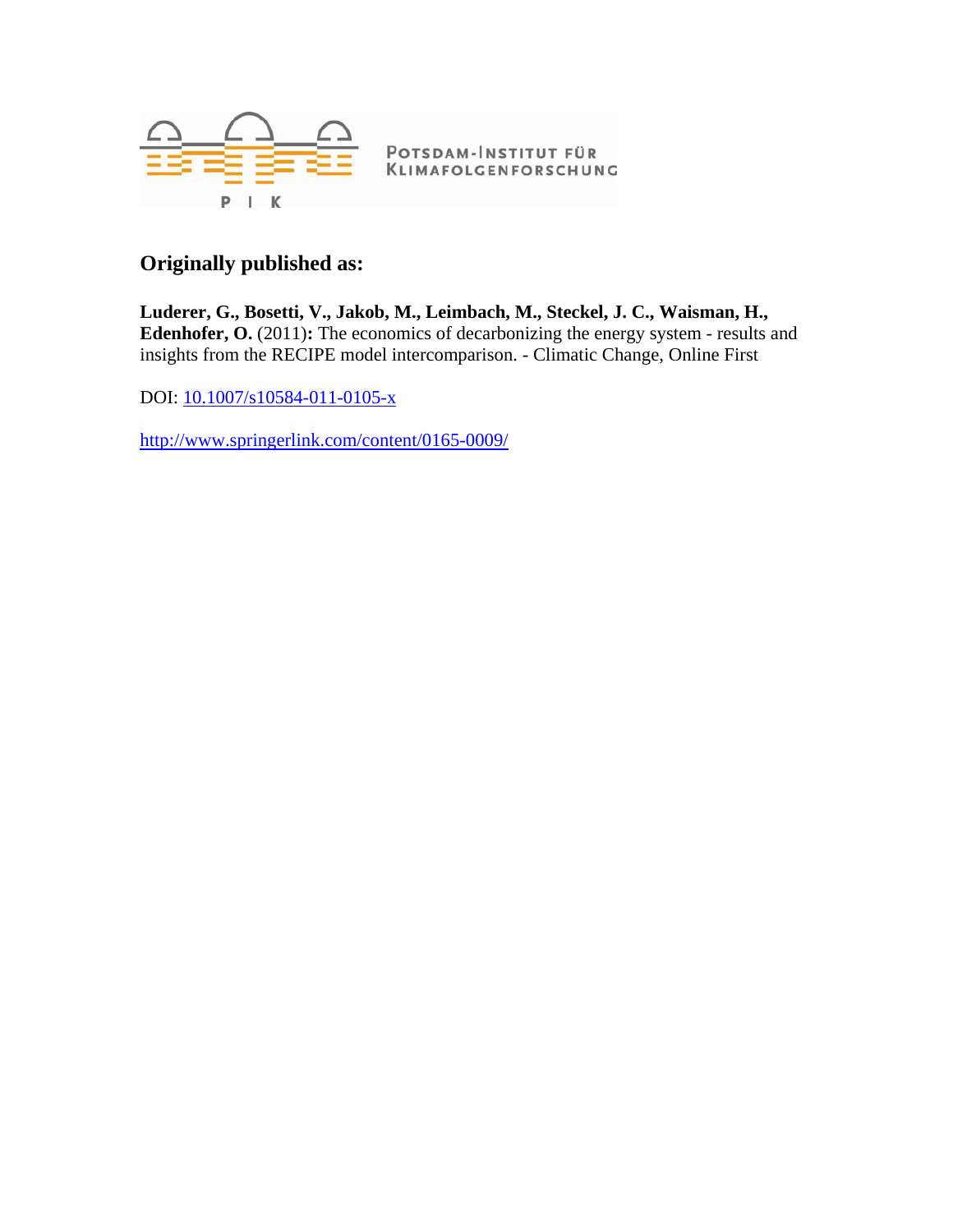# **The Economics of Decarbonizing the Energy System – Results and Insights from the RECIPE Model Intercomparison**

Gunnar Luderer<sup>\*§</sup>, Valentina Bosetti<sup>+</sup>, Michael Jakob<sup>\*</sup>, Marian Leimbach<sup>\*</sup>, Jan Steckel<sup>\*</sup>, Henri Waisman<sup>#</sup>, Ottmar Edenhofer<sup>\*</sup>

*\* : Potsdam Institute for Climate Impact Research, P.O. Box 60 12 03, 14412 Potsdam, Germany* 

*+ : Euro-Mediterranean Centre for Climate Change, Venice, Italy* 

*# : Centre International de Recherche sur l'Environment et le Dévelopment, Paris, France* 

§ Corresponding Author : Phone +49/331/288-2671

Fax +49/331/288-2640

Email [luderer@pik-potsdam.de](mailto:luderer@pik-potsdam.de)

[http://www.pik-potsdam.de](http://www.pik-potsdam.de/)

**Abstract.** This paper synthesizes the results from the model intercomparison exercise among regionalized global energy-economy models conducted in the context of the RECIPE project. The economic adjustment effects of long-term climate policy are investigated based on the crosscomparison of the intertemporal optimization models ReMIND-R and WITCH as well as the recursive dynamic computable general equilibrium model IMACLIM-R. A number of robust findings emerge. If the international community takes immediate action to mitigate climate change, the costs of stabilizing atmospheric  $CO<sub>2</sub>$  concentrations at 450 ppm (roughly 530-550) ppm-e) discounted at 3% are estimated to be 1.4% or lower of global consumption over the 21st century. Second best settings with either a delay in climate policy or restrictions to the deployment of low-carbon technologies can result in substantial increases of mitigation costs. A delay of global climate policy until 2030 would render the 450 ppm target unachievable. Renewables and CCS are found to be the most critical mitigation technologies, and all models project a rapid switch of investments away from freely emitting energy conversion technologies towards renewables, CCS and nuclear. Concerning end use sectors, the models consistently show an almost full scale decarbonization of the electricity sector by the middle of the 21st century, while the decarbonization of non-electric energy demand, in particular in the transport sector remains incomplete in all mitigation scenarios. The results suggest that assumptions about low-carbon alternatives for non-electric energy demand are of key importance for the costs and achievability of very low stabilization scenarios.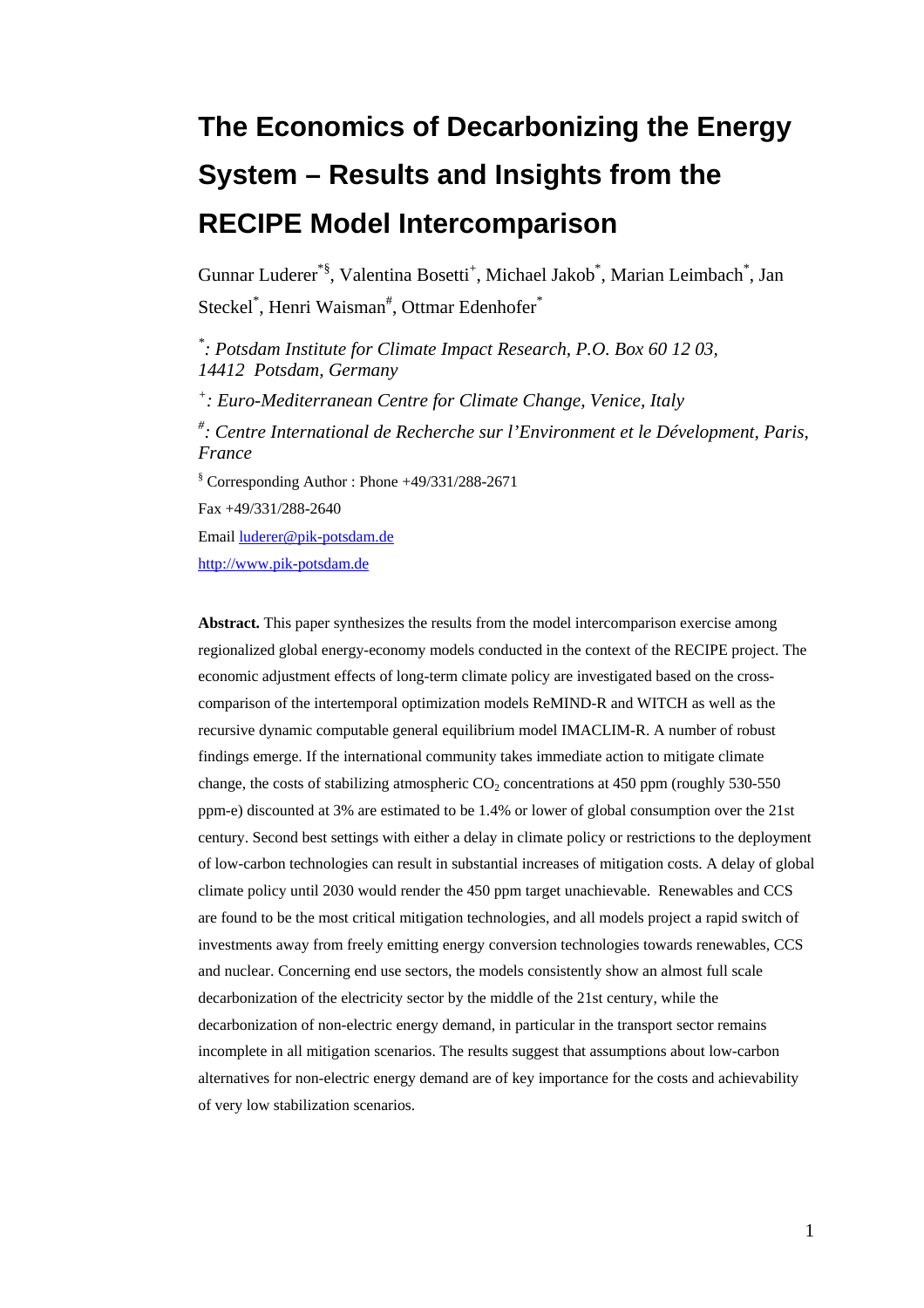*Keywords: Climate Change Economics, Climate Change Mitigation, Integrated Assessment Modeling* 

CES : Constant Elasticity of Substitution production function

EMF : Stanford Energy Modeling Forum

IAM : Integrated Assessment Model

IPCC : Intergovernmental Panel on Climate Change

RECIPE : Report on Energy and Climate Policy in Europe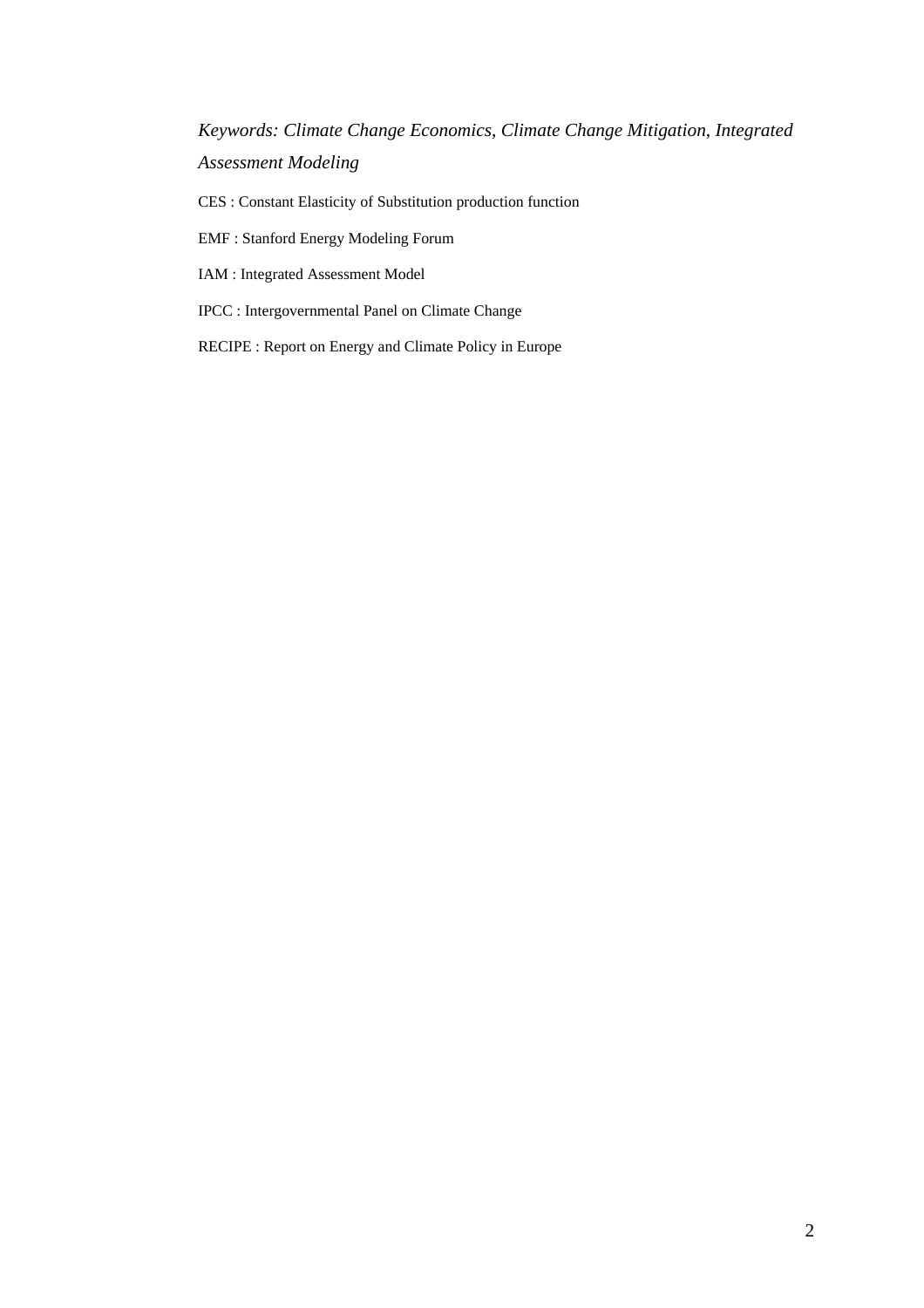### **1. Introduction**

The evidence that the earth's climate is changing is widely recognized, and its scientific basis has also become increasingly robust (IPCC 2007a). If climate change remains unmitigated, global warming due to the anthropogenic greenhouse effect could become as high as 5°C or more, relative to pre-industrial levels (IPCC 2007a). Despite this daunting prospect, so far very little progress has been made in reducing emissions. Emission growth has even accelerated over the largest stretch of the past decade, mostly due to rapid economic growth in emerging economies (Raupach et al. 2007). Despite the discontinued growth in global emission in 2009 resulting from the financial crisis (Olivier and Peters 2010), scenarios of future development in a world without climate policy project significant increases of  $CO<sub>2</sub>$  emissions, largely driven by further economic growth (IPCC 2007b).

Integrated assessment modeling has been the method of choice for assessing costs of climate change mitigation and the associated transformation of economic systems. In its Fourth Assessment Report (AR4), Working Group III of the IPCC surveyed a total of 177 climate mitigation scenarios from the recent literature (Fisher et al. 2007). Coordinated model comparison studies considered in the AR4 include the  $21<sup>st</sup>$  Stanford Energy Modeling Forum (EMF-21, Weyant et al. 2006) and the Innovation Modeling Comparison Project (IMCP, Edenhofer et al. 2006). The focus of the EMF-21 was on the assessment of multigas climate stabilization pathways. IMCP focused on the role of endogenous technological change for the costs of climate change mitigation. Further coordinated studies that were conducted after the AR4 include EMF-22 and ADAM. In EMF-22, a total of 10 IAMs were used to study the impact of international climate policy architectures on the achievability of climate targets of 550ppm  $CO_2$ -eq and 450 ppm  $CO_2$ -eq (Clarke et al. 2009). The focus of the ADAM project was on costs and achievability of very low stabilization targets and their dependence on technology availability (Edenhofer et al. 2010; Knopf et al. 2009).

While model intercomparison projects such as the EMF exercises with a large number of participating models provide a good representation of the breadth of pertinent IAM approaches and results, they are inevitably limited in the possibility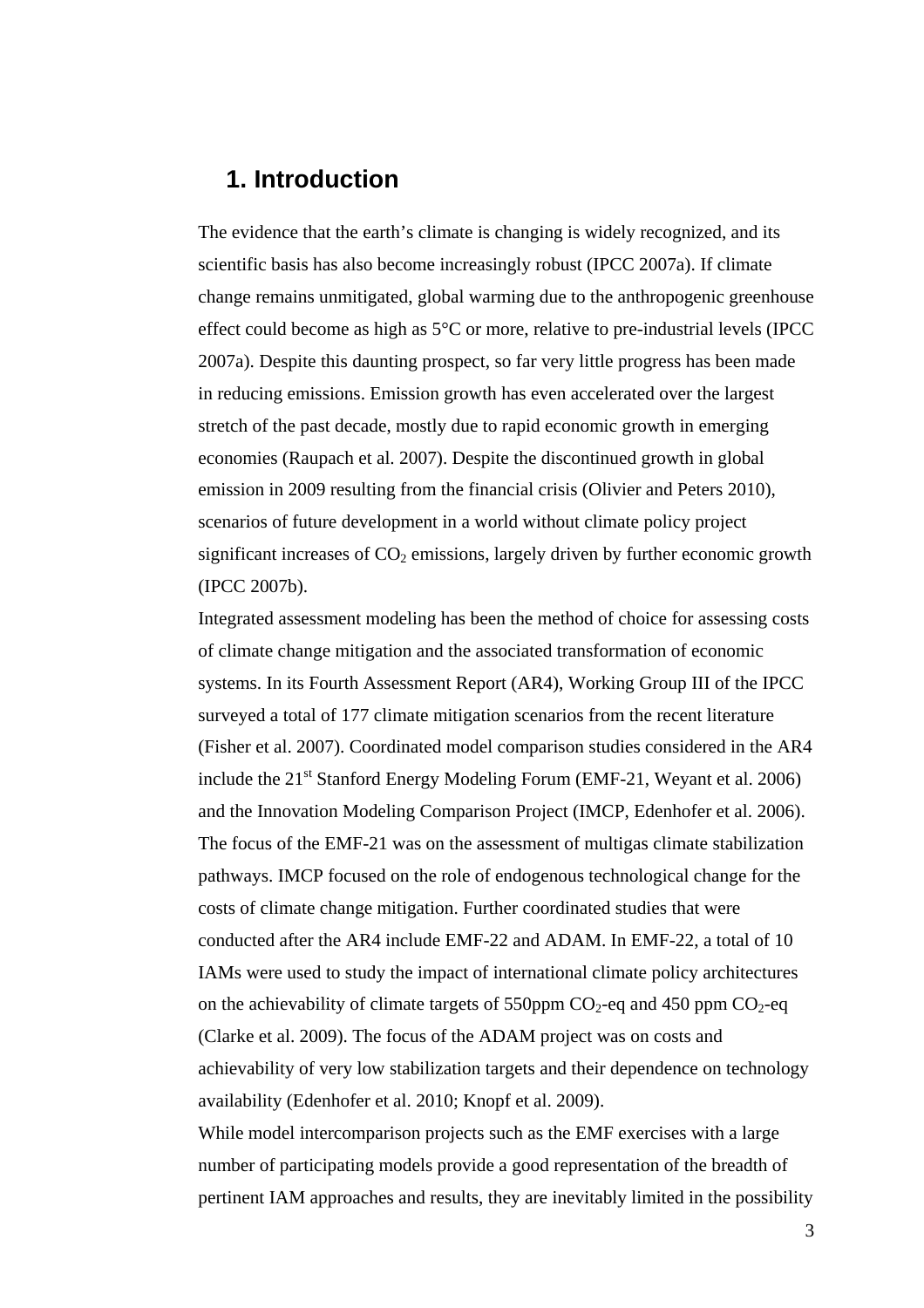to explore differences between results from individual models in detail. For the present RECIPE study, three state-of-the-art quantitative energy-economy models were used to run a variety of scenarios for which baselines were harmonized with respect to socio-economic parameters and assumptions on fossil-fuel availability. In addition to the default scenarios which assumed an optimal policy setting, so called 'second-best scenarios' with either limited availability of low carbon technologies or a delay in the setup of a global climate regime are explored. The dedicated papers by Tavoni et al. (this issue) and Jakob et al. (this issue) explore these second-best scenarios in detail. A special focus of the study is on the attribution of differences in model results to model-specific structural differences, the analysis of transformation processes by energy end-use sector, and the consequences of climate policies for investment decisions.

The paper is structured as follows. In Section 2, the three participating energyeconomy-climate models are described and the RECIPE model comparison framework is introduced. Section 3 presents results, both in terms of energy system dynamics and macro-economic effects in response to climate policy. Moreover, sectoral results are shown and interpreted. A concluding discussion follows in Section 4.

### **2. The RECIPE model comparison**

#### **2.1. Three Energy-Economy-Climate Models**

We used the three state-of-the-art numerical energy-economy models IMACLIM-R (Sassi et al. 2010; Waisman et al. this issue), ReMIND-R (Leimbach et al. 2010; Bauer et al., this issue) and WITCH (Bosetti et al. 2006; DeCian et al., this issue) to analyze economic and technological implications of ambitious climate mitigation policy. These hybrid models are characterized by a comprehensive topdown representation of the macro-economic processes complemented by a technologically explicit bottom-up representation of energy systems. An overview of the model characteristics is provided in [Table 1.](#page-32-0) IMACLIM-R (Sassi et al. 2010) is a recursive computable general equilibrium model capturing explicitly the underlying mechanisms driving the dynamics of technical parameters, structural change in demand for goods and services and micro- as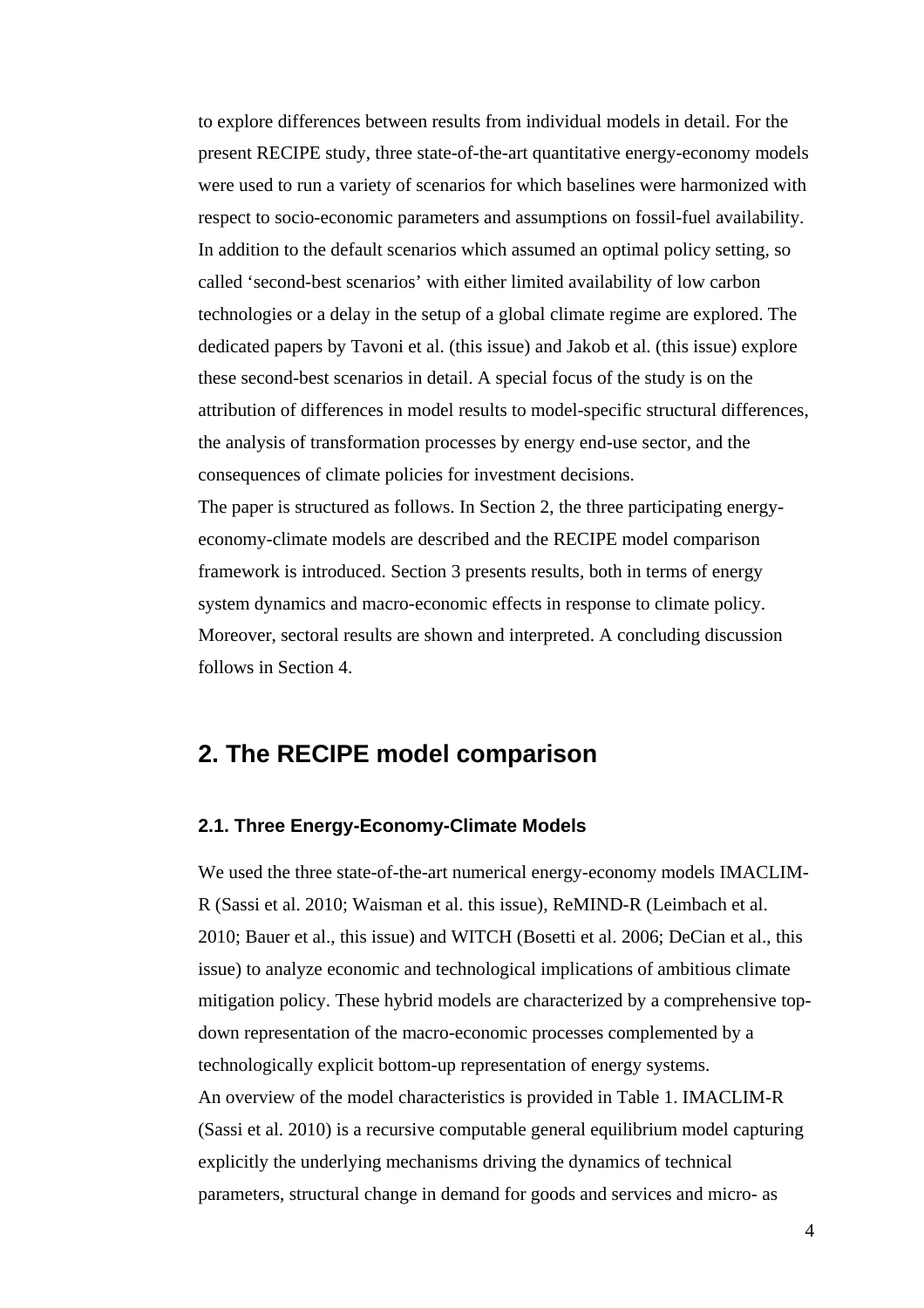well as macro-economic behavioral parameters. The model considers open economies with international trade of all goods and  $CO<sub>2</sub>$  permits. A major feature of IMACLIM-R is the partial use of production factors (underused capacities, unemployment) due to sub-optimal investment decisions resulting from the interplay between inertia, imperfect foresight and 'routine' behaviors. Thus it is possible to distinguish between potential and realized economic growth, and, more specifically, to capture the transitory costs resulting from unexpected shocks affecting the economy. In IMACLIM-R, climate policies can be a means of remedying market failures and implementing no-regret options which are profitable in the long term but which would not be taken in the absence of policy intervention due to myopic behavior. This property can also result in 'bi-stability' in the sense that (a) initially large efforts are required to move the system from its current path (i.e. fossil based) to an alternative one (i.e. low-carbon) but (b) little extra effort is required once it is located on this new trajectory thanks to the longterm economic benefits of climate policy in terms of lower dependence on fossil fuels.

The global multi-region model ReMIND-R as introduced by Leimbach et al. (2010) represents an inter-temporal energy-economy-environment model which maximizes global welfare based on nested regional macro-economic production functions. ReMIND-R incorporates a detailed description of energy carriers and conversion technologies (including a wide range of carbon free energy sources), and allows for unrestricted inter-temporal trade relations and capital movements between regions. Energy system costs are based on technological opportunities and constraints in the development of new energy technologies. By embedding technological change in the energy sector into a representation of the macroeconomic environment, ReMIND-R combines the major strengths of bottom-up and top-down models. Economic dynamics are calculated through inter-temporal optimization, assuming perfect foresight by economic agents. This implies that technological options with large up-front investments and long payback times (e.g. via technological learning) are taken into account in determining the optimal solution.

The WITCH model (Bosetti et al. 2006; Bosetti et al. 2007; DeCian et al. this issue) is a regional model in which the non-cooperative nature of international relationships is explicitly accounted for. The regional and intertemporal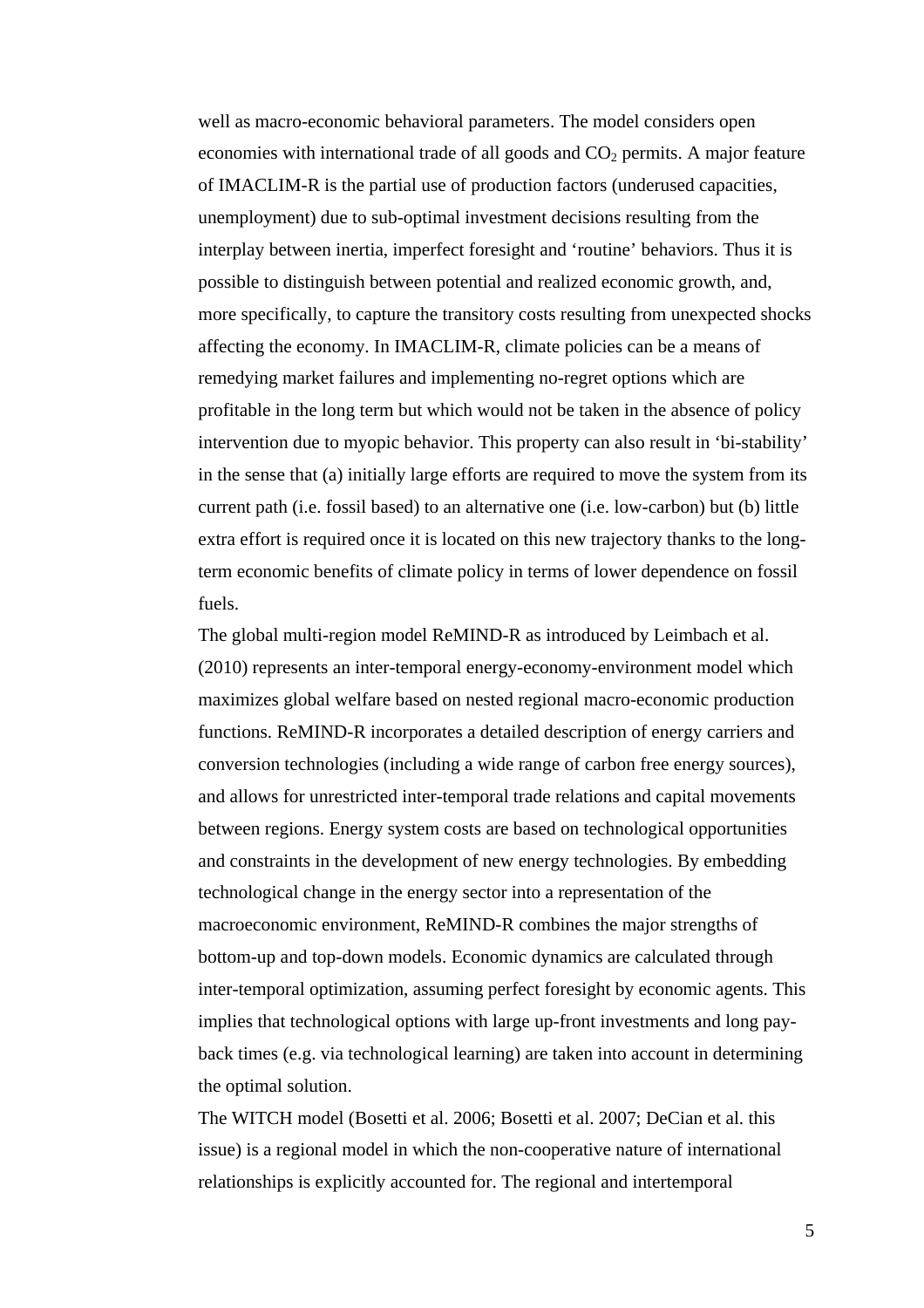dimensions of the model make it possible to differentiate climate policies across regions and over time. In this way, several policy scenarios can be considered. WITCH is an intertemporal optimization model, in which perfect foresight prevails over a long term horizon covering the whole century. The model includes a wide range of energy technology options,with different assumptions on their future development, which is also related to the level of innovation effort undertaken by countries. Special emphasis is placed on the emergence of carbonfree backstop energy technologies in the electricity as well as the non-electricity sectors<sup>[1](#page-6-0)</sup> and on endogenous improvements in energy efficiency triggered by dedicated R&D investments contributing to a stock of energy efficiency knowledge.

[Table 1 about here]

 $\overline{a}$ 

#### **2.2 The model comparison framework**

There is substantial variance between model results as to the costs and achievability of ambitious climate policy targets (IPCC 2007b; Clarke et al. 2009). For integrated assessment models (IAMs), the uncertainty about the properties of the energy-economic system becomes manifest both with respect to the choice of parameters that are exogenous to the models (e.g. incomplete knowledge with regards to economic and technology parameters used to calibrate the models), and with respect to model structure (i.e. representations of interactions between model-endogenous variables, and conceptual theory applied). Carrying out model comparison exercises in order to explore and reduce model uncertainty is an often-used concept in climate economics (see e.g. Edenhofer et al. 2006; Weyant et al. 2006; Clarke et al. 2009; Edenhofer et al. 2010). In this context, one should be clearly aware that models are representations of key relationships between quantitative phenomena that are endogenous to the model and other phenomena taken to be outside the domain of the model. Models are intended to generate plausible, self-consistent scenarios, which are always conditional to the assumptions. These scenarios, in turn, are a useful way for scientists and policymakers to explore the scope of possible developments,

<span id="page-6-0"></span> $1$  The backstop technologies are characterized by unlimited resource potential. Their costs are very high initially.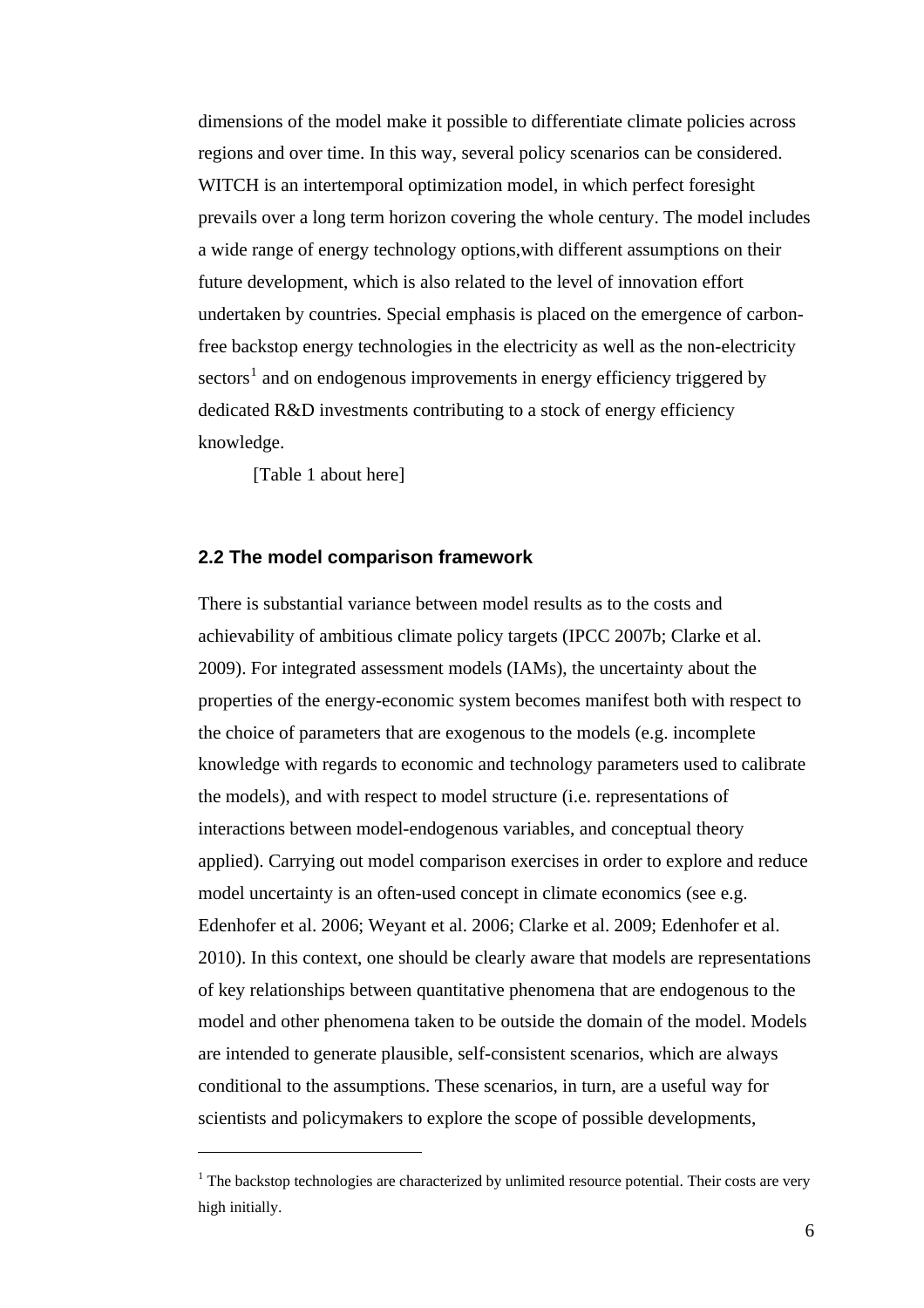discuss the plausibility of underlying assumptions, and derive appropriate courses of action.

In order to improve the comparability of the model results, the three models employed here were harmonized to represent similar assumptions with regard to socio-economic developments. Over the course of this century, global population is assumed to peak at around 9.5 billion in 2070 and stabilize at roughly 9 billion in 2100. Models were calibrated such that they project world GDP to grow at an average rate of 2.1% to 2.4%, resulting in year 2100 income levels which are between 8 and 10 times their [2](#page-7-0)005 value<sup>2</sup>. Although to a lesser extent, regional growth rates of GDP were also aligned. Also, short and medium term cost development of fossil fuels was harmonized under the assumption of large and cheap abundance of coal and relative scarcity of oil and gas. The long-term development of fossil fuel prices, however, depends strongly on technology pathways and therefore deviations between models were allowed.

#### [Table 2 about here]

 $\overline{a}$ 

While macroeconomic drivers were largely harmonized, different visions of development and diffusion of new technologies as well as different structural assumptions about the economic system remain across the three models. A substantial number of common scenarios were generated [\(Table 2](#page-33-0)). The baseline scenario represents the business-as-usual development (i.e. projections of future emissions if no climate policy measures are implemented). For the climate policy scenarios, the models were run in a cost-effectiveness mode, i.e. models were forced to meet the prescribed climate target. Damages from climate change, by contrast, were not included in the analysis.

A target of stabilizing atmospheric  $CO<sub>2</sub>$  concentrations at 450 ppm was considered for the default policy scenarios. As a sensitivity study, each model performed a scenario run with a climate mitigation target of 410 ppm  $CO_2$ -only. In terms of total greenhouse gas concentration, the  $450$  ppm  $CO<sub>2</sub>$  target

<span id="page-7-0"></span> $2^2$  These underlying assumptions are very similar to those employed in CCSP (2007) which (depending on the model) assumes a world population between 8.6 and 9.9 bn in 2100 and average annual GDP growth between 2.3% and 2.5% over the  $21<sup>st</sup>$  century. WEO (2008) assumes population growth of 1% per year and annual GDP growth of 3.3% for the period 2006-2030, whereas in RECIPE the world population grows at 1% and global GDP at between 3.1% and 3.4% in the respective time period. See Jakob et al. (2009) for more detailed information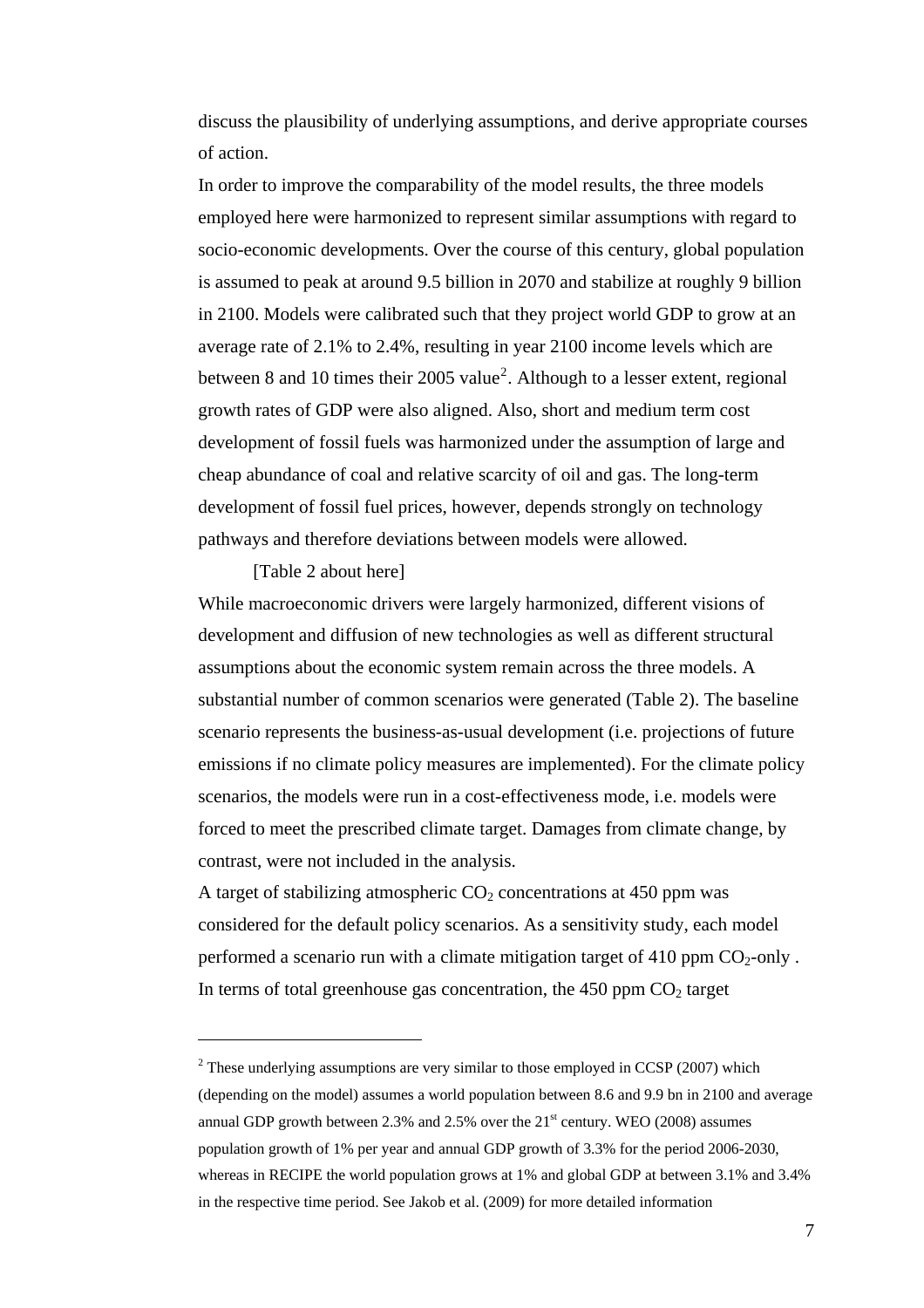corresponds to about 530-550 ppm  $CO<sub>2</sub>$ -eq, and the 410 ppm  $CO<sub>2</sub>$  target to about 490-510 ppm (Fisher et al. 2007). While the  $CO<sub>2</sub>$ -Emissions from fossil fuel combustion are calculated endogenously, exogenous assumptions on emissions from land-use change and forestry were made. For all models, emissions from deforestation were assumed to follow those of the IPCC SRES A2 marker scenario (Nakicenovic et al. 2001).

The climate policy target was prescribed for the year 2100, but can be exceeded during the century (i.e., overshoot). For ReMIND-R the overshoot for the 450 scenarios was limited to 470 ppm in until 2065 and prescribed to decline linearly to 450 ppm in 2100. A reduced-form climate model based on Petschel-Held et al. (1999) is used in ReMIND-R to simulate how  $CO<sub>2</sub>$ -emissions translate to increases in atmospheric  $CO<sub>2</sub>$  concentrations and changes in global mean temperature. WITCH employs MAGICC 3-box layers climate model as described in Nordhaus and Boyer (2000), where parameters have been updated to Nordhaus DICE 2007<sup>[3](#page-8-0)</sup>. For IMACLIM-R, which is not an optimization model, a carbon price path is determined such as to match closely the emission trajectory of the WITCH model.

<span id="page-8-0"></span>The default 450 ppm policy scenarios as well as the 410 ppm sensitivity study can be considered first-best climate policy scenarios since the full portfolio of lowcarbon technologies was assumed to be available, and the existence of a fully functional global carbon market by 2010 was assumed. In addition two groups of so-called second-best scenarios are explored (Table 2), both of which consider the same 450 ppm  $CO<sub>2</sub>$  mitigation target as the default policy scenario. In the first set, deployment of key low-carbon energy technologies is restricted to the baseline level (Tavoni et al., this issue). In the fixRET scenario, deployment of all energy conversion technologies based on renewable energies, including biomass and the generic backstop technologies considered in WITCH, is constrained to the baseline level. In order to isolate the respective role of biomass, the fixBIO scenario assumes biomass availability to be constrained to the baseline level. In the fixNUC scenario it is assumed that nuclear energy cannot be expanded beyond baseline level. The noCCS scenario explores climate policy in absence of carbon capture and storage. Finally, the noCCS/fixNUC scenario combines the restrictions of the latter two scenarios: CCS is assumed to be unavailable, and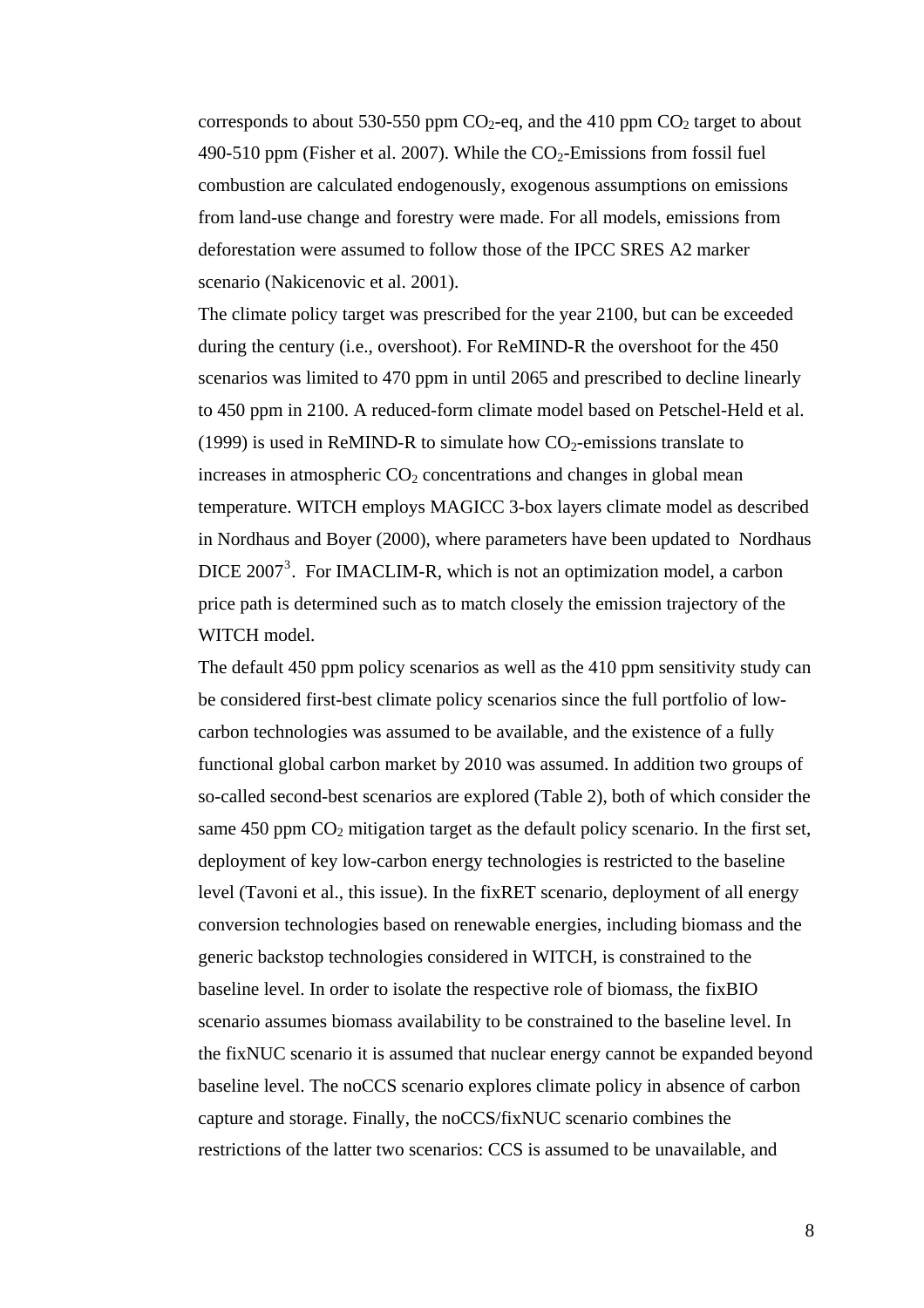nuclear energy is restricted to baseline levels. The setup of the fixRET, fixNUC and noCCS scenarios is similar to that of scenarios conducted in the context of the ADAM project (Edenhofer et al. 2010). All five technology-constrained scenarios follow the same logic: By restricting their deployment to the baseline level, the marginal contribution of technology options or groups of technology options to climate change mitigation can be explored. The increase in mitigation costs induced by these restrictions can be interpreted as "option values" of these technologies, and provide an indication of their importance for achieving the prescribed mitigation target.

The second set of constrained scenarios considers the 450 ppm climate mitigation target under a delay in the setup of an international climate policy regime (Jakob et al., this issue). The first scenario explores a delay of climate policy in all world regions until  $2020<sup>4</sup>$  $2020<sup>4</sup>$  $2020<sup>4</sup>$ . All regions are assumed to follow the baseline development until 2020 myopically, i.e. without anticipating the future climate target. In a second scenario, Europe is assumed to act unilaterally until 2020, with myopic business-as-usual trajectories for all other regions. In the third scenario, Europe is assumed to be joined by the other industrialized countries. In the final scenario all industrialized countries along with China and India start climate policy immediately, while other developing non-Annex-I countries join in 2020. The scenarios chosen allow us to explore how global and regional costs of climate change mitigation evolve in stylized fragmented regimes, and to analyze the consequences of inaction.

The objective of the current analysis is to provide the broad picture of the variability of climate policy costs under a wide range of assumptions. Comparing the results obtained for the baseline as well as stabilization scenarios with these three models hence helps to shed some light on how different assumptions on technologies and economic dynamics translate into differences in mitigation costs, carbon prices, and investment patterns.

 $\overline{a}$ 

<sup>3</sup> http://nordhaus.econ.yale.edu/DICE2007.htm

<span id="page-9-0"></span><sup>&</sup>lt;sup>4</sup> Delay until 2030 was also considered but no model was able to find a solution given the steep path of reduction required to comply with the stabilization goal.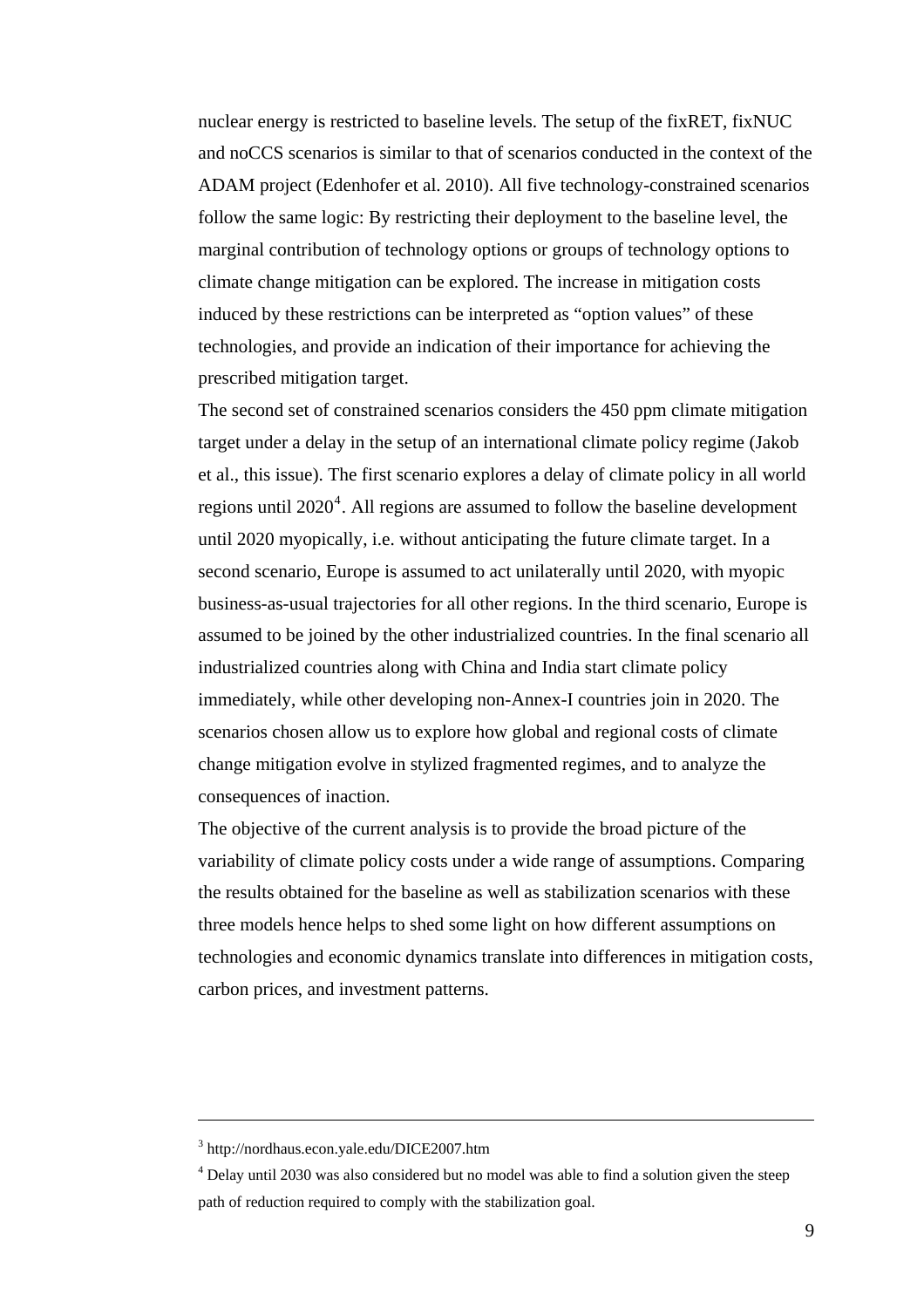### **3. Results**



#### **3.1 Socio-economic drivers of emission growth**

Figure 1 shows pathways of  $CO<sub>2</sub>$  emissions from fossil fuel use for the baseline as well as the 450 and 410 ppm policy scenarios.

The IMACLIM-R baseline has the highest long term  $CO<sub>2</sub>$  emissions, which reach 125 Gt  $CO<sub>2</sub>$  per year in 2100. This emission-intensive baseline is largely due to large-scale deployment of coal liquefaction in response to increasing scarcity of oil. The ReMIND-R baseline is characterized by strong, fossil-based expansion of the energy system until 2050 followed by a period of energy intensity reductions and phase-in of carbon-free energy carriers in response to increasing scarcity of fossils. As a consequence, emissions increase steeply over the course of the first half of the century and stabilize afterwards at around 80 Gt  $CO<sub>2</sub>$  per year. The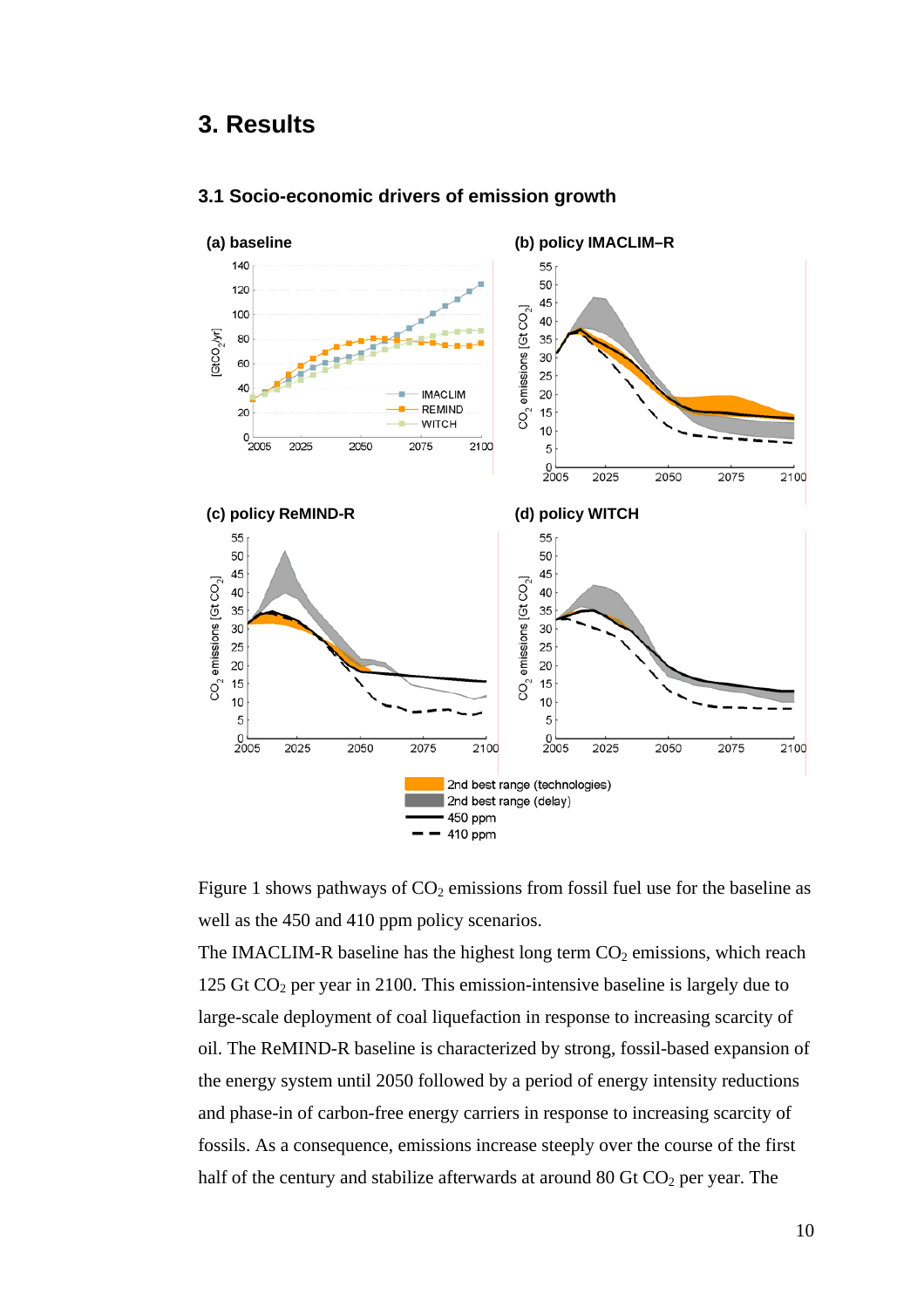two models and continues to be based on fossils throughout the century, with only supply. Emissions increase monotonically over the 21st century and reach 87 primary energy demand in the WITCH baseline is slightly lower than in the other marginal contributions of carbon-free energy carriers to the primary energy Gt  $CO<sub>2</sub>$  by 2100.

For the default scenarios, the mitigation pathways of the RECIPE models toward inertia of the energy-economic system caused by imperfect foresight, IMACLIM-R projects the highest peaking level of all three models. Emissions in 2100 are Gt  $CO_2$  for the 450 ppm default stabilization scenario, and about 1700 Gt  $CO_2$  in reduction over the century of 3900 to 4850 Gt  $CO<sub>2</sub>$  for the 450 ppm scenario, and IMACLIM-R and ReMIND-R restrictions in technology availability tend to result in earlier decline of emissions initially in order to compensate for higher emissions at later stages. the 450 ppm target have a peak in emissions between 2015 and 2020 and a 39- 42% reduction of  $CO<sub>2</sub>$  emissions compared to 2005 levels by 2050. Due to the projected at 13.0-15.6 Gt  $CO<sub>2</sub>$  per year. The more ambitious 410 ppm target requires much higher reductions, particularly on the long term. In this scenario, emissions decrease to  $7.2$ -8.2 Gt  $CO<sub>2</sub>$  by 2100, about 25% of 2005 levels. While some differences in the stabilization pathways exist across models, the cumulative amount of emissions over the time span from 2005 to 2100 is equal at about 2180 the case of the 410 ppm scenario. This corresponds to an overall emissions 4400 to 5350 Gt  $CO<sub>2</sub>$  for the 410 ppm scenario compared to the baseline case. A delay of climate policy results in higher peaking, and makes steeper emission reductions necessary after 2020 to meet the climate policy target. By contrast, in

#### [Figure 1 about here]

 $\overline{a}$ 

The comparison of historic  $CO<sub>2</sub>$  growth patterns with the emission trajectories driving forces population, per capita GDP, energy intensity of economic output, decompositions of the rates of change of  $CO<sub>2</sub>$  emissions are depicted in Figure  $2<sup>5</sup>$ . required for climate stabilization illustrates the scale of the challenge. The development of energy-related emissions can be interpreted in terms of the and carbon intensity of primary energy consumption (Kaya 1990). Such

 $5$  Several methods are commonly used to decompose CO2 emissions, see Ang (2004) for a review of options. We have used a complete Laspeyres Index method (i.e. including residuals),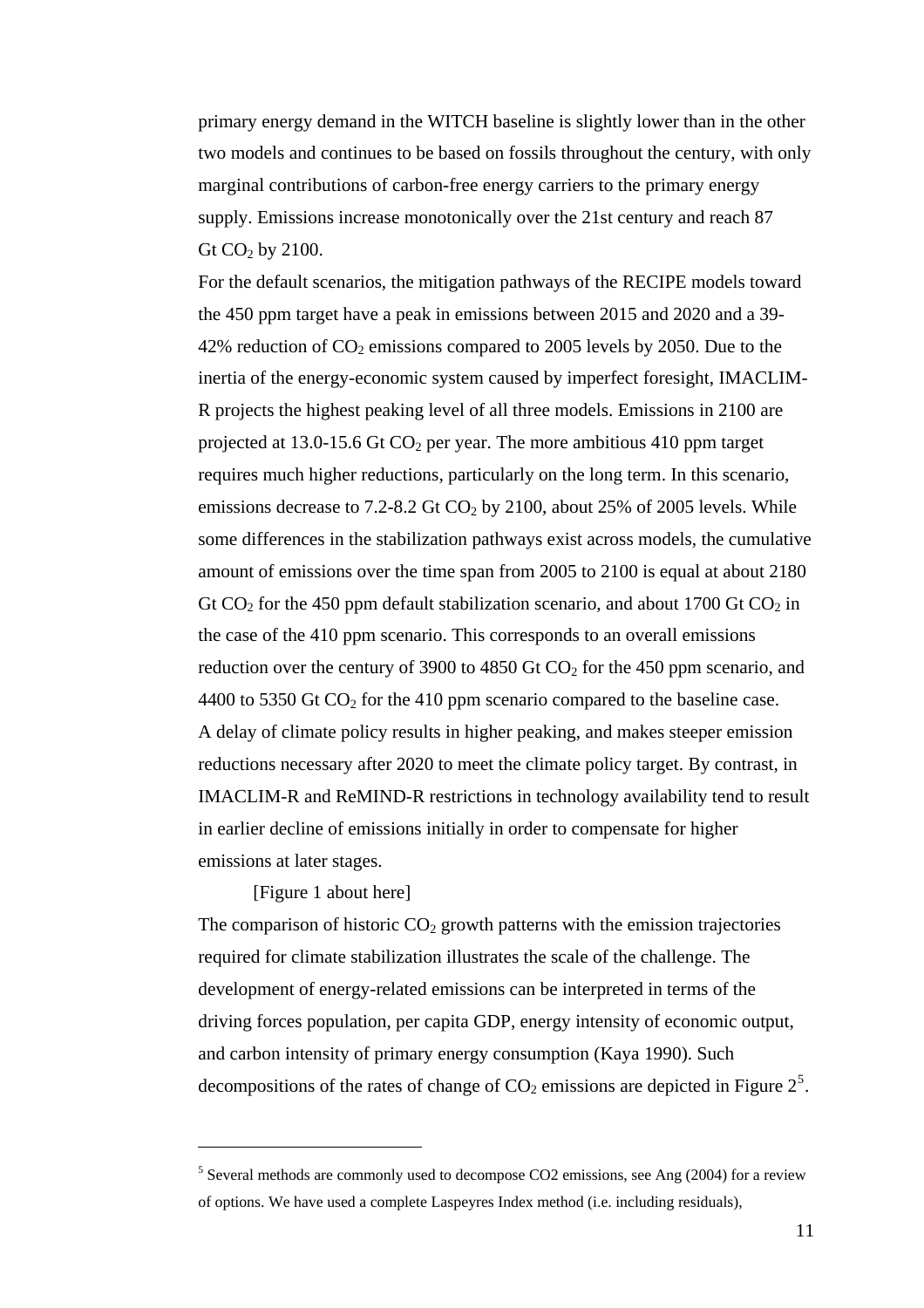The upper row shows decompositions for the baseline scenario, while the results for the policy scenario are depicted in the lower row. Policymakers do not consider reducing population growth nor the reduction of economic output as a way to reduce greenhouse gas emissions, hence the focus of climate change mitigation is on achieving emissions cuts by reducing the energy intensity and carbon intensity of the economic system. Emissions can be reduced by switching from carbon-intensive energy carriers such as coal to low-carbon or carbon-free energy carriers such as renewables. Alternatively, or in addition to carbon intensity reductions, production processes can be optimized or changed as to generate more output for a given amount of energy input. Historical energy efficiency improvements since 1980 averaged about 1% per year, while carbon intensity decreased by a few tenths of a percent on average. This was by far insufficient to compensate for increases in population and per capita GDP, resulting in substantial increases in  $CO<sub>2</sub>$  emissions.

#### [Figure 2 about here]

 $\overline{a}$ 

As described in Section 2.1, the models were harmonized with respect to population and economic growth. Consequently, all scenarios show the same pattern of population growth until 2070 with subsequent decline, and global GDP growth rates (corresponding to the sum of the orange and the purple bar) that decline from more than 3% in 2010 to below 2% in 2100. In line with the historic trends, energy efficiency improvements in the baseline remain too small to offset GDP growth. All models envisage a medium-term increase in carbon intensity in the baseline, a pattern that relates to the assumption of cheap coal (cf. Section 3.3) and which is in accordance with the developments of the recent past (Raupach et al. 2007). Stabilization of atmospheric  $CO<sub>2</sub>$  concentrations requires a transformation effort in terms of combined reductions of energy and carbon intensity that is without precedence in history. Figure 2 suggests that models can be characterized in terms of the division between energy efficiency improvements and reductions in carbon intensity of energy: in IMACLIM-R and WITCH, the mitigation target is met by a balanced strategy of energy efficiency improvements, and reductions of carbon intensity. In ReMIND-R, by contrast, the bulk of the

 $\overline{a}$ 

decomposing emission changes every 5 years into the components population, GDP per capita, energy intensity of GDP and carbon intensity of energy.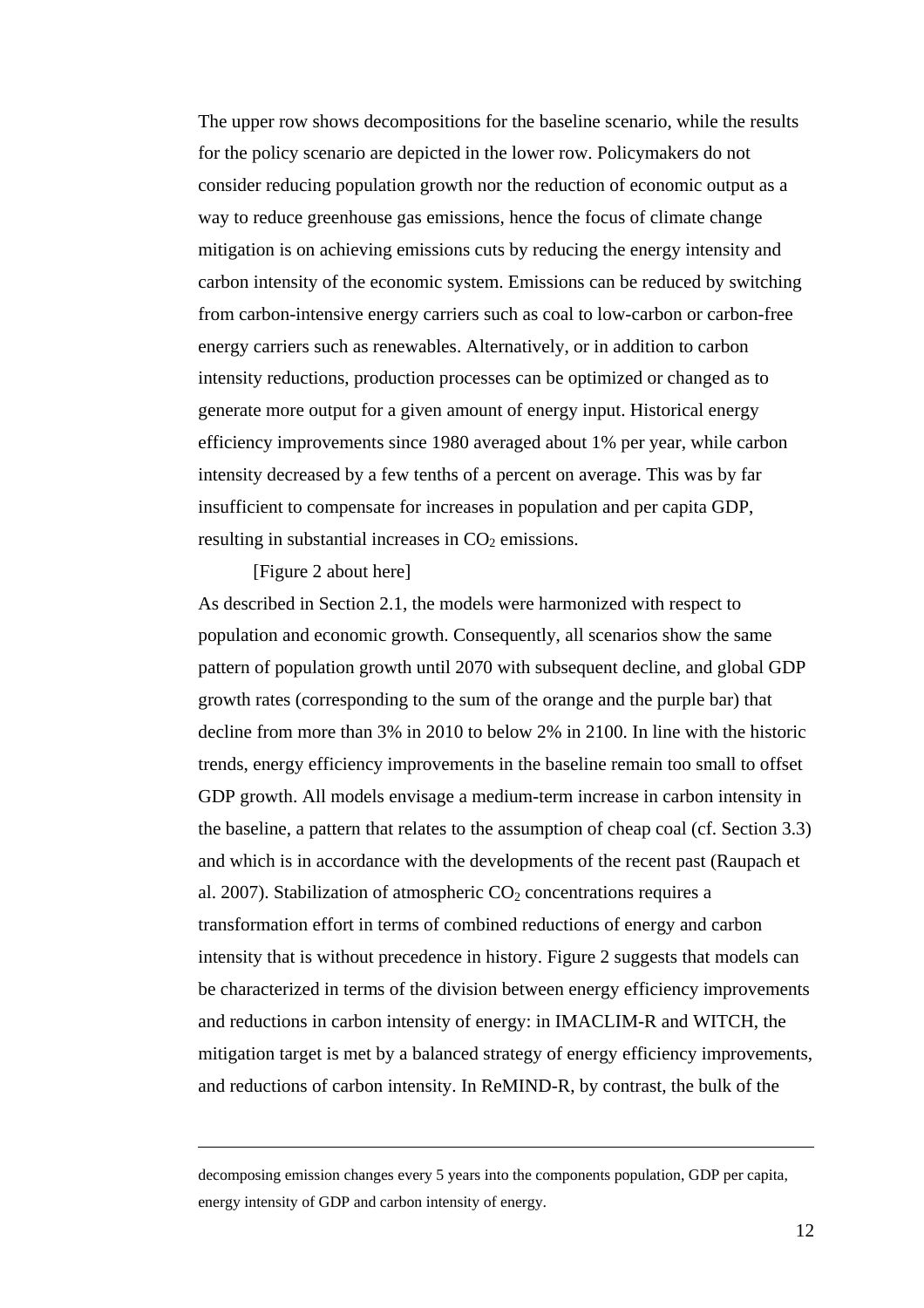mitigation effort is met by reduction of carbon intensity, while cumulated energy efficiency improvements are comparable to those in the baseline.

#### **3.2 Macro-economic effects of mitigation policy**

issue) or international climate architectures (Jakob et al., this issue) are discussed in separate papers. The objective of the current analysis is to provide the broad This section focuses on the global macro-economic effects of climate policy. A thorough analysis of the regional distribution of mitigation costs in the RECIPE scenarios is provided in Luderer et al. (this issue); a detailed discussion of second best policy scenarios both in term of technology availability (Tavoni et al., this picture of the variability of climate policy costs under a wide range of assumptions.

[Table 3 about here]

policy. An overview of mitigation costs for different climate policy scenarios is progress (i.e., learning effects) in key mitigation technologies, and (b) nonlinearities in the carbon cycle (i.e., changes in the airborne fraction of  $CO<sub>2</sub>$  emitted There is considerable variation in model results on the economic effects of climate provided in Table 3. To make costs that arise in different points in time comparable, all costs are converted to net present values with a constant discount rate of 3%. The analysis presented here is a cost-effectiveness study, thus damages caused by climate change are not considered. For the default 450 ppm climate policy scenario, the aggregated mitigation costs in terms of consumption losses relative to the baseline aggregated over the period to 2100 and discounted at 3% amount to 0.1% (IMACLIM-R), 0.6% (ReMIND-R), and 1.4% (WITCH). The temporal evolution of mitigation costs and the carbon price are shown in [Figure 3.](#page-38-0) The differences in model approaches are reflected in the structural differences of carbon price trajectories. In ReMIND-R and WITCH, carbon prices increase approximately exponentially over the first half of the century, roughly following a Hotelling path (Hotelling 1931). In ReMIND-R, the  $CO<sub>2</sub>$  price of the default 450 ppm scenario does not continue to increase after 2050 due to the prescribed limit on the overshooting of the long-term climate target results. Moreover, for both ReMIND-R and WITCH, (a) endogenous technological to the atmosphere) result in deviations from the idealized exponential price path after 2050.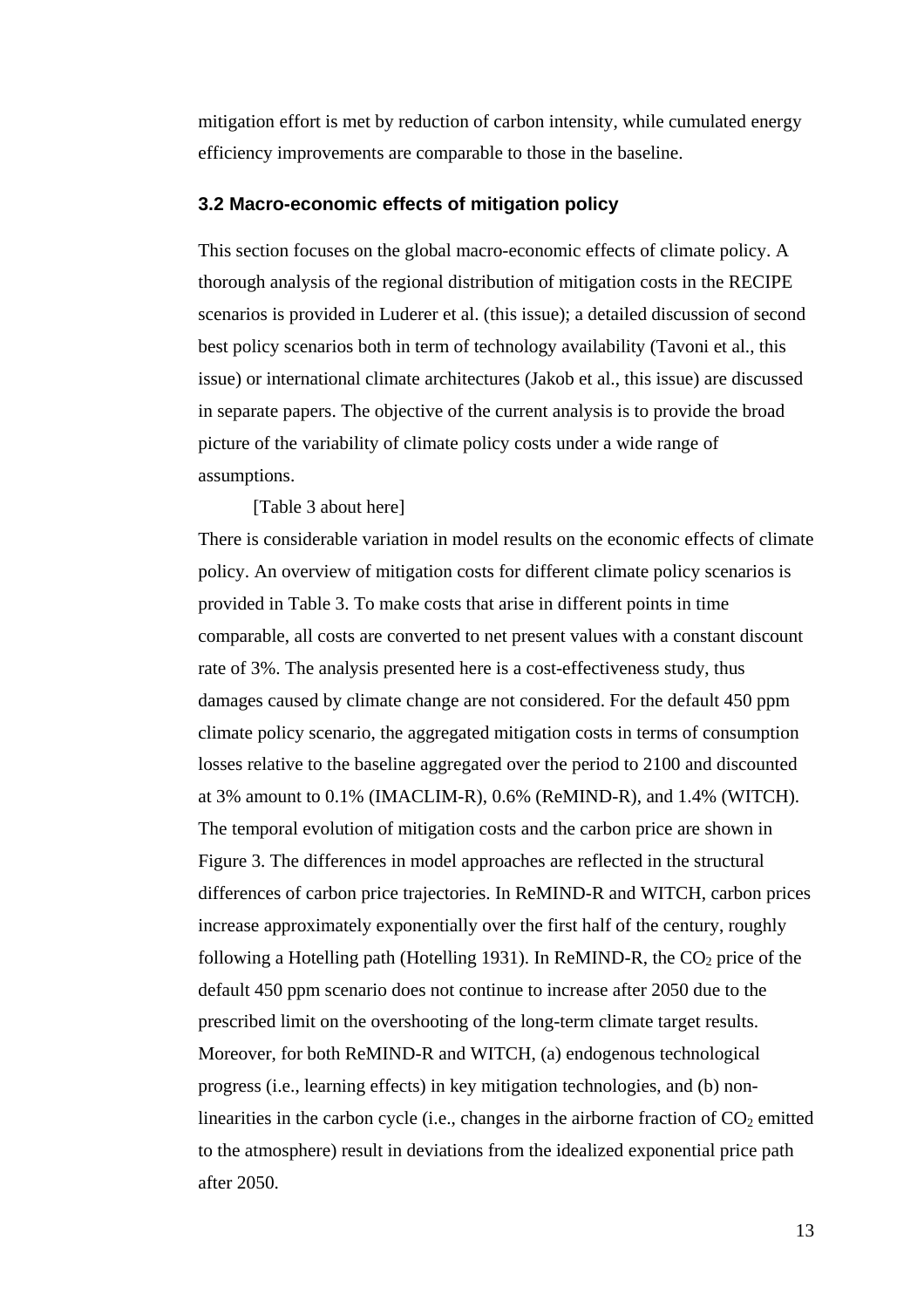that is induced by climate policies allowing economies to be more efficient than in the sub-optimal baseline. Conversely to what happens with the other two models, this cost profile would result in higher discounted policy costs if the discount rate technologies that increase the reduction potentials available at a given carbon price and by (b) climate-friendly infrastructure policies that avoid a costly lock-in In IMACLIM-R very high carbon prices are required initially to create a sufficiently strong signal to trigger a transition to a low-carbon energy system (Figure 3a). This dynamic is caused by imperfect foresight in combination with (a) inertias that limit the short-term substitutability between production factors, and (b) endogenous technological change due to which short-term investments have a critical effect on long-term availability and cost of mitigation options. The high prices result in very high transitional mitigation costs and welfare losses in the first 30 years of the modeled period. Once this transition is accomplished, IMACLIM-R projects negative mitigation costs due to additional technical change used was higher. The flat profile of the carbon price in IMACLIM-R after 2030 can be attributed to (a) the learning processes in carbon saving energy into carbon-intensive transportation systems, thus removing a critical obstacle to stabilization in the long run.

#### [Figure 3 about here]

aggregated consumption losses for the 410 ppm climate target amount to 1.3% for IMACLIM-R compared to 0.1% in the default policy scenario. For WITCH, costs ambition. For both models, the 410 ppm mitigation target is close to the feasibility assumptions of these models. ReMIND-R, by contrast, embodies more optimistic assumptions about technology availability and flexibility within the energy moderate increase of carbon prices. Increasing the level of ambition of climate policy results in a substantial increase of mitigation costs in IMACLIM-R and WITCH (Figure 4 and Table 3). Global almost triple from 1.4% to 4.0%. Also, carbon prices under the 410 ppm target increase drastically to levels of several thousand US\$ in the second half of the century, indicating the steepness of the abatement cost curve at this level of frontier, i.e. mitigation targets of 400 ppm or below are unattainable under the system. Therefore, the 410 ppm target is met at a moderate cost markup (0.8% aggregated losses compared to 0.6% in the default policy scenario) and a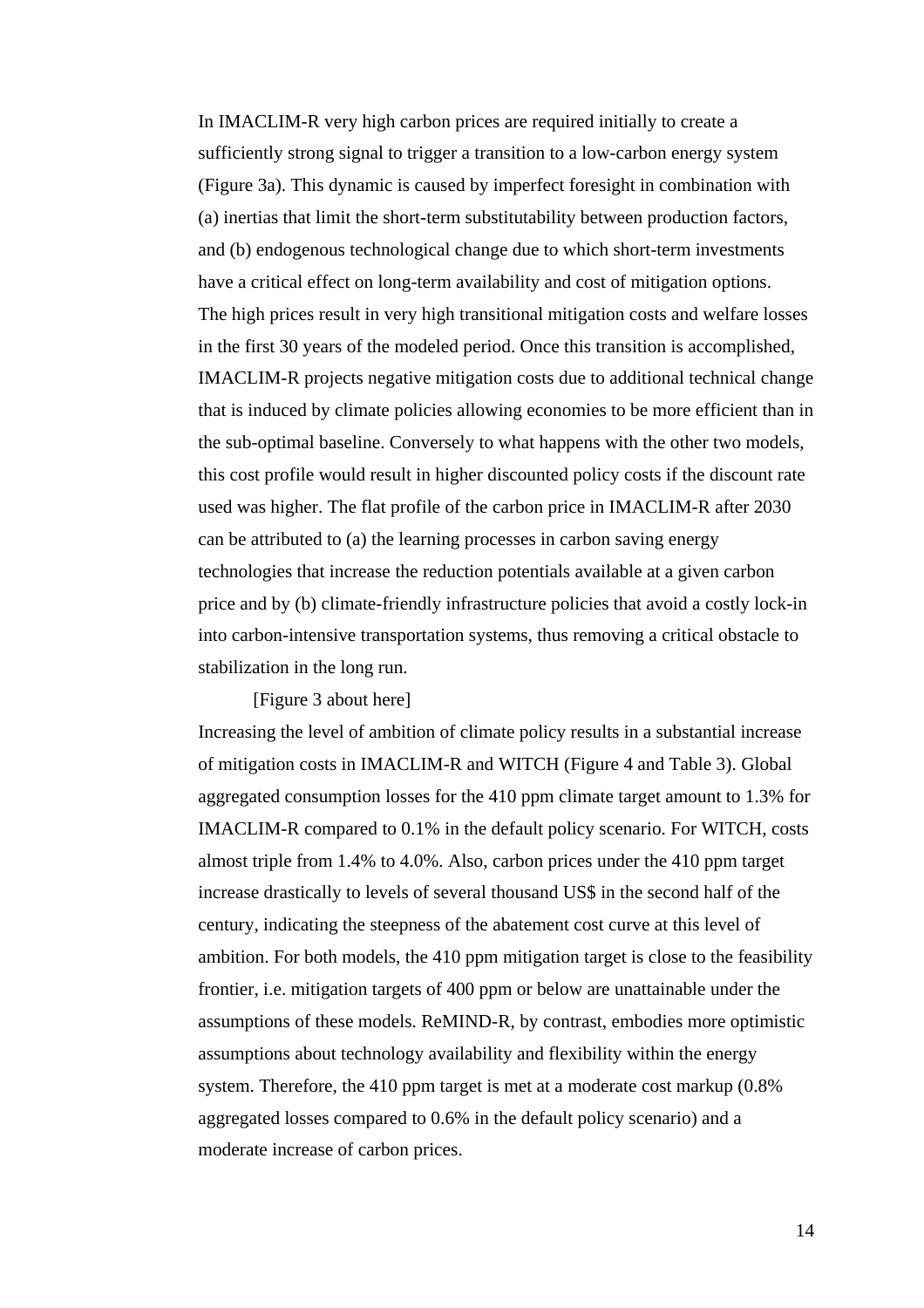A delay in climate policy has a strong effect on the economics of mitigation. All models find that the 450 ppm target becomes unattainable if the world follows the emissions would occur in the baseline until 2030, and second, following the baseline until 2030 would lead to a lock-in into further emissions implied from the baseline trajectory until  $2030^6$  $2030^6$ . The explanation is twofold: first, substantial stock of long-lived carbon-intensive infrastructure and energy-conversion technologies.

In case of a delay until 2020, the target remains achievable, albeit at a substantial penalty for the delay decreases to less than one third compared to the delay2020 scenario if all industrialized countries take immediate action. If, in addition, China other non-Annex I countries until 2050 makes an ambitious 450 ppm  $CO<sub>2</sub>e$  target virtually impossible to achieve, and raises costs significantly for the intermediate cost penalty. Global consumption losses over the course of the  $21<sup>st</sup>$  century increase from 0.1% to 0.8% in IMACLIM-R, from 0.6 to 1.0% in ReMIND-R, and from 1.4% to 2.1% in WITCH (Table 3). Mitigation costs decrease with increasing participation in the group of early movers. All models find that the cost and India join the coalition of early movers, the cost penalty compared to full participation is less than 0.1%. The short term savings due to inaction are more than offset by the substantial increase in long-term mitigation costs ([Figure 4](#page-35-1)). Our results are complementary to those of the EMF-22 study (Clarke et al. 2009), which found, based on an coordinated study of ten integrated assessment models, that a delay in mitigation action by the large emerging economies until 2030, and 550 ppm  $CO<sub>2</sub>e$  target.

target. Jakob et al. (this issue) explore these effects in detail and conclude that for industrialized countries the latter effect (early adjustment and anticipation) tends Fragmented regimes, in which some country groups adopt mitigation policies while others delay action, have non-trivial impacts on the regional mitigation costs: while the early movers have to stem a higher overall reduction effort, they benefit from early adjustment and the anticipation of the long-term mitigation to prevail over the former (higher overall reduction effort), resulting in an incentive for these countries to take early action.

 $\overline{a}$ 

<span id="page-15-0"></span> $6$  In ReMIND-R, the only model that accounts for the possibility to generate negative emissions via BECCS, the target can only be achieved if the overshooting constraint is removed. In this case, atmospheric CO<sub>2</sub> concentration peaks at 535 ppm before declining.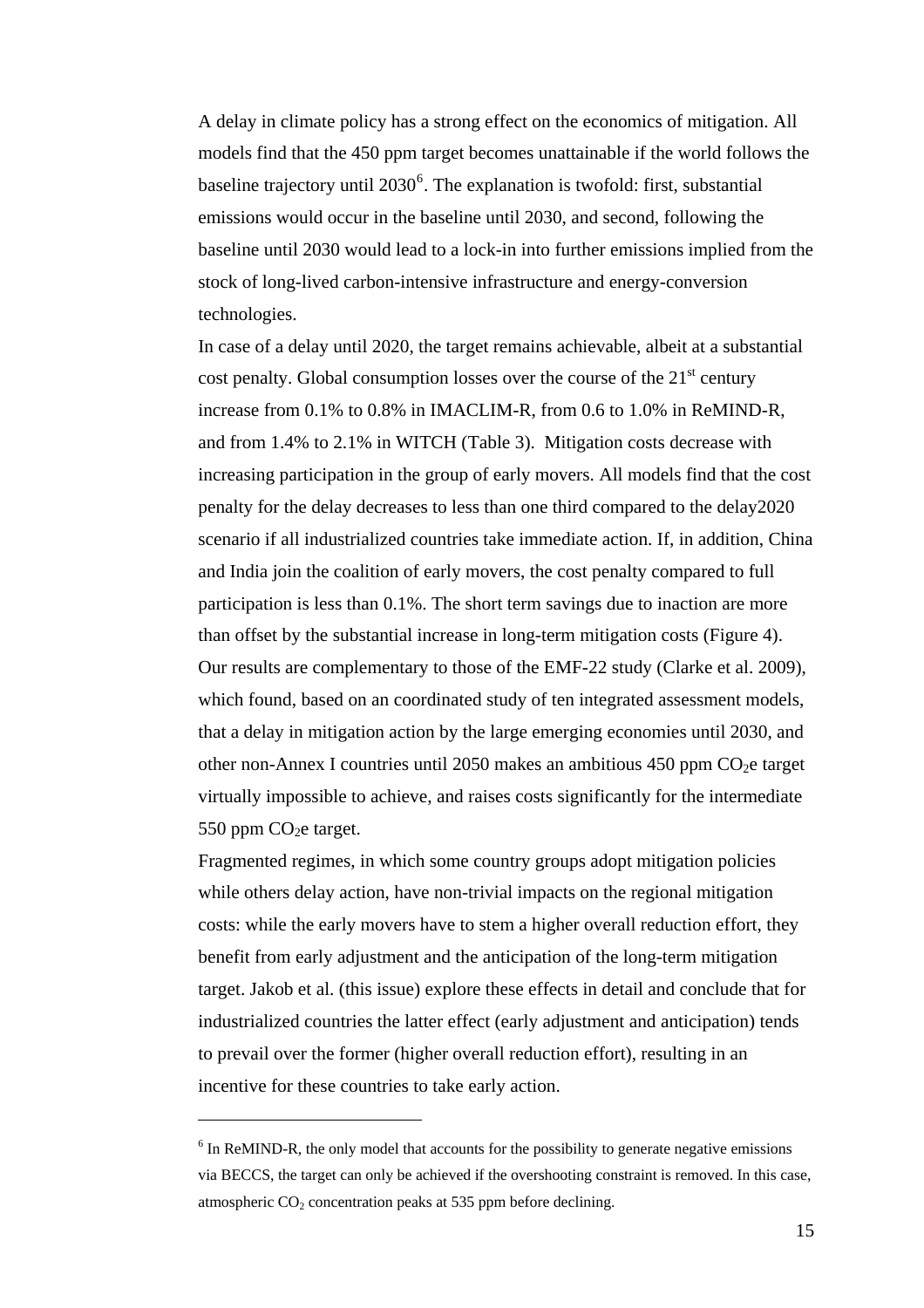carbon prices are required to meet the climate target if the portfolio of mitigation development and decarbonization strategies, the relative importance of mitigation that the scenario assumes constraints on the deployment of the generic electric and have little effect for the other models. In all three models, unavailability of CCS combination of (a) substantial deployment that occurs already in the baseline, and Not only the institutional setting, but also the availability of technologies affects mitigation costs and carbon prices (Tavoni et al. this issue). In general, higher options is restricted, such that technology constraints result in higher mitigation costs. As the three models represent different visions of future technology options differs across models. For ReMIND-R and WITCH, the highest cost increases are found for the fixRET scenario, for which the deployment of renewables is restricted to the baseline level. For WITCH, this is due to the fact non-electric backstop technologies, which are the most crucial abatement options. In ReMIND-R, the high option value of renewables can be explained by the significance of wind and solar energy for electricity production in the presence of climate policy, as well as the prominent role of biomass. Restrictions in biomass availability alone result in a 25% increase of mitigation costs in ReMIND-R, but results in a substantial cost penalty. Fixing nuclear deployment to baseline level, by contrast, has a rather small effect on aggregated costs. This is due to a (b) the ample availability of other low-carbon options for the power sector.

#### [Figure 4 about here]

degree of uncertainty about the economics of climate change mitigation. For the scenarios considered, aggregated costs vary between 0.1 and 4% of global macroeconomic consumption. Also, carbon prices vary by more than a factor of ten across scenarios and models. The differences arise from structural uncertainty about the energy economic system (as represented by different modeling The spread of results for the complete set of first-best and second-best policy scenarios explored in RECIPE as shown in Figure 4 and Figure 3 exhibits the approaches and assumptions), technological developments, and timing of international action on climate change.

The results of the present analysis let us conclude that the costs of climate change availability and the innovative capacity of societies, (c) long-term planning and mitigation depend critically on (a) the level of ambition, (b) technology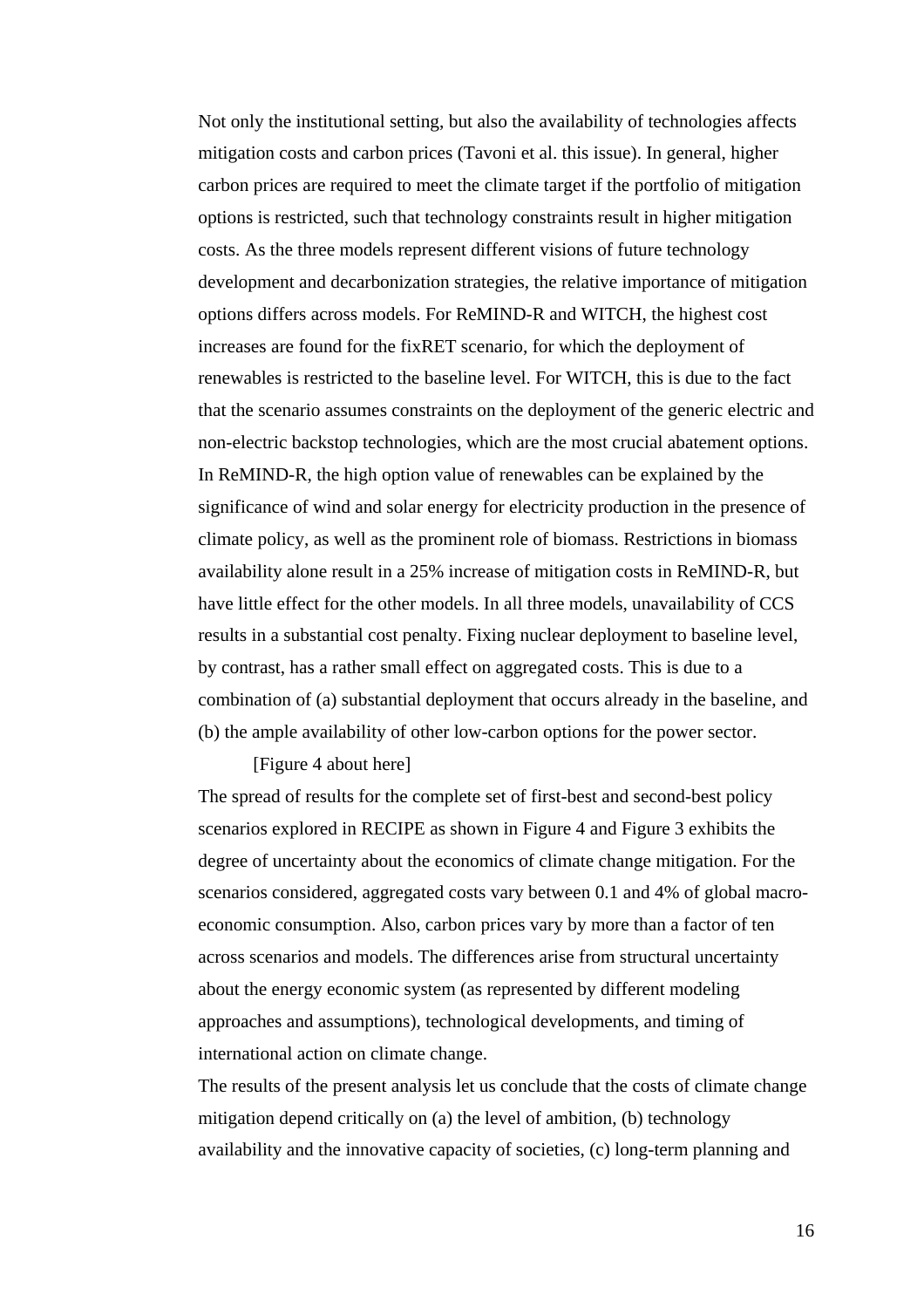the ability to stabilize expectations of investors, and (d) the domestic and international climate policy environment.

#### **3.3 The Energy System Transformation**

costs of climate mitigation policy, we now focus on alternative visions of the future of global energy systems. In order to keep the analysis tractable, this and While the preceding section demonstrated macro-economic consequences and the following sections focus on a comparison between the baseline and the default policy scenario.

[Figure 5 about here]

distinguishing feature of the IMACLIM-R model is the large use of coal-to-liquid replacement of crude oil by carbon-intensive coal. This is reflected in the steady increase in  $CO<sub>2</sub>$  emissions throughout the 21st century (Figure 2a), giving rise to decreasing growth rate of energy demand and the higher penetration of carbonfree energy technologies (biomass and other renewable energies) lead to a decline lower than in ReMIND-R, whereas the carbon intensity of its energy mix is 30% Figures 5(a-c) show primary energy supply in a world without climate measures, i.e the baseline scenario. Since the RECIPE models assume abundant availability of cheap coal, the baseline energy systems are highly carbon intensive. A in response to the growing mobility demand and increasing oil prices. The coalto-liquid technology is characterized by (a) high primary energy input per unit of final energy, and (b) high  $CO<sub>2</sub>$  emissions per unit of primary energy due to the the highest emission profile of all three models. In turn, this also implies that more abatement is required for reaching the mitigation target than in the other two models (as shown in Figure 1). In contrast to the "black" baseline given by IMACLIM, the ReMIND-R baseline can be characterized as a "green" baseline. After a phase of highly energy and carbon-intensive growth until 2040, the in emissions. Overall, renewables play a larger role in ReMIND-R than in the other two models, even in the baseline. Compared to the other models, the aggregated WITCH baseline (Figure 5c), can be classified as an energy-saver baseline: the energy intensity in 2050 is 17% lower than in IMACLIM and 19% higher than in ReMIND-R and 7% higher than in IMACLIM-R. The resulting overall emissions are comparable to those of ReMIND-R, reaching  $86 \text{ Gt CO}_2$  in 2100.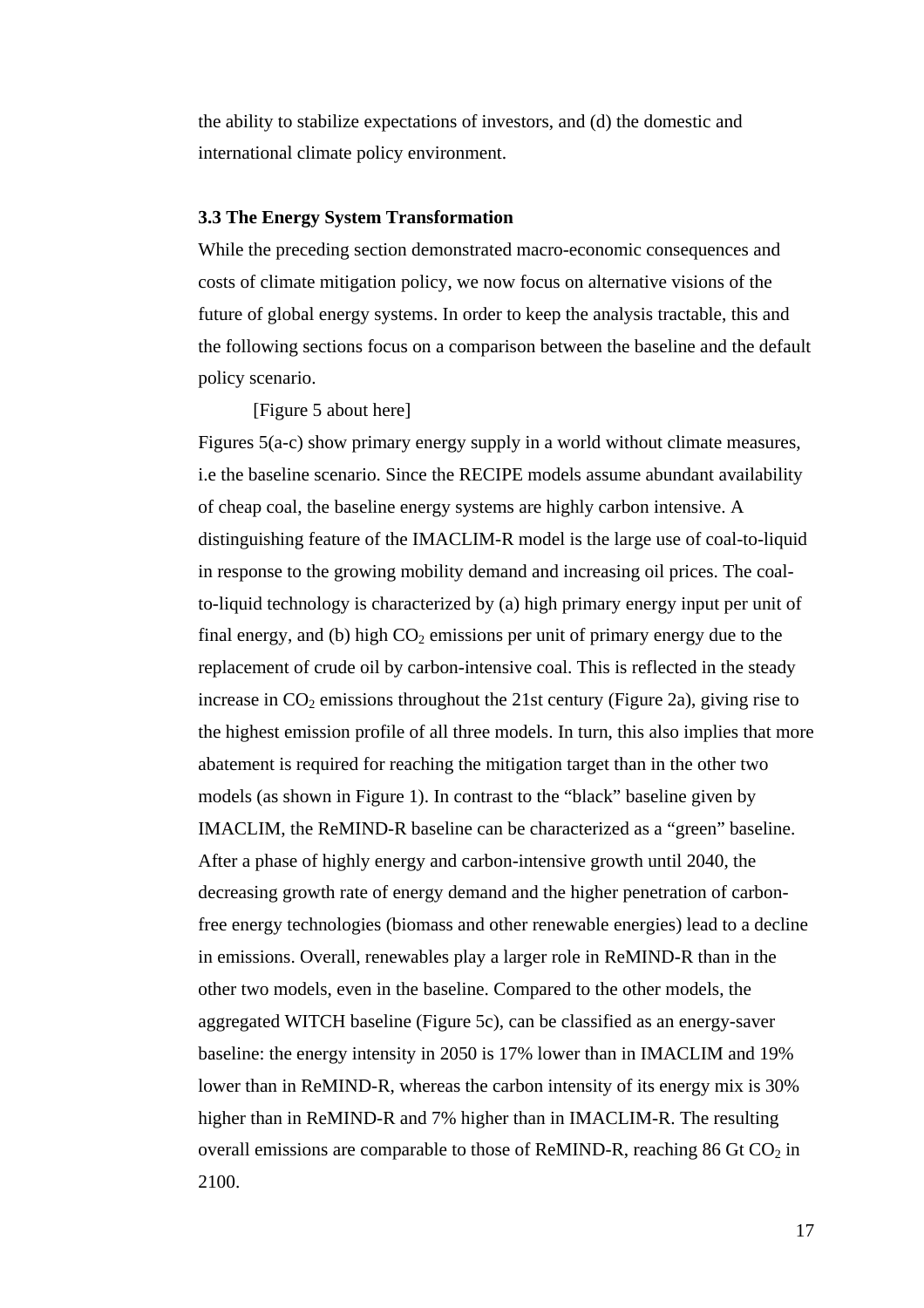achieve the stabilization targets, as illustrated in Figure 1, demonstrates the scale aimed at stabilizing  $CO_2$  concentration results in a substantial reduction of energy energy demand keeps increasing steeply even in the presence of a climate target generate negative net emissions to the atmosphere and thus may become an The gap between baseline  $CO<sub>2</sub>$  emissions and emission trajectories required to of the climate stabilization challenge. As shown in Figure 5(d-f), a climate policy demand in the WITCH and IMACLIM-R models. In ReMIND-R, by contrast, because energy demand can be satisfied readily with low-carbon technologies. ReMIND-R features high flexibility in energy system investments (e.g. rapid expansion of renewables). Moreover, ReMIND-R includes the option of combining bioenergy with CCS (BECCS). This technology has the potential to important mitigation option (e.g. Van Vuuren et al. 2010). Due to the ample availability of low-carbon energy carriers, decarbonization of energy supply is preferred over energy efficiency improvements.

improvements, the emission reductions are achieved by introducing renewables capture rate and on biomass penetration are more conservative than in both other saving energy per unit of output produced, leading to significant energy efficiency improvements. Endogenous technical change is driven by energy R&D The omission of coal-to-liquid in the IMACLIM-R policy scenario results in a strong reduction of primary energy supply from coal. In addition to efficiency and CCS as well as expanding nuclear energy. The energy mix in the WITCH scenario reflects inertia and rigidities of the energy sector as represented in this model. Moreover, the possibilities of replacing traditional carbon-based technologies with carbon-free options are limited, because assumptions on CCS models. These features, together with the presence of endogenous energy-saving technical change explain why climate policy induces a significant reduction in energy supply in the WITCH model. Energy saving technical change allows investments which become particularly profitable at higher carbon prices. These results point to an important role of savings on the demand side of the energy balance equation.

technologies, such as wind and solar. Additional innovation occurs as a result of a All models emphasize the role of innovation and technological learning in carbon free or low-carbon technologies, be it in the form of performance improvements of CCS technologies, or of progress in already available renewable energy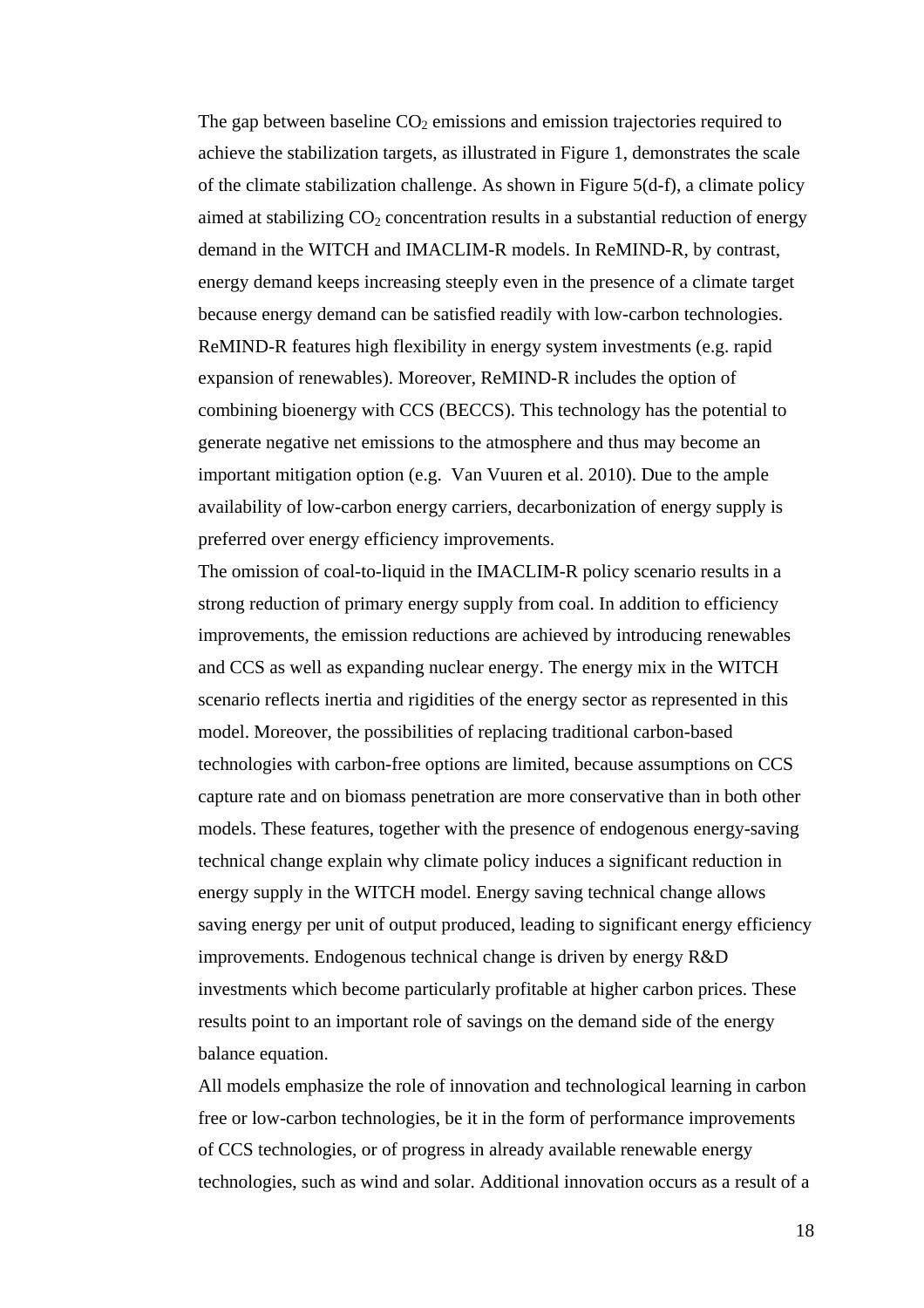ramp-up in energy R&D investments to the levels that were reached in the 1980s. where not only experience learning but also  $R&D$  is modeled as an endogenous process. One of the effects of energy R&D in the WITCH model is to increase the competitiveness of backstop technologies, which are, for the analyses presented In particular, total energy R&D should rise from the current level, roughly 0.02% as a share of gross world product, to around 0.09%; an amount in the order of USD 60-80 billions. This is emphasized by the results of the WITCH model here, aggregated with other sources of renewable energy.

the baseline scenario and even more pronounced in the stabilization scenario, inertia of the energy sector. Other important determinants include macroeconomic about foresight and intertemporal strategic planning embodied in different models, macro-economic parameters characterizing the substitutability of energy with other production factors and the substitutability between different energy carriers The different structure of energy supply in the three models, which is evident in hinges on five main factors: (a) the availability and future development of technological options; (b) assumptions about resources for exhaustible energy carriers as well as renewable potentials; (c) the presence and the nature (exogenous or endogenous) of innovation and technical change; (d) the degree of flexibility in the models; as well as (e) the durability of capital stocks and the substitution processes and the representation of the decision process, assumptions and trade opportunities.

#### **3.4 Energy system investments**

the stabilization target. According to the models, ambitious and cost-effective mitigation requires a rapid switch of investments away from conventional fossil towards low-carbon energy systems. Investments in fossil energy capacity without The transformation of the energy system induced by climate policy becomes particularly evident in the energy system investments. [Figure 6](#page-41-0) shows the mix of investments in energy technologies in the baseline scenario as well as in the 450 ppm stabilization scenario. All models consistently project a fundamental change in investment patterns compared to business-as-usual in order to achieve CCS are phased out almost immediately (ReMIND-R), within 15 years (IMACLIM-R) or reduced by more than a factor of ten (WITCH). All models project massive investments in CCS and an up-scaling of investments in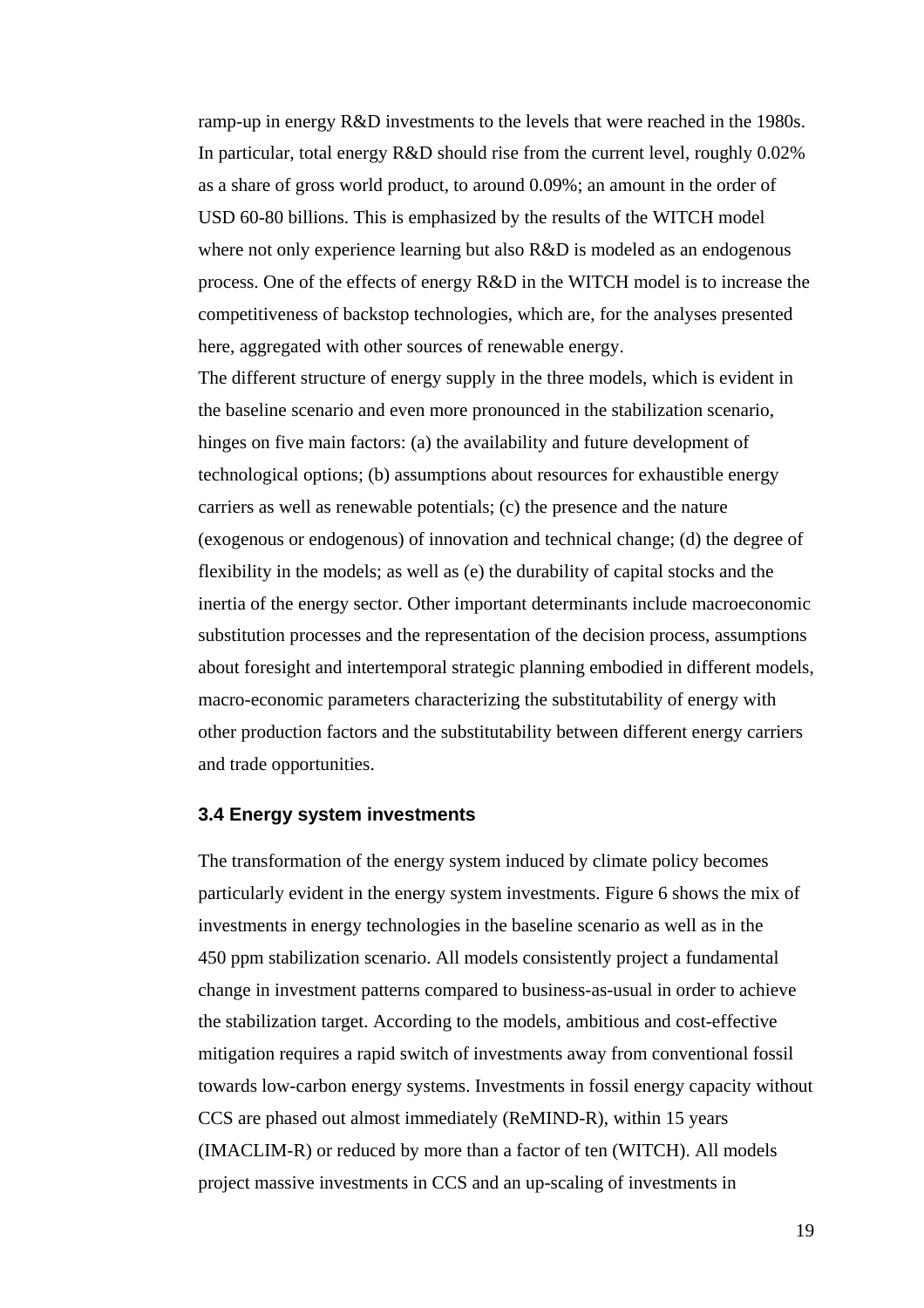investments for energy decarbonization are projected to be in the order of USD 40 billions per year whereas R&D investments for energy efficiency roughly double technologies, in particular wind, solar and nuclear. In the policy scenario, overall investments in ReMIND-R are about one trillion dollars higher than in WITCH and IMACLIM-R by the end of the 21st century. For WITCH and IMACLIM-R renewables. The WITCH model simulates explicitly R&D investments in energy efficiency improvements as well as carbon-free backstop technologies. R&D in the presence of a stabilization policy. ReMIND-R shows a substantial increase of energy system investments compared to the baseline. This is largely due to a switch away from fuel-intensive fossil technologies towards capital-intensive overall investments are only slightly higher than in the baseline because the increased capital expenditure for low-carbon technologies is offset by the contraction in overall energy demand.

A striking result of the IMACLIM-R model is the transitory contraction of energy strongly reduces the total availability of investment capital. Secondly, energy climate policy. As a consequence, at a time when climate policy results in substantial increases in energy efficiency, idle capacities are high in the energy sector and investments are redirect towards tighter markets. The combination of investments between 2015 and 2040, which has two causes. First, this period corresponds to substantial transitory losses in terms of economic activity which producers take initial investment decisions under imperfect foresight, which prevents them from anticipating the decrease of energy demand after the onset of these two effects explains the sudden drop in energy investments.

[Figure 6 about here]

switching between technologies. Figure 6 (b) shows how renewable energy gains energy already competes with investments in the fossil energy sector in the first investments in solar energy are scaled up substantially compared to the baseline investments from 2030 onwards. Overall and in contrast to both other models, investments in the energy system are significantly increased compared to the The investment structure of ReMIND-R reflects the model's flexibility in importance in ReMIND-R already in the baseline scenario. In particular, wind half of the century. In the policy scenarios, investments in nuclear energy and scenario. Investments in CCS technologies account for a major share of total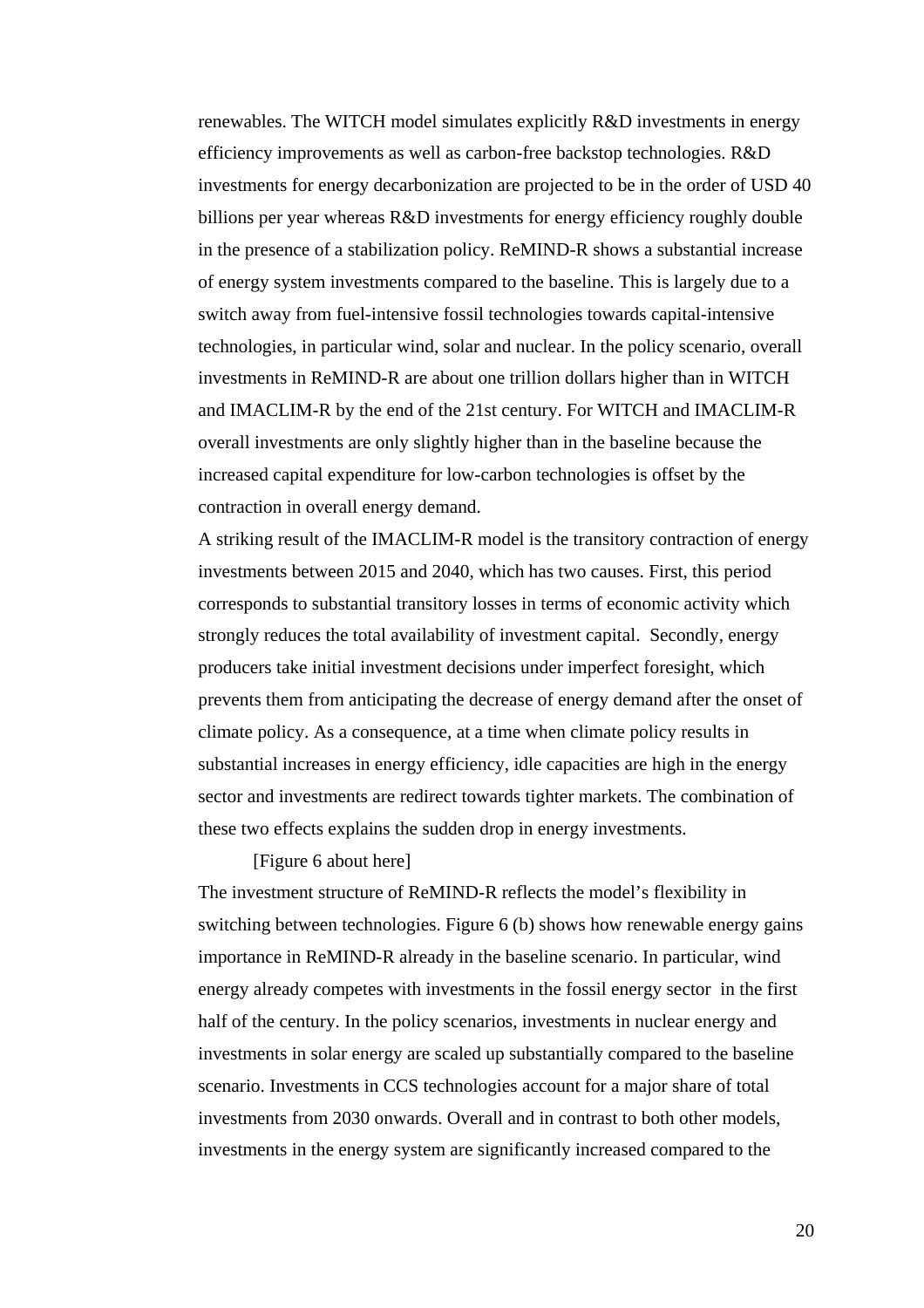baseline scenario, indicating that technological changes within the energy system dominate over macro-economic adjustments.

#### **3.5 Sectoral results**

An important focus of the RECIPE model intercomparison project is to provide insights on differences and robust findings with respect to sectoral mitigation strategies. This section describes sectoral representation of the models and analyses the results by energy end use sectors.

The representation of energy-consuming sectors varies across the three models. IMACLIM-R, as a recursive CGE model, features the highest sectoral detail among the three models considered. Overall, 12 productive sectors are represented. For the analysis presented here, consumption of primary and final energy as well as greenhouse gas emissions are aggregated to four source sectors: electricity, industry, residential, and transport.

In ReMIND-R, the macro-economic demand for final energy is split into stationary (electricity and non-electricity) and transport applications. These two sectors are supplied by various types of secondary energy carriers such as electricity and liquid fuels, which in turn are products of conversions from primary energy carriers. ReMIND-R is characterized by a large number of conversion technologies within the energy system, resulting in comparatively high flexibility for the shift between primary energy carriers. Since the supply of the stationary sector with electricity as well as several other non-electric secondary energy carriers is represented explicitly, energy demand is shown for the three source categories electricity production (including combined heat and power), non-electric stationary applications, and transport.

carriers as well as a generic backstop technology for non-electric energy. The On the level of macro-economic energy demand, WITCH distinguishes between electricity and the non-electric sector. The supply of electric and non-electric energy is represented by a hierarchical nest of CES production functions, substitutability between different energy carriers is limited. The primary energy carriers available for electricity production are coal (both conventional and in combination with CCS), gas, oil, nuclear, wind and solar, hydro, and a generic backstop technology for electricity production. For the non-electric sector, biomass (both traditional and advanced), coal and oil are used as primary energy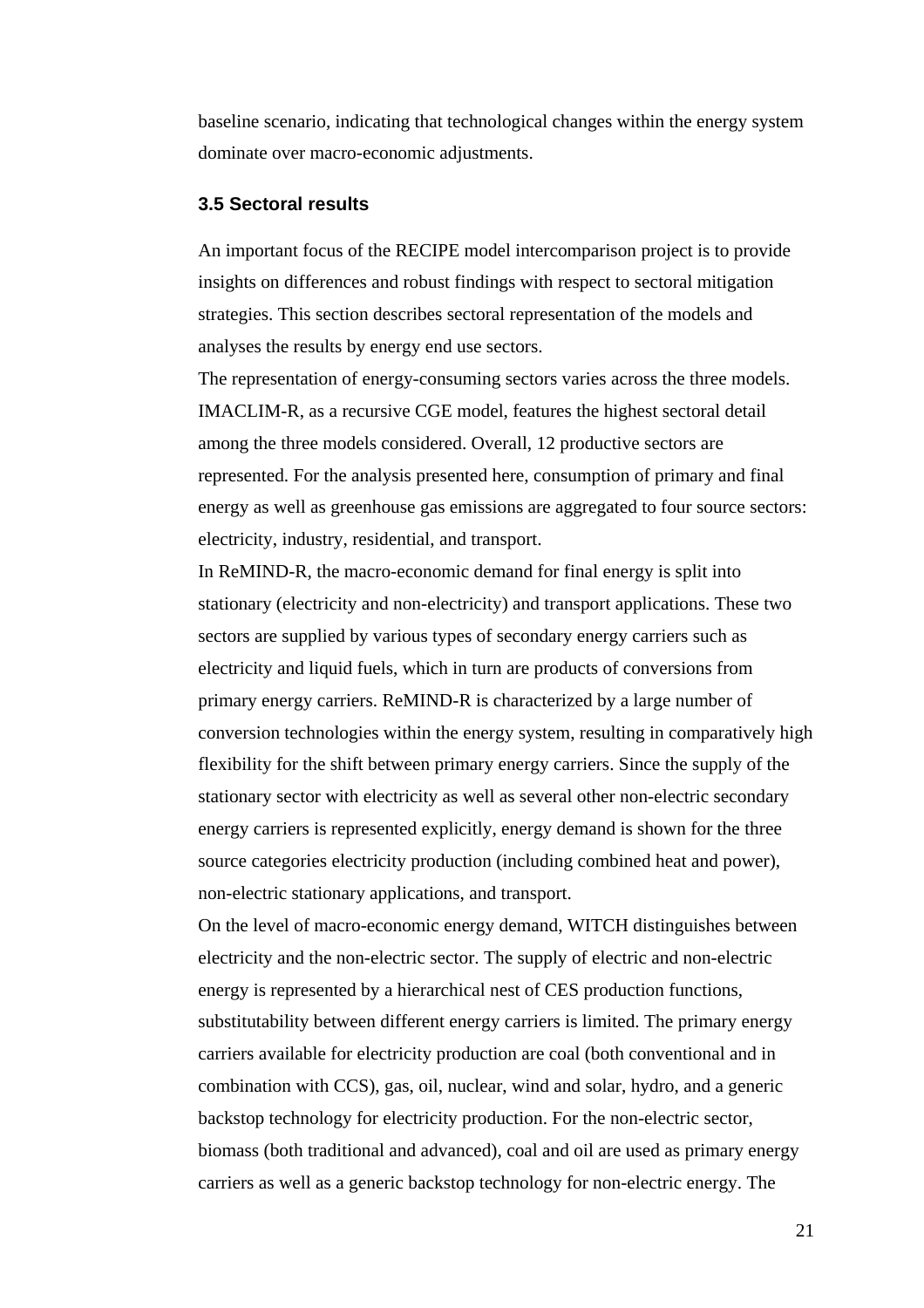limited substitutability induced by the CES-structure as well as the less optimistic supply of energy conversion technologies results in significantly lower energy system flexibility compared to the ReMIND-R model.

#### [Figure 7 about here]

According to IMACLIM-R and ReMIND-R, electricity demand will increase sixprojections, the electricity generation mix is dominated by fossil fuels. All models second half of the century, with combined shares of 24-37% by 2100. IMACLIM-R and WITCH project lower shares of renewables, while nuclear energy plays a more important role. In ReMIND-R, the non-fossil share of power production is The electricity mixes as projected by the three models for the baseline as well as the 450 ppm scenario are depicted in Figure 7. In 2005, power production accounted for roughly 40% of the overall global primary energy consumption. fold until 2100. WITCH has slightly lower growth rates. In the baseline project, however, substantial penetration of non-fossil energy carriers in the dominated by renewables. Nuclear capacity declines until 2040, but expands afterwards.

CCS. Consequently, for the 450 ppm policy scenario, the decarbonization considerable scale around 2030 in IMACLIM-R and from 2050 on in ReMIND-R. All three models project a significant expansion of nuclear energy use over the (IMACLIM-R). In the climate stabilization scenarios, the increase of power production from nuclear is particularly strong in the WITCH model. In ReMIND-R, nuclear contributes significantly to electricity production during a transition In a climate-constrained world, a variety of low-carbon or even carbon-free technologies are available for electricity production: renewables, nuclear and proceeds most rapidly in the electricity sector. All models feature a steep decline of conventional fossil power generation capacity, while electricity production form renewables is expanded substantially. CCS becomes deployed in For both models, this technology contributes substantially to the reduction of  $CO<sub>2</sub>$ emissions to the atmosphere, while it plays a less important role in WITCH. course of the 21st century. In the baseline scenario, nuclear electricity production in 2100 exceeds current levels by a factor of four (ReMIND-R, WITCH) to nine period.

In IMACLIM-R the period from 2015 through 2035 is characterized by a substantial contraction of electricity demand. This coincides with the period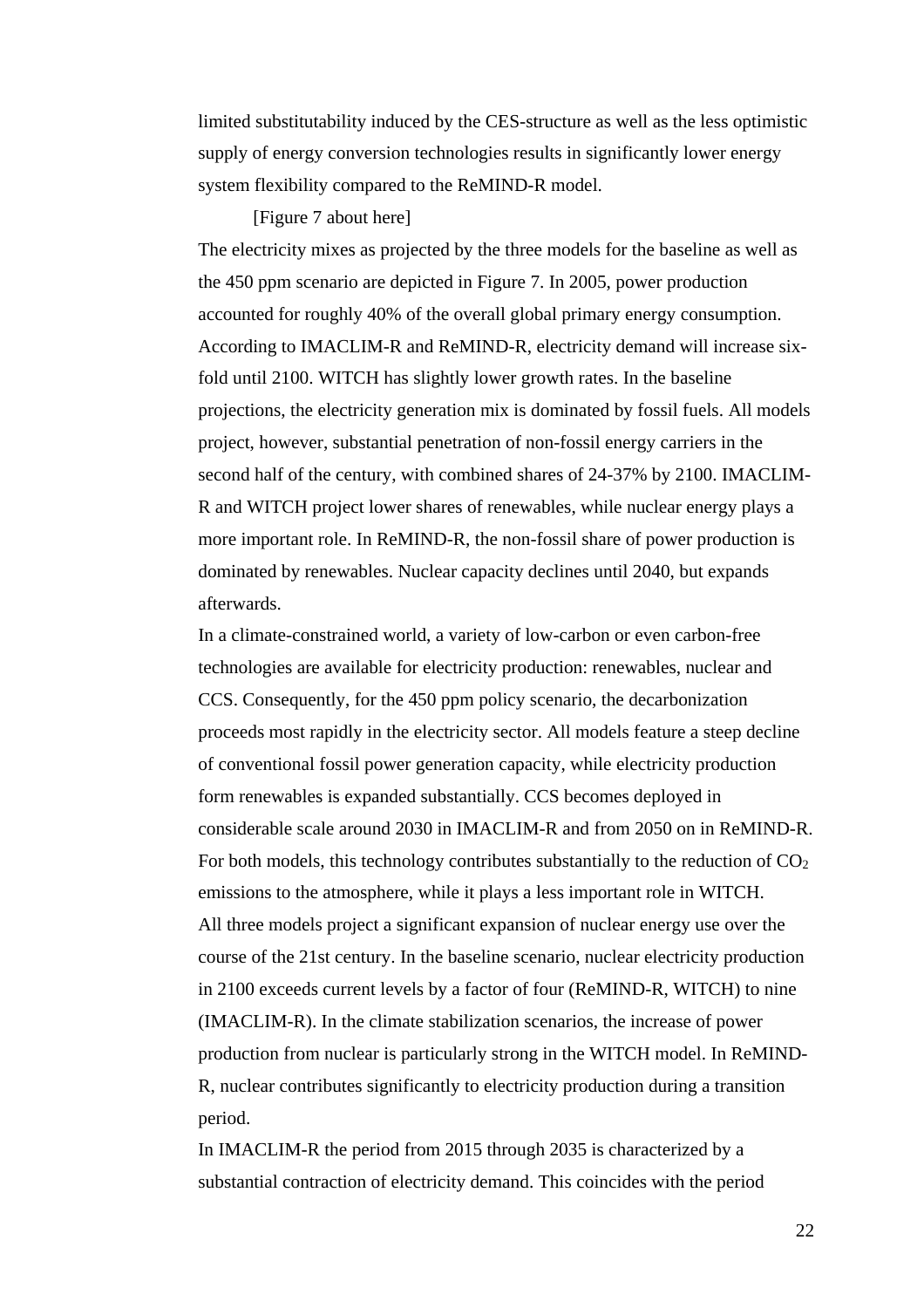the industry sector. In WITCH electricity demand until 2050 is considerably lower growth in power generation accelerates, thus yielding similar demand in baseline during which the bulk of the economic burden induced by the low-carbon transition is borne. Afterwards, a pronounced increase in electricity demand occurs, largely induced by a switch from non-electric to electric energy sources in than in the baseline. Once the carbon-free backstop technology is available, and policy scenarios by 2100.

The primary energy mixes used for the transport sector are depicted in [Figure](#page-44-0) 8. [project that alternatives fuels will play an important role alre](#page-44-0)ady in the baseline. In [According to ReMIND-R and IMACLIM-R, energy demand for transport will](#page-44-0)  [grow by a factor of 4.5 to 6, respectively, over the course of the 21st century if no](#page-44-0)  [climate policy is in place. Currently, transportation energy is almost entirely](#page-44-0)  [provided from fossil fuels. As oil will become increasingly scarce, both models](#page-44-0)  the IMACLIM-R baseline, the transport sector relies heavily on coal-liquefaction. Biomass is also projected to assume an increasing share of primary energy supply from 2020 (IMACLIM-R) or 2030 (ReMIND-R) onwards.

switching (increase of market share of biofuels and electric cars) and the reduction 2040 is 25% lower than in the baseline. The decrease of energy demand is a result of both energy efficiency improvements in the vehicle fleet, in particular the In IMACLIM-R mitigation in the transport sector relies on a combination of fuel of energy demand. For the 450 ppm scenario, primary energy consumption in penetration of plug-in hybrid technology, and infrastructure policy introduced as complementary measures of carbon pricing to decrease the transport intensity of the economy.

WITCH, electrification is only represented implicitly via substitution within the macro-economic system. IMACLIM-R makes plug-in hybrid vehicles explicitly available in the technology portfolio, thus including electrification of the transport sector. However, under the parameter assumptions used, competitive margins vehicles remains small and accounts only for a marginal fraction of the transport Electrification is often considered one of the most promising technology options for decarbonization of the transport sector (e.g. IEA 2009). In ReMIND-R and remain for the internal combustion engine. Thus the penetration of electric sector's energy consumption.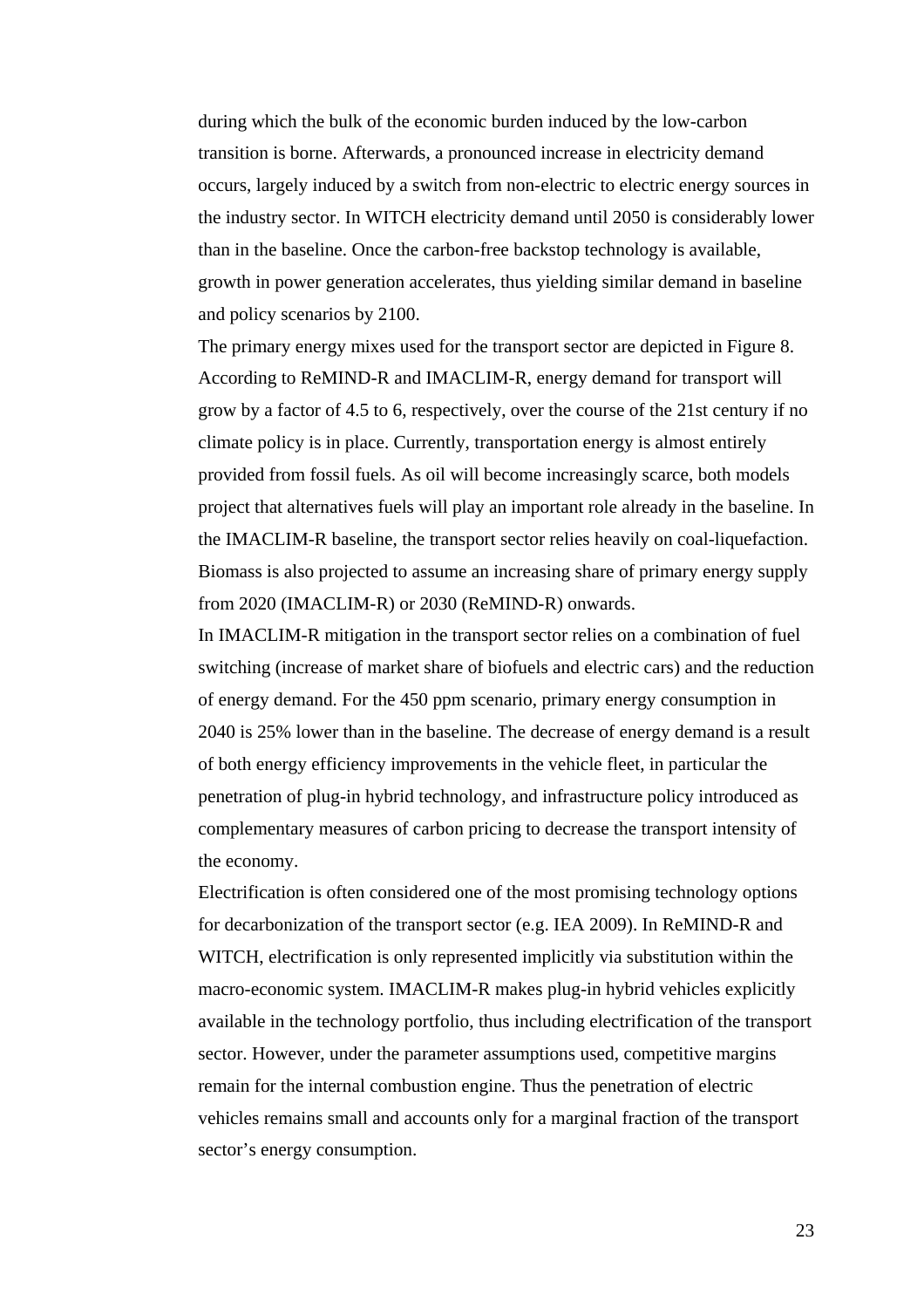process can be captured and stored. While power generation with CCS becomes only relevant after 2040, ReMIND projects coal liquefaction in combination with CCS to be deployed at significant scale in the near-term. In ReMIND, biomass almost equal to that in the baseline: The bulk of the demand-side reductions of CCS. It is important to note that the share of bioenergy used for transport versus sources of primary energy. This is subject to current research (e.g. Klein et al. In ReMIND-R, coal-to-liquid and biomass-to-liquid technologies play an important role in the policy scenarios. The  $CO<sub>2</sub>$  produced in the liquefaction liquefaction in combination with CCS is the key long-term mitigation option for transport. For this pathway, 50% of the carbon stored in the biomass can be captured and stored, thus resulting in negative net emissions. In contrast to the other models, energy-demand in the transport sector under climate policy is final energy are offset by efficiency losses due the large-scale deployment of that for electricity generation and other stationary uses will depend critically on techno-economic assumptions, as well as the availability of fossils and other 2010; Luckow et al 2010).

- 450 ppm scenario is similar to that in the baseline. Overall, WITCH projects low decarbonization of the sector. Consequently, a significant decline of primary compared to the baseline. This contraction of non-electric energy supply gives rise WITCH does not represent the transportation sector separately, but a composite of all non-electric forms of final energy demand. In the baseline scenario, energy demand in the non-electric sector is almost entirely supplied by fossil fuels, complemented by an about 10% share of traditional biomass. Although a significant contraction of fossil fuel consumption is achieved, fossils still account for a large share of primary energy supply in the policy scenarios. The carbon-free backstop technology is introduced between 2020 and 2025, and it contributes increasingly to non-electric energy. The amount of biomass consumed in the carbon alternatives in the non-electric sector to penetrate slowly, thus limiting the energy demand is required to meet the mitigation target. The primary energy demand in the non-electric sector is 40% lower in the 450 ppm policy scenario to a substantial decrease in macro-economic output.

explicitly represents the industry and domestic sectors. The increase of primary Figure 9 displays the non-electric energy demand in the stationary sectors. For WITCH, this component is included in the non-electric sector. IMACLIM-R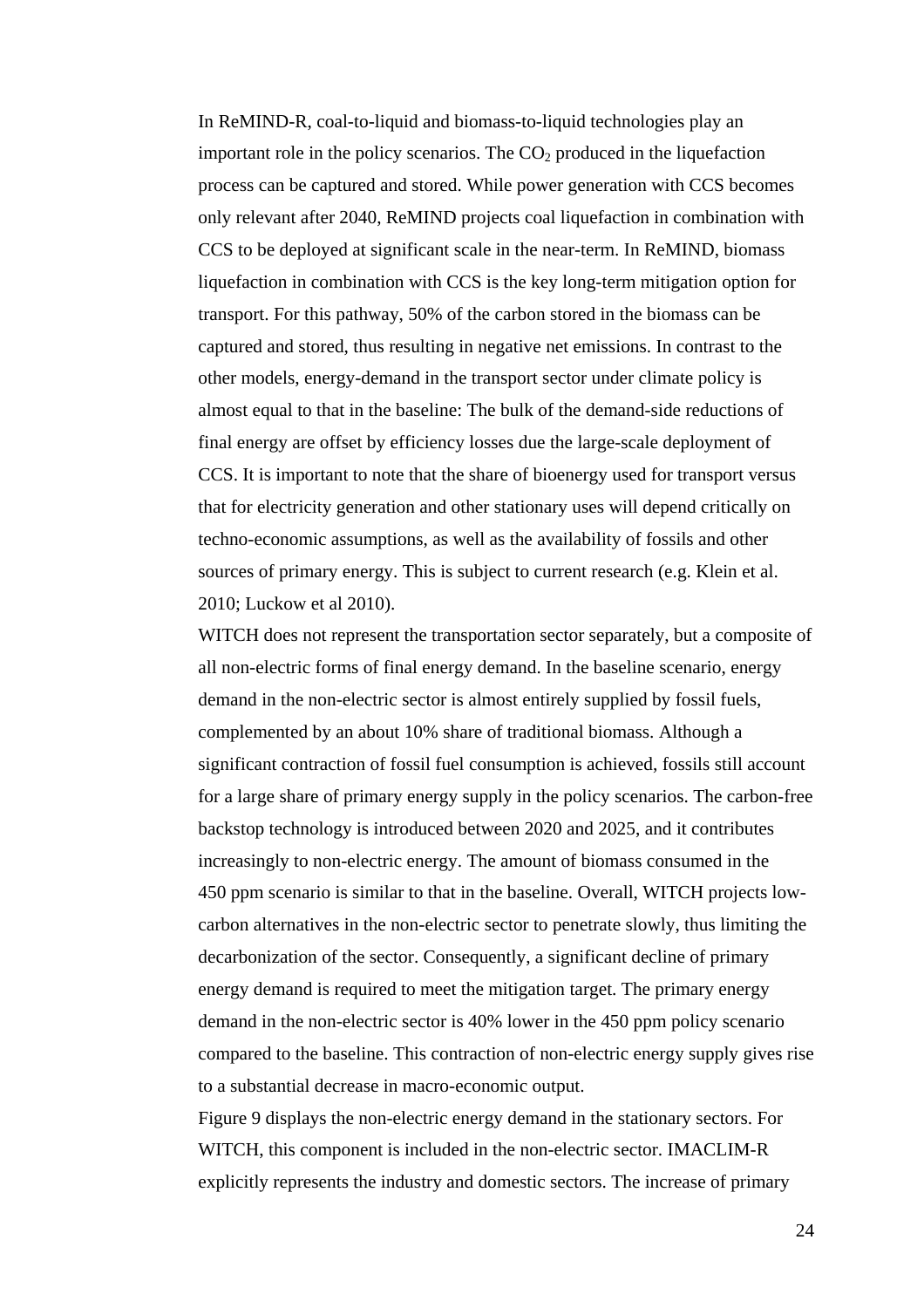compared to that in the power and transport sectors. The energy mix is dominated . by fossil fuels with an increasing share of coal. Biomass plays a marginal role scenario deviates sharply from the baseline after 2040, and subsequently declines by 85% within 20 years. This happens as a result of a switch in the energy mix energy demand for the industry sector in the baseline scenario is moderate The non-electric energy demand for industry for the 450 ppm stabilization from fossil fuels to electricity in the new capital vintages in the presence of a carbon price. The delay in the transformation of the energy mix is due to fossilfuel intensive capacities that are installed in the initial phase and replaced only progressively.

small, currently accounting for less than 10% of the overall primary energy. In the baseline, the energy mix of this sector is dominated by natural gas. IMACLIM-R projects large potential for energy efficiency improvements. For the policy scenarios, non-electric residential energy demand decreases by 50% by 2050 and On the global scale, non-electric energy demand in the residential sector is rather more than 95% by 2100. This results from high potential of very efficient buildings, which rely mainly on electricity for their residual energy demand.

[Figure 8 about here]

[Figure 9 about here]

the stabilization scenario, an increasing share of biomass is projected to be used in combination with CCS, both for the production of liquid fuels and for hydrogen. Figure 10. In line with the full scale decarbonization of the power sector, the bulk In ReMIND-R, biomass accounts for a significant share of 20-25% of stationary non-electric primary energy supply already in the baseline, where it is used both in the form of traditional biomass and for the production of synthetic natural gas. Due to initial cost advantages, coal is projected to replace oil and gas in stationary, non-electric applications. After 2050, by contrast, gas becomes more competitive and gradually crowds out coal. The overall primary energy demand is projected to increase by 60% between 2005 and 2050 and to decline in the second half of the century. In the policy scenarios, the energy demand is projected to be rather stable. Coal plays a less important role, while the share of gas increases. In The contribution of various sectors to the overall mitigation effort is depicted in of the mitigation effort is performed in electricity production. This is due to the fact that there is a broad portfolio of economically feasible decarbonization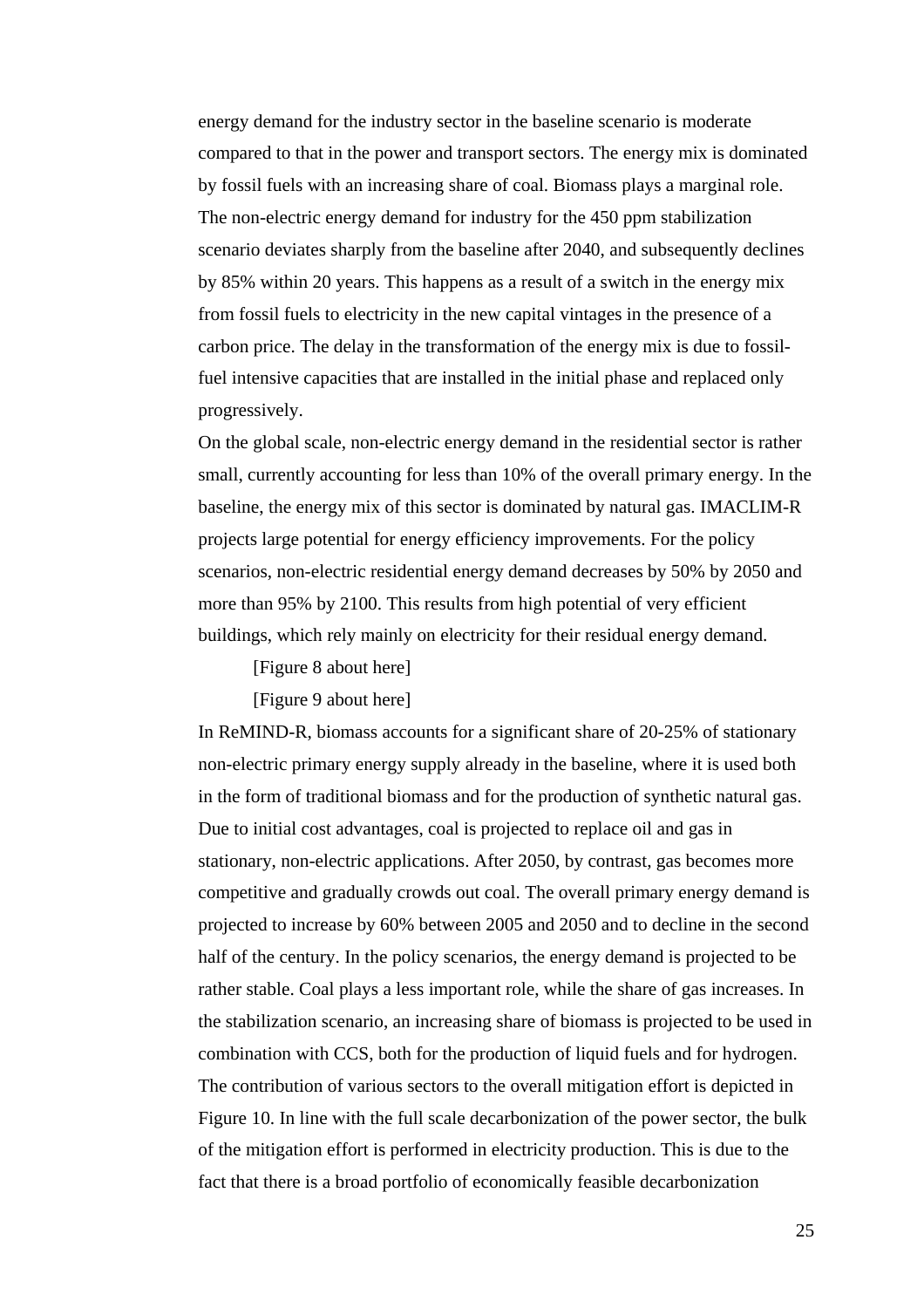highest baseline-emissions of all three models, largely because of the extensive improvements, as well as the introduction of biomass and electric vehicles results in a considerable decrease of fossil fuel use for transport. In ReMIND-R, the dominant mitigation option for transport is to generate fuels from biomass in enables additional headroom for emissions from remaining fossil fuel use for options available in the power sector – including renewables, CCS and nuclear. All models show that the residual emissions in the mitigation scenarios are dominated by the emissions from transport and other non-electric energy demand, since these sectors are most difficult to decarbonize. IMACLIM-R features the use of coal-to-liquid in the transport sector. In the policy scenario, infrastructure combination with CCS. As this technology results in negative  $CO<sub>2</sub>$  emissions, it transport and non-electric stationary energy demand.

[Figure 10 about here]

Since more technologies are available for the decarbonization of power supply, a very robust finding across all three models is an increase of the share of electricity, while non-electric energy demand contracts significantly.

### **4. Discussion and Conclusions**

We used three structurally different models to explore decarbonization scenarios assumptions with regard to socio-economic developments (i.e. population growth and world GDP) and availability of fossil resources, but represent different visions of the development and diffusion of new technologies. Comparing the results obtained for the baseline as well as stabilization scenarios with these three models hen ce helps to shed light on how different assumptions on technologies and econom ic dynamics translate into differences in mitigation costs, investment pattern s, and optimal emission reduction trajectories. Emissions from the combustion of fossil fuels account for the bulk of anthropogenic greenhouse gas emissions. The transformation of the energy system thus lies in the heart of the global effort to curb global warming. of the energy system. The three models were harmonized to represent similar

The fin dings of the study can be summarized as follows:

 $(1)$  In a first-best setting, that is if the international community agrees to start climate mitigation policy immediately, and if the full portfolio of lowcarbon technologies represented in the models is available, stabilizing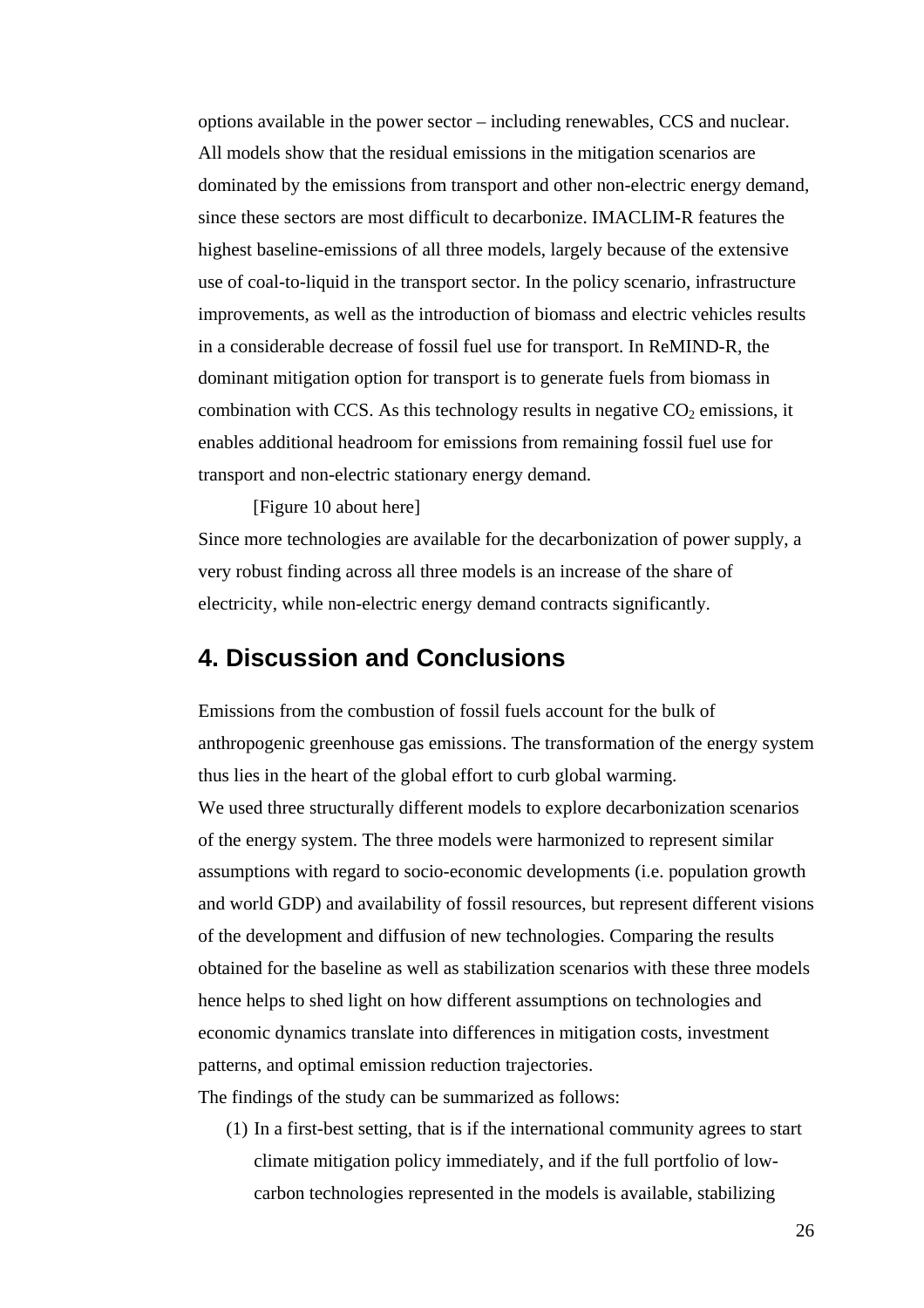global  $CO<sub>2</sub>$  emissions at 450 ppm by 2100 can be achieved at costs of 0.1% to1.4% of aggregated global macro-economic consumption.

- (2) A delay in global climate policy efforts until 2020 results in a considerable cost increase compared the default policy scenario. The larger the group of nations that delay climate policy, the higher are the costs.
- (3) If key low-carbon technologies are unavailable or restricted to the comparison of mitigation scenarios with all technologies available with suggest that renewables including biomass, as well as CCS are the most deployment level in the baseline scenario, costs increase substantially. A scenarios in which deployment of low-technologies is restricted allows ranking technologies according to their relative importance for the mitigation effort. The IMACLIM-R, ReMIND-R and WITCH results crucial technology options, while the option to expand nuclear beyond baseline levels is somewhat less important.
- $(4)$  A robust finding across all three models, as well as across the different assumptions on climate policy regime and technology availability is that emissions peak by 2020 at the latest.
- (5) A rapid adjustment of investment portfolios required to achieve the climate target in a cost-efficient way. For the climate policy scenarios, all models find a decrease of investments into conventional, non-CCS fossil energy conversion technologies by at least a factor of ten relative to baseline level by 2020. By contrast, investments into low-carbon technologies, particularly renewables, is up-scaled markedly.
- (6) The models agree in projecting an almost full-scale decarbonization of the electricity sector. In the default 450 ppm policy scenario less than 10% of global electricity supply is provided from freely emitting installations after 2050.
- (7) Emission reductions outside the power sector are found to be more efficiency improvements and the availability of abatement options in the challenging. Long-term mitigation costs strongly depend on energy transport sector. The absence of mature alternative technologies for transport underlines the paramount importance of technological innovations to overcome the dependence of this sector on fossil fuels.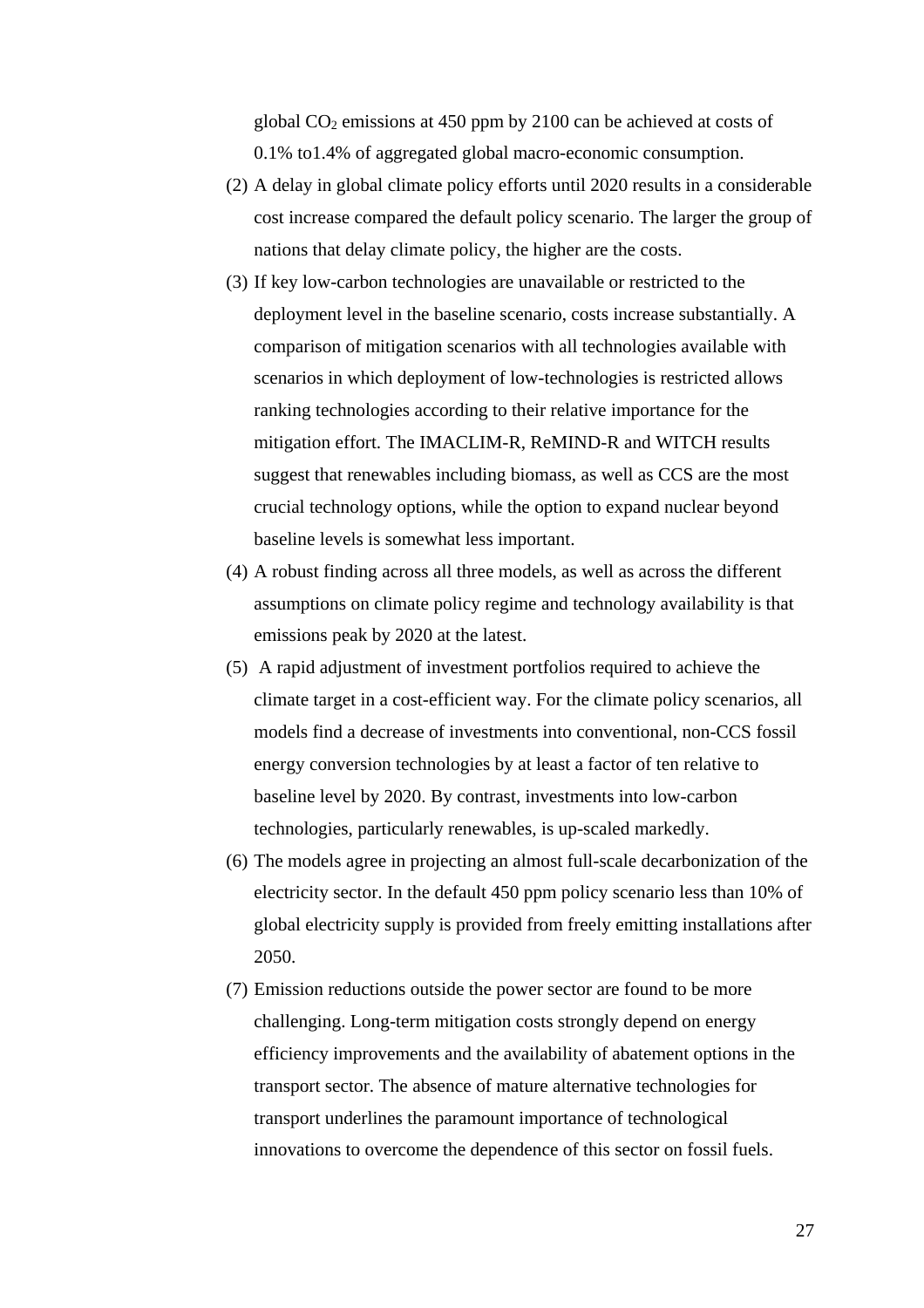Many important issues need further exploration. Future research needs to analyze the effect of second-best settings for a much wider range of scenario settings. For example, it will be of key importance to improve our understanding of how cost Moreover, a systematic exploration of second-best scenarios across different assumptions about uncertain parameters and global socio-economic developments should be conducted. Crucial uncertainty arises from the dynamics of innovation strategies across different regions, sectors, and time steps, while maintaining a high degree of technological explicitness, remains a major challenge. Further robust strategies towards a more climate-friendly, low-carbon future. Given the complexity of the problem, our analysis necessarily remains stylized. and achievability of stabilization targets with different levels of ambition are affected by imperfect technology portfolios or institutional frameworks. and technological development, and the commercialization of innovative technologies. To a large extent, the dynamics of innovation are endogenous, i.e. they depend on policies and investment decisions, but are difficult to fully capture. Last but not least, taking an integrated perspective on mitigation research to address these issues will be crucial to inform decision-makers about

Acknowledgements: The authors would like to thank the three anonymous reviewers for their helpful comments, which improved this paper substantially. The RECIPE project was funded by Allianz and WWF Europe.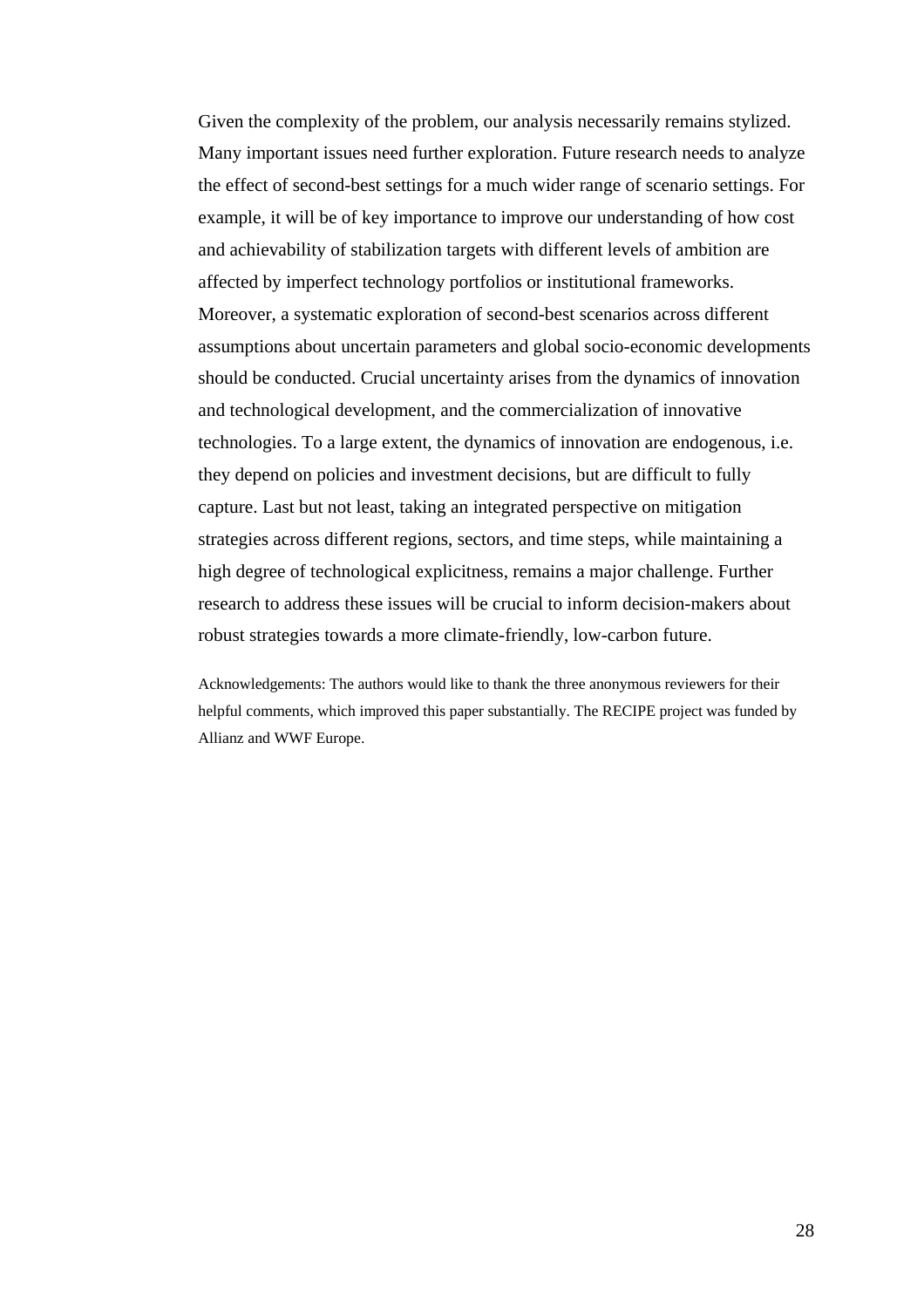### **References**

- Ang BW (2004) Decomposition analysis for policymaking in energy: which is the preferred method? *Energy Policy* 32: 1131–1139
- Bauer N, Baumstark L, Leimbach M (2011) The REMIND-R model: The Role of Renewables in the low-carbon transformation. *In preparation for Climatic Change, this issue*
- Bosetti V, Carraro C, Galeotti M, Massetti E, Tavoni M (2006) WITCH: A World Induced Technical Change Hybrid Model. *The Energy Journal* 27(Special Issue 2): 13-38
- Bosetti V, Carraro C, Galeotti, Massetti E, Tavoni M (2007) The WITCH model: Structure, Baseline and Solution. FEEM Working Paper N. 10.2007, Milan
- CCSP (2007): Scenarios of Greenhouse Gas Emissions and Atmospheric Concentrations. U.S. Climate Change Science Program, Synthesis and Assessment Product 2.1a
- Clarke L, Edmonds J, Krey V, Richels R, Rose S, Tavoni M (2009) International Climate Policy Architectures: Overview of the EMF22 International Scenarios. *Energy Economics* 31:S64- S81
- De Cian E, Bosetti V, Tavoni M (2011) Technological innovation and diffusion in "less than ideal" climate policies: An assessment with the WITCH model. *In preparation for Climatic Change, this issue*
- Edenhofer O, Knopf B, Barker T, Baumstark L, Bellevrat E, Chateau B, Criqui P, Isaac M, Kitous A, Kypreos S, Leimbach M, Lessmann K, Magné B, Scrieciu S, Turton H, van Vuuren DP (2010) The economics of low stabili-zation: model comparison of mitigation strategies and costs. *Energy Journal* 31(Special Issue 1): 11-48
- Edenhofer O, Lessmann K, Kemfert C, Grubb M, Köhler J (2006) Induced Technological Change: Exploring its Implications for the Economics of Athmospheric Stabilization. Synthesis Report from Innovation Modeling Comparison Project. *Energy Journal* 27(Special Issue 2): 57-107
- Fisher BS, Nakicenovic N et al. (2007) Issues related to mitigation in the long term context. In: Metz B, Davidson OR, Bosch PR, Dave R, Meyer LA (eds) *Climate Change 2007: Mitigation. Contribution of Working Group III to the Fourth Assessment Report of the Intergovernmental Panel on Climate Change.* Cambridge University Press, Cambridge, United Kingdom and New York, NY, USA
- Hotelling H (1931) The Economics of Exhaustible Resources. Journal of Political Economy 39:137-175.
- International Energy Agency IEA (2008) *World Energy Outlook 2008*. Paris, France
- International Energy Agency IEA (2009) *World Energy Outlook 2009*. Paris, France
- IPCC (2007a) *Climate Change 2007: The Physical Science Basis*. Contribution of Working Group I to the Fourth Assessment Report of the Intergovernmental Panel on Climate Change [Solomon S, Qin D, Manning M, Chen Z, Marquis M, Averyt KB, Tignor M, Miller HL (eds.)], Cambridge University Press, Cambridge, United Kingdom and New York, NY, USA.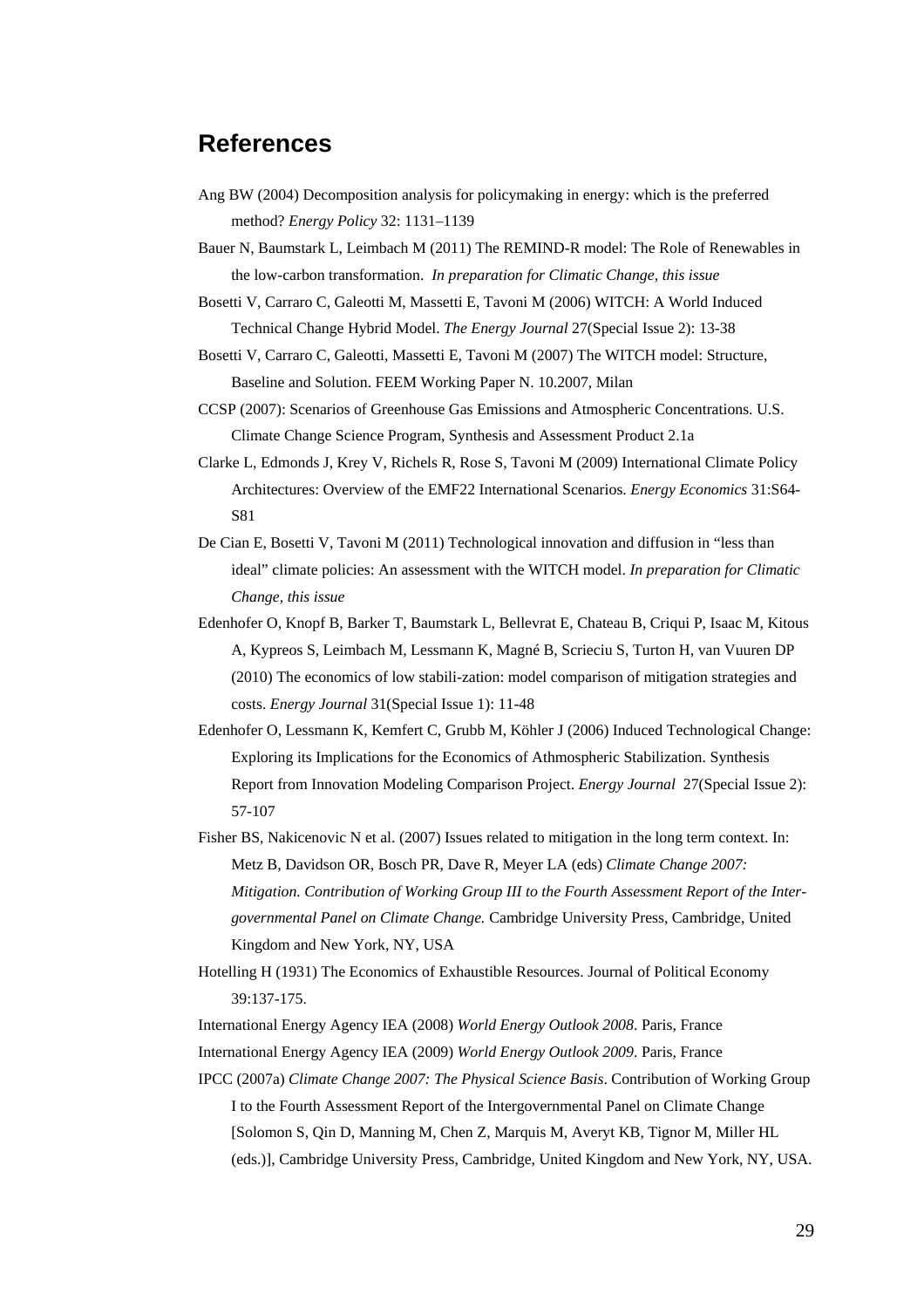- IPCC (2007b) *Climate Change 2007: Mitigation*, Contribution of Working Group III to the Fourth Assessment Report of the IPCC [Metz B, Davidson OR, Bosch PR, Dave R, Meyer LA (eds)], Cambridge and NY, USA: Cambridge University Press, Cambridge, United Kingdom and New York, NY, USA.
- Jakob, M, Bosetti V,Waisman H, De Cian E,Steckel J,Leimbach M,Baumstark L (2009): The RECIPE reference scenarios. RECIPE Backgound Paper, http://www.pik-potsdam.de/recipe
- Jakob M, Luderer G, Steckel J, Tavoni M, Waisman H (2011) Time to act now? Assessing the costs of delaying climate measures and benefits of early action. *Clim Change. doi:10.1007/s10584-011-0128-3.*
- Kaya Y (1990) Impact of Carbon Dioxide Emission Control on GNP Growth: Interpretation of Proposed Scenarios. Paper presented to the IPCC Energy and Industry subgroup, Responses strategies working group, Paris (mimeo)
- Klein D, Bauer N, Bodirsky B, Dietrich JP, Popp A (2010) Bio-IGCC with CCS as a long-term mitigation option in a coupled energy-system and land-use model. Energy Procedia
- Knopf B et al. (2009): The Economics of low stabilization: impolications for technological change and policy. In: M. Hulme, H. Neufeldt (Eds.). *Making climate change work for us – ADAM synthesis book.* Cambridge University Press, Cambridge
- Leimbach M, Bauer N, Baumstark L, Edenhofer O, (2010) Mitigation costs in a globalized world: climate policy analysis with ReMIND-R. Environmental Modelling and Assessment, 15(3): 155-173. doi: 10.1007/s10666-009-9204-8
- Luderer G et al. (2011) The regional distribution of mitigation costs a tale of scarcity rents. *Climatic Change, RECIPE Special Issue, under review .*
- Luckow P, Wise MA, Dooley JJ, Kim SH (2010) Large-scale utilization of biomass energy and carbon dioxide capture and storage in the transport and electricity sectors under stringent  $CO<sub>2</sub>$ concentration limit scenarios*. Int. J. Greenhouse Gas Control* doi:10.1016/j.ijggc.2010.06.002.
- Nakicenovic N et al. (2000) *Special report on emissions scenarios*. Working Group III, Intergovernmental Panel on Climate Change (IPCC). Cambridge University Press, Cambridge, 595pp
- Nordhaus, W.D. and J. Boyer (2000), Warming the World, Cambridge: MIT Press.
- Olivier JGJ, Peters JAHW (2010) No growth in total global CO2 emissions in 2009. Netherlands Environmental Assessment Agency, Bilthoven, The Netherlands.
- Petschel-Held G, Schellnhuber HJ, Bruckner T, Toth FL, Hasselmann K (1999) The tolerable windows approach: theoretical and methodological foundations. Climatic Change 41, 303- 331.
- Raupach, MR, Marland G, Ciais P, Le Quéré C, Canadell JG, Klepper G, Field CB (2007): Global and regional drivers of accelerating CO2 emissions. *Proceedings of the National Academy of Sciences of the United States of America* 104**:**10288-10293.
- Sassi, O, Crassous R, Hourcade JC, Gitz V, Waisman H, Guivarch C (2010) IMACLIM-R: a modelling framework to simulate sustainable development pathways. *Int. J. Global Environmental Issues* 10:5-24.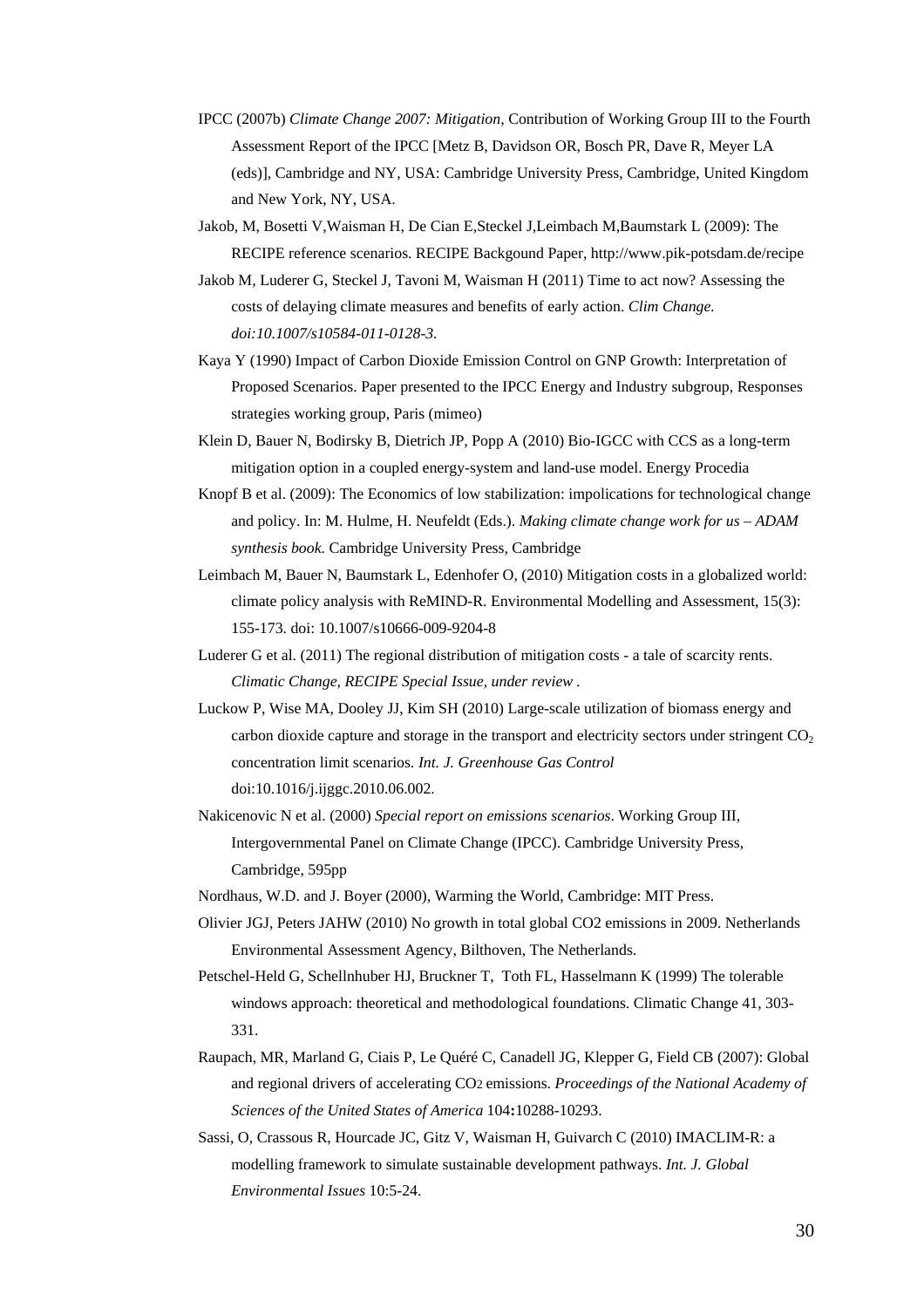- Tavoni, M. et al. (2011) Technology Option Values and Technological Change towards a Low Carbon Economy. *In preparation for Climatic Change, this issue.*
- Van Vuuren DP, Bellevrat E, Kitous A, Issac M (2010) Bio-Energy Use and Low Stabilization Scenarios. *Energy Journal* 31(Special Issue 1): 193-221.
- Waisman H, Hourcade JC, Guivarch C, Grazi F: The IMACLIM-R model: the role of infrastructures, technical inertia and imperfect foresight in the costs of low carbon futures. *In preparation for Climatic Change, this issue.*
- Weyant JP, de la Chesnaye FC, Blanford GJ, (2006) Overview of EMF21: Multigas mitigation and climate policy. *Energy Journal* 27(Special Issue3):1–32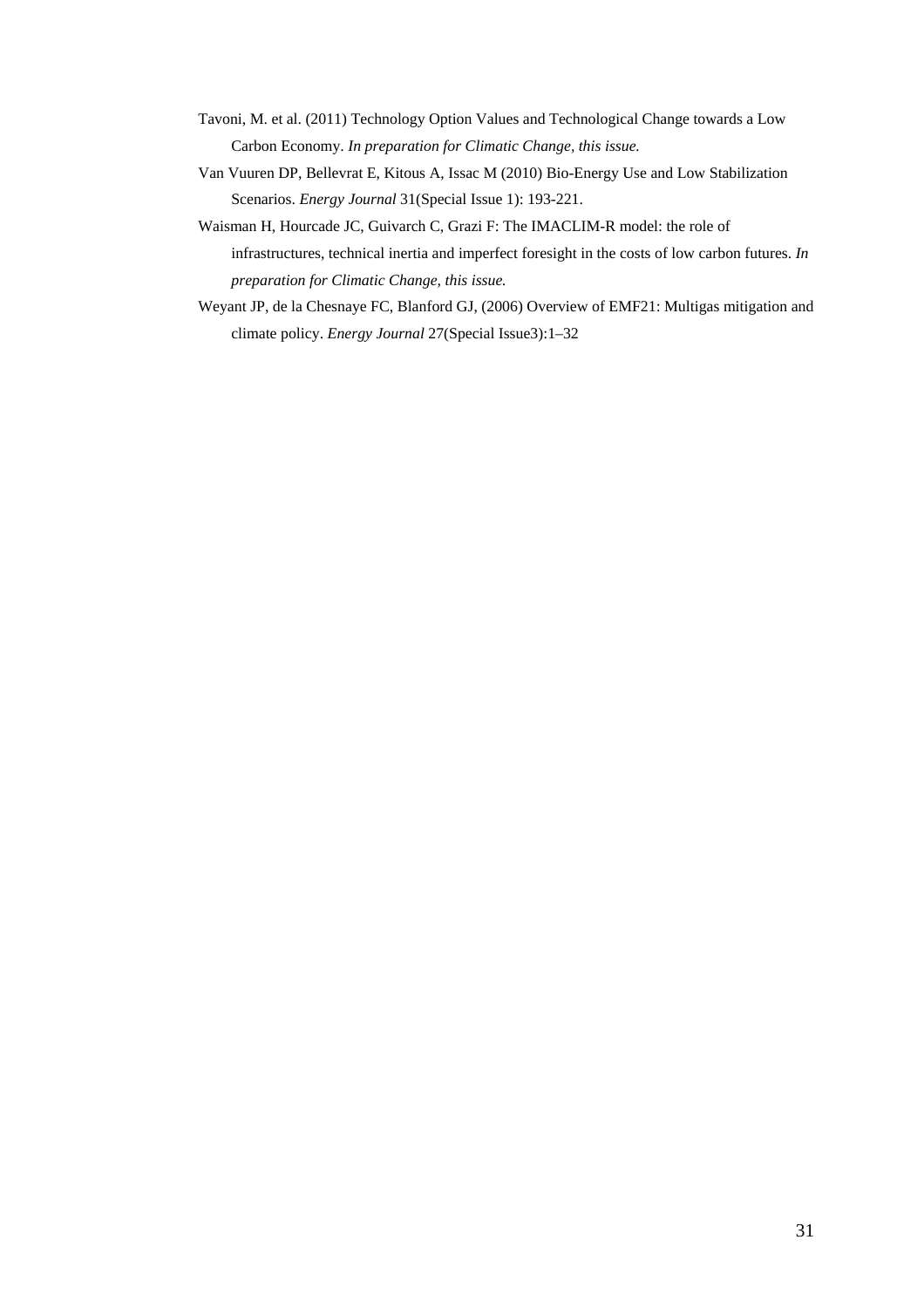## **Tables**

|                                                                               | <b>IMACLIM</b>                                                                                                                                                                                                    | <b>ReMIND-R</b>                                                                                                                                                                                                                              | <b>WITCH</b>                                                                                                                                                                                                                                                                                                                                           |
|-------------------------------------------------------------------------------|-------------------------------------------------------------------------------------------------------------------------------------------------------------------------------------------------------------------|----------------------------------------------------------------------------------------------------------------------------------------------------------------------------------------------------------------------------------------------|--------------------------------------------------------------------------------------------------------------------------------------------------------------------------------------------------------------------------------------------------------------------------------------------------------------------------------------------------------|
| Macro-economic core                                                           | Recursive-dynamic CGE                                                                                                                                                                                             | Intertemporal optimization<br>(Ramsey-type growth model)                                                                                                                                                                                     | Intertemporal optimization<br>(Ramsey-type growth model)                                                                                                                                                                                                                                                                                               |
| Expectations/Foresight                                                        | Imperfect foresight based on the<br>extrapolation of past trends                                                                                                                                                  | Perfect foresight                                                                                                                                                                                                                            | Perfect foresight                                                                                                                                                                                                                                                                                                                                      |
| Substitution possibilities<br>within the macro-economy<br>/ sectoral coverage | 12 sectors: 5 energy supply $+3$<br>transport $+4$ production sectors<br>Leontieff short-term production<br>functions in all intermediate<br>inputs (including energy) and<br>labor.                              | CES function for production of<br>generic industrial good from<br>primary inputs capital and labor<br>and intermediate input energy                                                                                                          | CES production function of<br>generic final good from primary<br>inputs capital and labor and<br>intermediate input energy                                                                                                                                                                                                                             |
| Link between energy<br>system and macro-<br>economy                           | Energy demand results from<br>households' energy services<br>demand and intermediate<br>consumptions for production.<br>Investments into energy sectors<br>are included in the investment-<br>saving equilibrium. | Economic activity determines<br>demand; energy system costs are<br>included in macro-economic<br>budget constraint. Hard link, i.e.<br>energy system and macro-<br>economy are optimized jointly.                                            | Economic activity determines<br>demand; energy system costs are<br>included in macro-economic<br>budget constraint. Hard link, i.e.<br>energy system and macro-<br>economy are optimized jointly.                                                                                                                                                      |
| Production function in the<br>energy system /<br>substitution possibilities   | Electricity sector: explicit cost-<br>competing technologies with<br>merit order.<br>Liquid Fuels produced from oil<br>(production capacities, see below)<br>+ biomass (supply curves for<br>biofuels)+ coal      | Linear substitution between<br>competing technologies for<br>secondary energy production.<br>Supply curves for exhaustibles<br>(cumulative extraction cost)<br>curves) as well as renewables<br>(grades with different capacity<br>factors). | Limited substitutability between<br>technologies for provision of final<br>energy modelled with CES<br>production functions.<br>Breakthrough technologies are<br>modeled as linearly substituting<br>nuclear in the electricity sector<br>and oil in the non electricity<br>sector. Transaction costs and<br>diffusion rates introduce<br>convexities. |
| Supply of primary energy<br>carriers                                          | Coal, gas: Cumulative extraction<br>cost curves.<br>Oil: bell-shaped production<br>curves. Strategic behavior and<br>market power by Middle-East<br>producers.                                                    | Exhaustibles: Cumulative<br>extraction cost curves for each<br>region<br>Renewables: Different potential<br>grades characterized by<br>decreasing capacity factor                                                                            | Supply curves for exhaustible<br>resources.                                                                                                                                                                                                                                                                                                            |
| Trade                                                                         | International trade for each sector<br>through a pool. Trade balance<br>depends on the endogenous terms<br>of trade.                                                                                              | Single market for all commodities<br>(exhaustible fuels, final good,<br>permits)                                                                                                                                                             | Trade of emission permits                                                                                                                                                                                                                                                                                                                              |
| Interaction between<br>regions                                                | International trade for goods and<br>capital.<br>International technology<br>spillovers through worldwide<br>learning curves.                                                                                     | Pareto-optimum that corresponds<br>to the market solution (Negishi<br>Equilibrium). Learning spilloveres<br>are implicitly internalized.                                                                                                     | Nash equilibrium with forced<br>cooperation on climate.<br>Technology spillovers between<br>regions.                                                                                                                                                                                                                                                   |
| Implementation of climate<br>policy targets                                   | Exogenous emission constraint +<br>allocation rules for distribution of<br>emission permits among regions.<br>Endogenous carbon price as well<br>as auxiliary policies and<br>measures                            | Pareto-optimal achievement of<br>$CO2$ concentration target under<br>full intertemporal flexibility.                                                                                                                                         | Exogenous constraints on<br>emissions, concentration, forcing<br>or temperature can be imposed.                                                                                                                                                                                                                                                        |
| Technological Change /<br>Learning                                            | Learning curves inducing a<br>decrease of capital costs for<br>technologies in electricity and<br>private cars.                                                                                                   | Learning by doing (LbD) for wind<br>and solar. A global learning curve<br>is assumed.                                                                                                                                                        | Learning-by-Doing for wind and<br>solar, energy R&D investments                                                                                                                                                                                                                                                                                        |
| Representation of end-use<br>sectors                                          | Electricity, Transport<br>(distinguished by mode)<br>Residential, Industry                                                                                                                                        | Three end-use sectors: Electric,<br>stationary non-electric, transport                                                                                                                                                                       | Electric, non-electric                                                                                                                                                                                                                                                                                                                                 |
| Investment dynamics                                                           | Capital allocation driven by<br>investment needs for building<br>production capacities.<br>Capital vintage for productive<br>sectors. Capital depreciation                                                        | Capital motion equations, vintages<br>for energy supply technologies                                                                                                                                                                         | Capital motion equations, no<br>vintage, capital depreciation.                                                                                                                                                                                                                                                                                         |

<span id="page-32-0"></span>Table 1: Overview of key characteristics of models.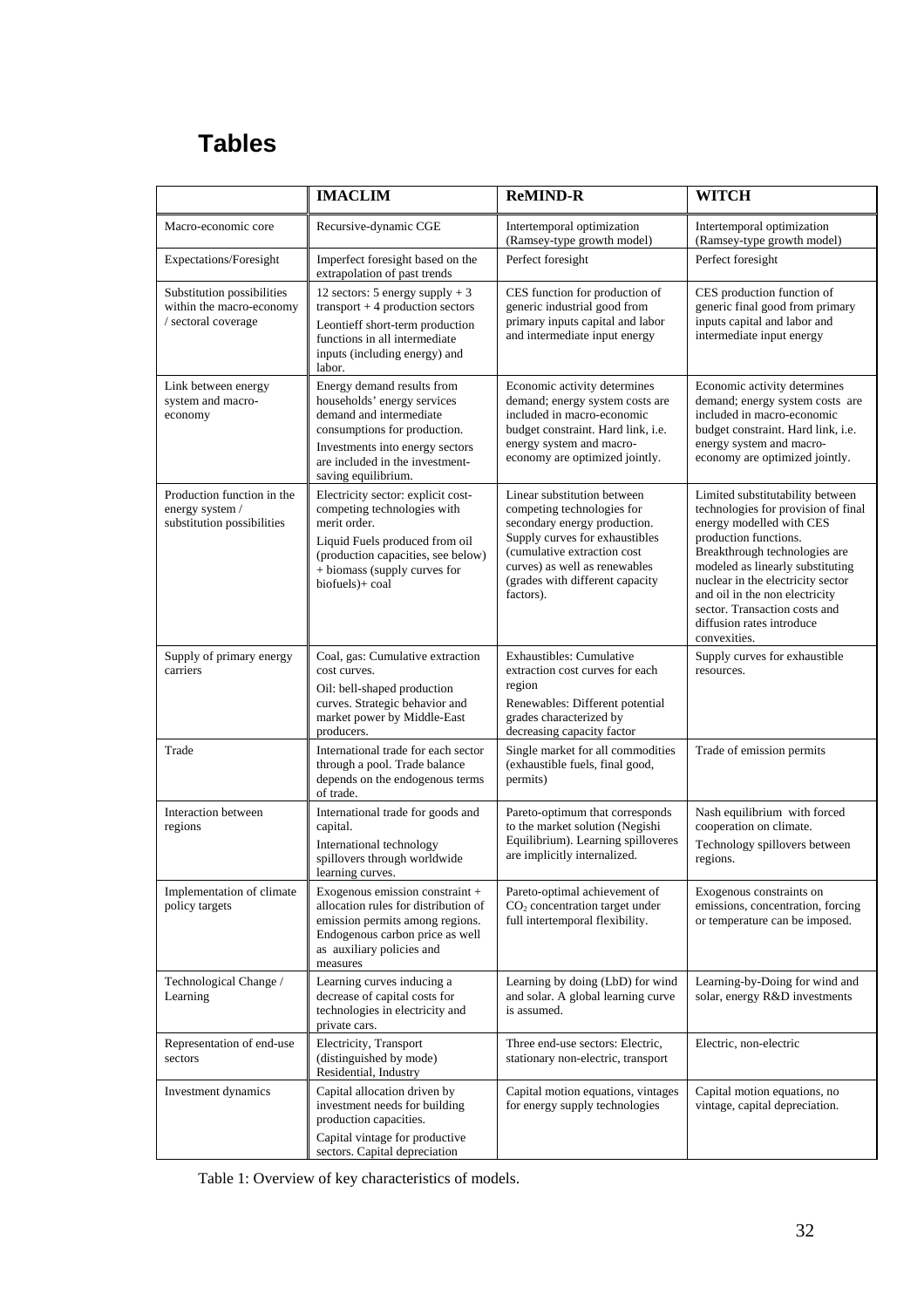| <b>Scenario name</b> | Description of change over default                                        |  |  |
|----------------------|---------------------------------------------------------------------------|--|--|
|                      |                                                                           |  |  |
| default 450ppm       | Start of climate policy in 2010, stabilization of CO <sub>2</sub> concen- |  |  |
|                      | trations at 450 ppm by 2100                                               |  |  |
|                      |                                                                           |  |  |
| 410ppm               | stabilization of $CO2$ concentrations at 410 ppm by 2100                  |  |  |
| <b>Baseline</b>      | No climate policy                                                         |  |  |
| fixNUC               | deployment of nuclear fixed to baseline levels                            |  |  |
| <b>fixRET</b>        | deployment of renewables incl. biomass and backstop (WITCH)               |  |  |
|                      | fixed to baseline level                                                   |  |  |
| <b>noCCS</b>         | No CCS technologies available                                             |  |  |
| fixBIO               | biomass deployment fixed to baseline                                      |  |  |
| noCCS/fixNUC         | No CCS technologies and nuclear deployment fixed to baseline              |  |  |
| delay2030            | No climate policy, no anticipation of future climate target until         |  |  |
|                      | 2030                                                                      |  |  |
| delay2020            | No climate policy, no anticipation of future climate target until         |  |  |
|                      | 2020                                                                      |  |  |
| <b>EUonly</b>        | Climate policy in EU from 2010, no climate policy, no                     |  |  |
|                      | anticipation of future climate target until 2020 by all others            |  |  |
| <b>IConly</b>        | Climate policy in all industrialized countries (Annex I of the            |  |  |
|                      | UNFCCC) from 2010; no climate policy, no anticipation of                  |  |  |
|                      | future climate target until 2020 by all others                            |  |  |
| IC+CHN+IND           | Climate policy in all industrialized countries, China and India           |  |  |
|                      | from 2010; no climate policy, no anticipation of future climate           |  |  |
|                      | target until 2020 by all others                                           |  |  |
|                      |                                                                           |  |  |

<span id="page-33-0"></span>Table 2: Overview of first and second best scenarios considered. The two first best climate policy scenarios consider climate targets of 450 ppm and 410 ppm. The first group of second-best scenarios (orange shading) considers limits on the availability of technologies (Tavoni et al., this issue). The second group of scenarios (grey shading) considers delay in establishing an international climate policy regime (Jakob et al., this issue). For all second best scenarios, a stabilization of atmospheric  $CO_2$ -concentrations at 450 ppm is used as climate policy target.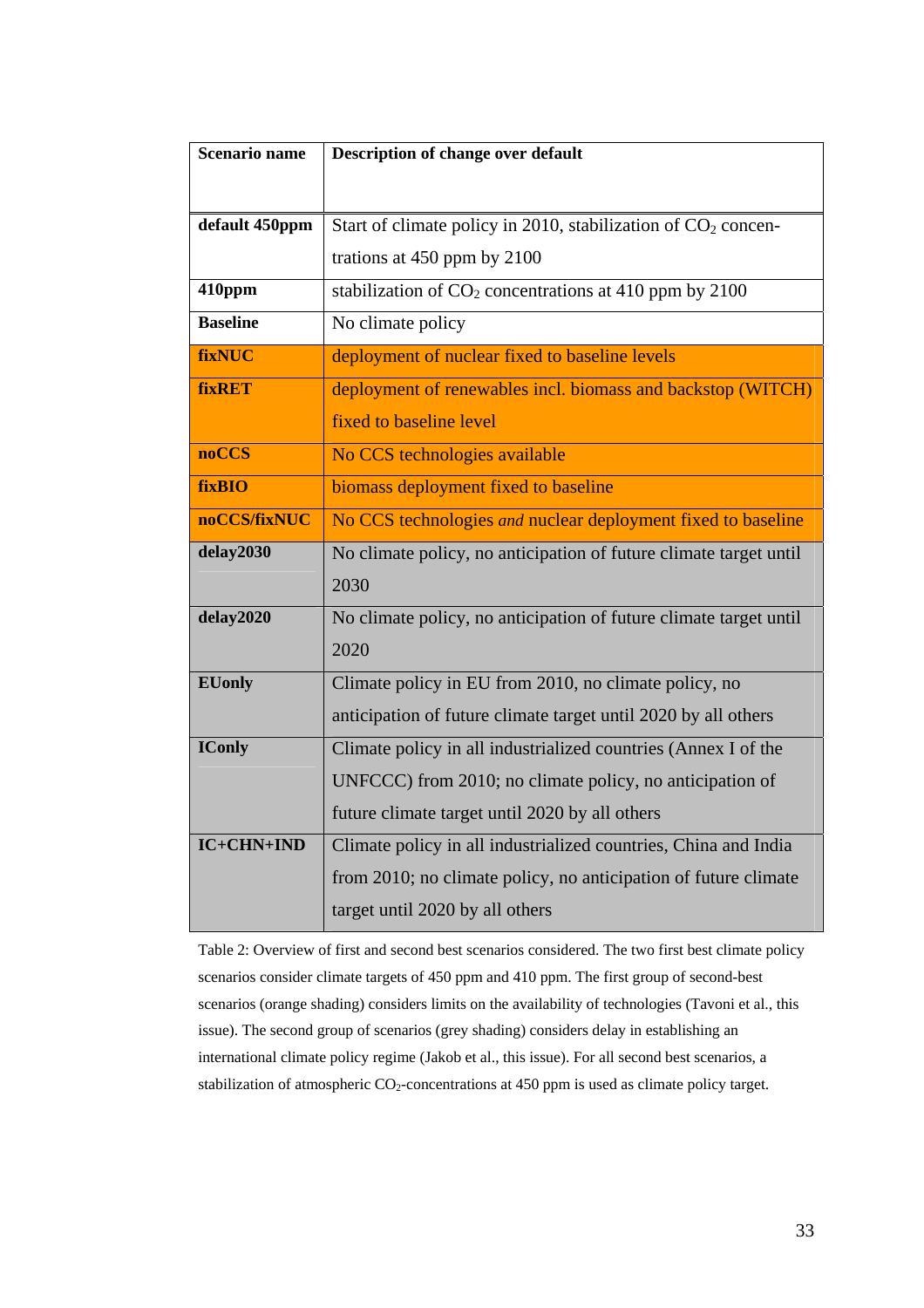| <b>Scenario name</b> | <b>Mitigation costs</b>         |                   |              |  |  |
|----------------------|---------------------------------|-------------------|--------------|--|--|
|                      | [% losses relative to baseline] |                   |              |  |  |
|                      | <b>IMACLIM-</b>                 | <b>ReMIND-R</b>   | <b>WITCH</b> |  |  |
|                      | $\bf{R}$                        |                   |              |  |  |
| Default 450ppm       | 0.1                             | 0.6               | 1.4          |  |  |
| fixNUC               | 0.2                             | 0.7               | 1.3          |  |  |
| <b>fixRET</b>        | 0.2                             | 1.5               | 3.3          |  |  |
| <b>noCCS</b>         | 1.0                             | 0.8               | 1.9          |  |  |
| <b>fixBIO</b>        | 0.2                             | 0.8               | 1.5          |  |  |
| noCCS/fixNUC         | 1.4                             | 0.9               | 3.3          |  |  |
| delay2030            | infeasible                      | <b>Infeasible</b> | infeasible   |  |  |
| delay2020            | 0.8                             | 1.0               | 2.1          |  |  |
| <b>EUonly</b>        | 0.7                             | 0.8               | 1.9          |  |  |
| <b>IConly</b>        | 0.3                             | 0.6               | 1.6          |  |  |
| IC+CHN+IND           | 0.1                             | 0.6               | 1.4          |  |  |
| 410ppm               | 1.3                             | 0.8               | 4.0          |  |  |

Table 3: Global mitigation costs expressed in terms of consumption losses relative to the baseline scenario discounted at 3%. The 450 ppm climate policy target was found to be infeasible in the delay2030 scenario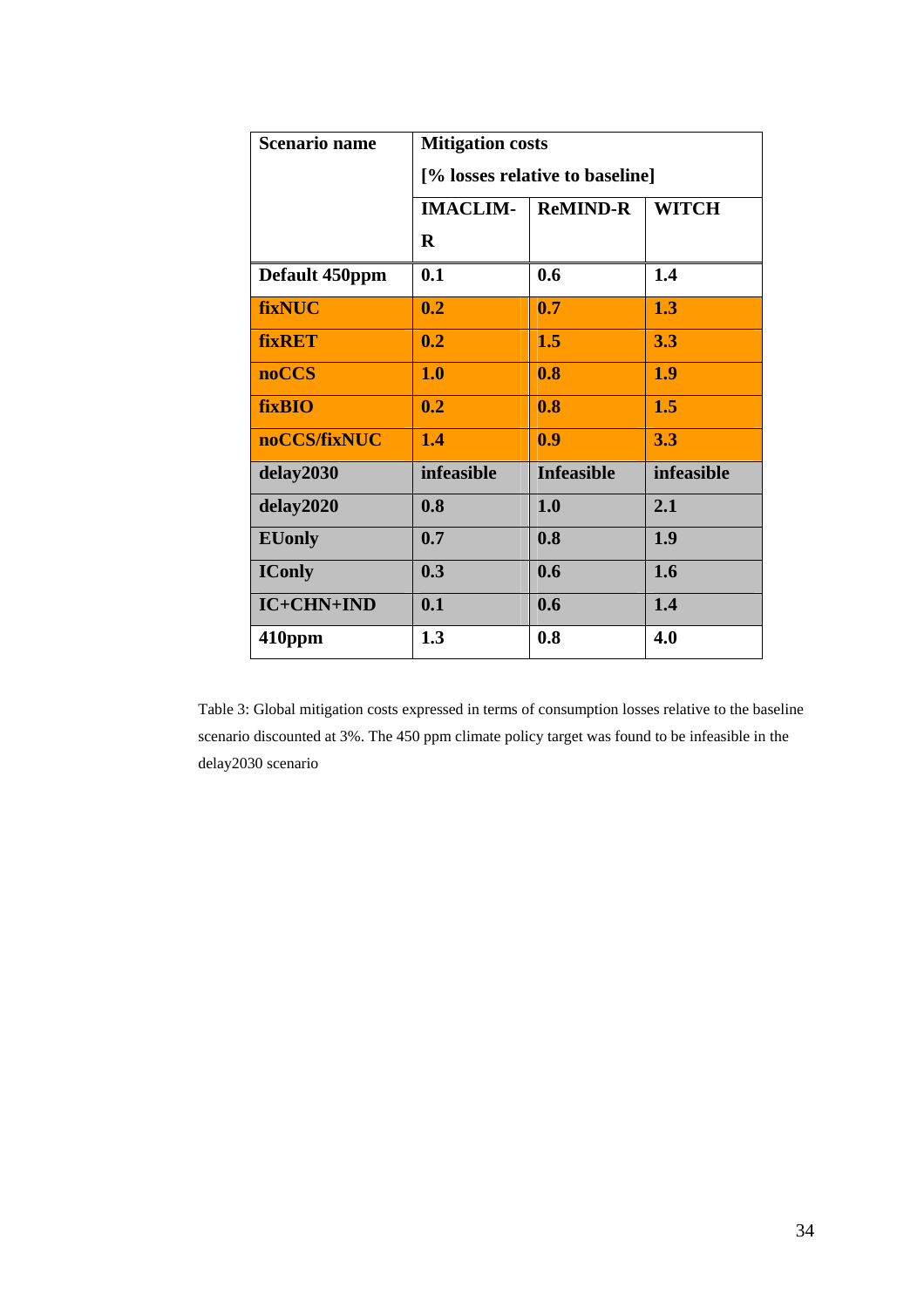### <span id="page-35-0"></span>**Figures**



<span id="page-35-1"></span>Figure 1: Global pathways for  $CO_2$  emissions from fossil fuel combustion for (a) the baseline scenario, and (b-d) climate policy scenarios. In (b-d), the solid line indicates the default scenario 450 ppm scenario. Shaded areas indicate technology-constrained scenarios (orange), and delay of climate policy (grey). Emission reduction pathways for stabilization at 410 ppm CO2 are shown in dashed.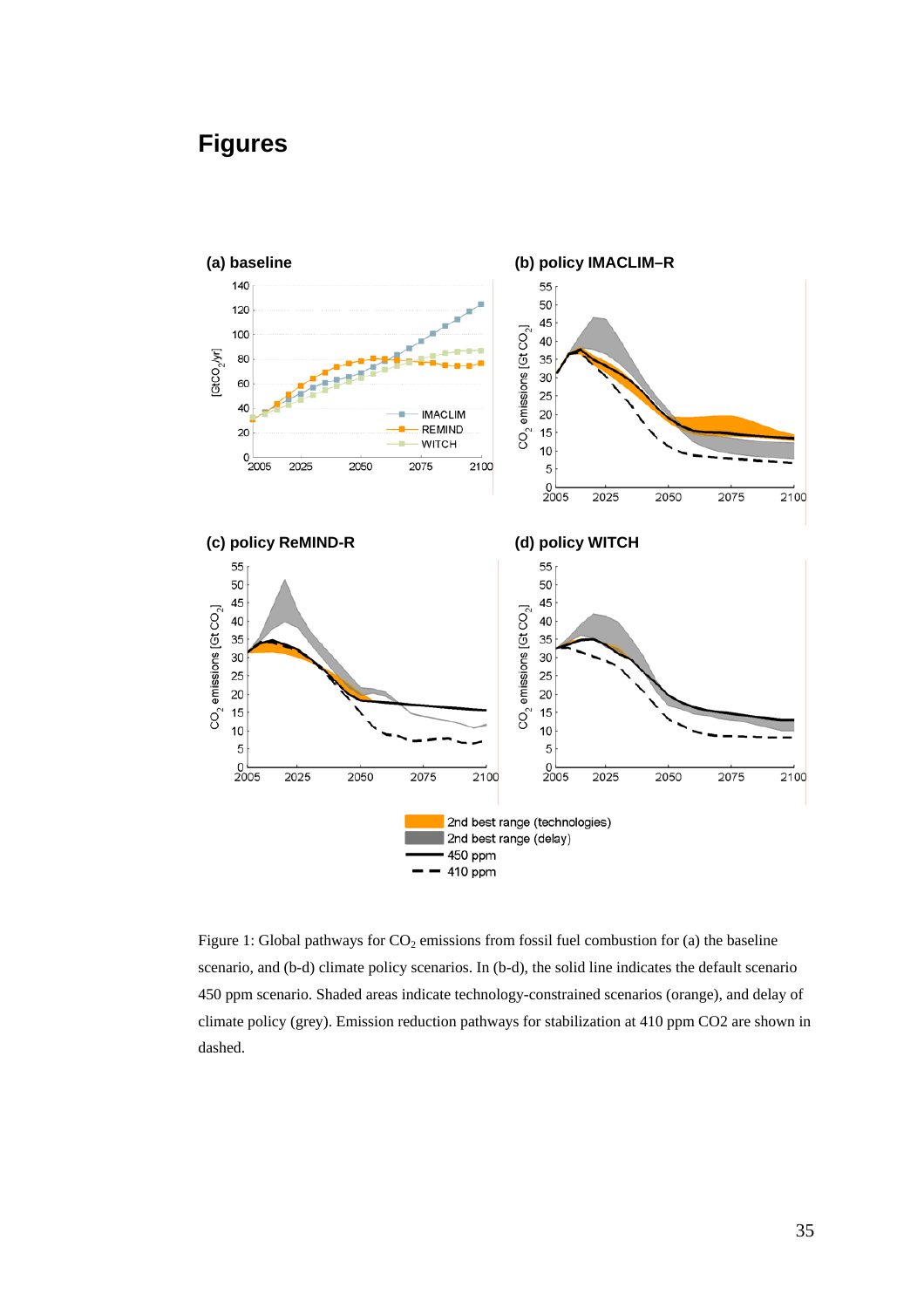

Figure 2: Decomposition of historic  $CO_2$  emission trends and model projections for IMACLIM-R, ReMIND-R and WITCH for the baseline and the default 450 ppm scenario. The figures show the annual contribution of changes in the driving factors population growth, per capita GDP, energy intensity of economic output, and carbon intensity of primary energy use on global  $CO<sub>2</sub>$  emissions. The vertical dashed lines indicate the transition from historic data (IEA) to modeled data (RECIPE models). Horizontal lines indicate the percentage annual change in  $CO<sub>2</sub>$  emissions.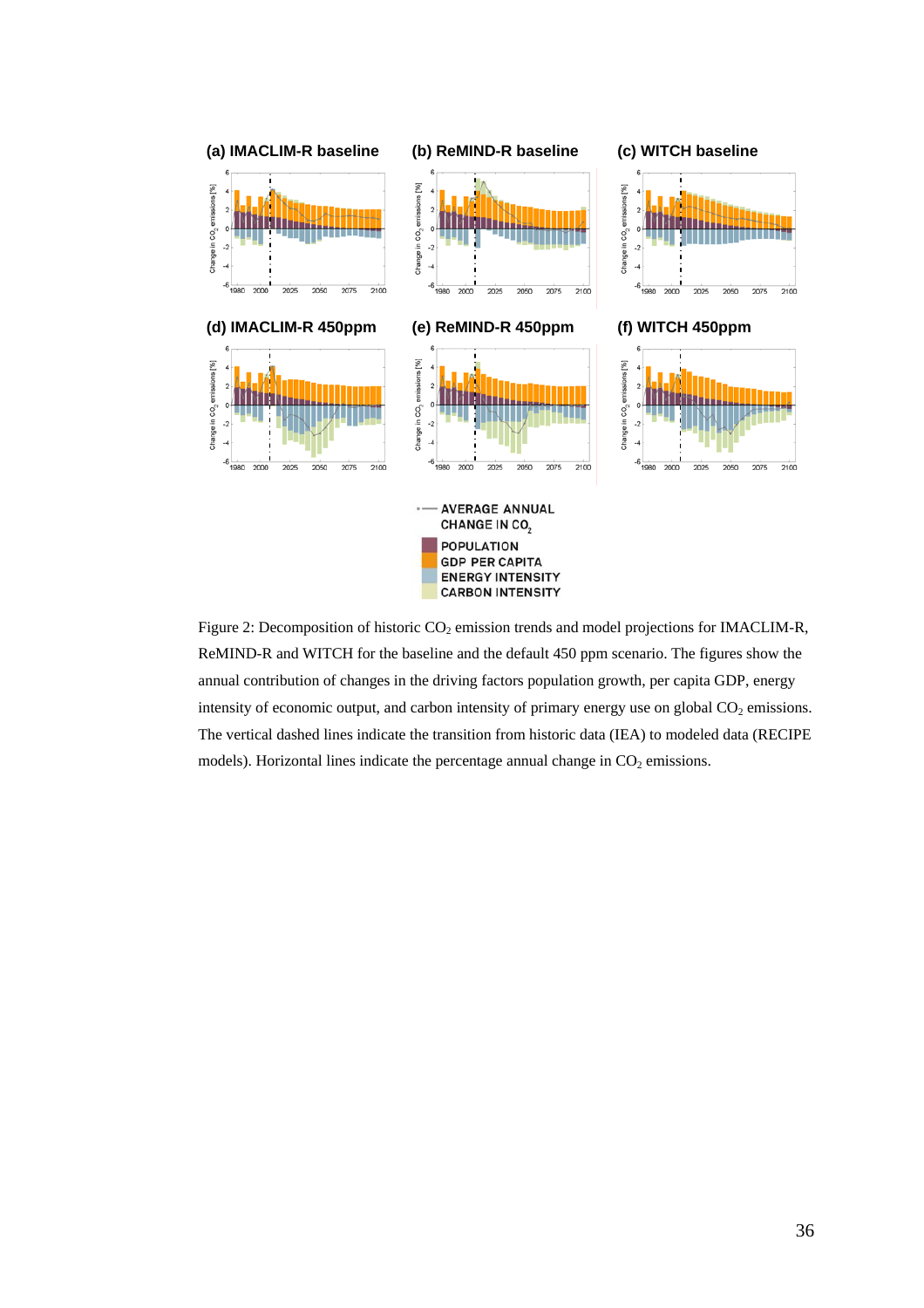

Figure 3: Global carbon price ranges for the models IMACLIM-R, ReMIND-R and WITCH. Note that scales differ for the three models.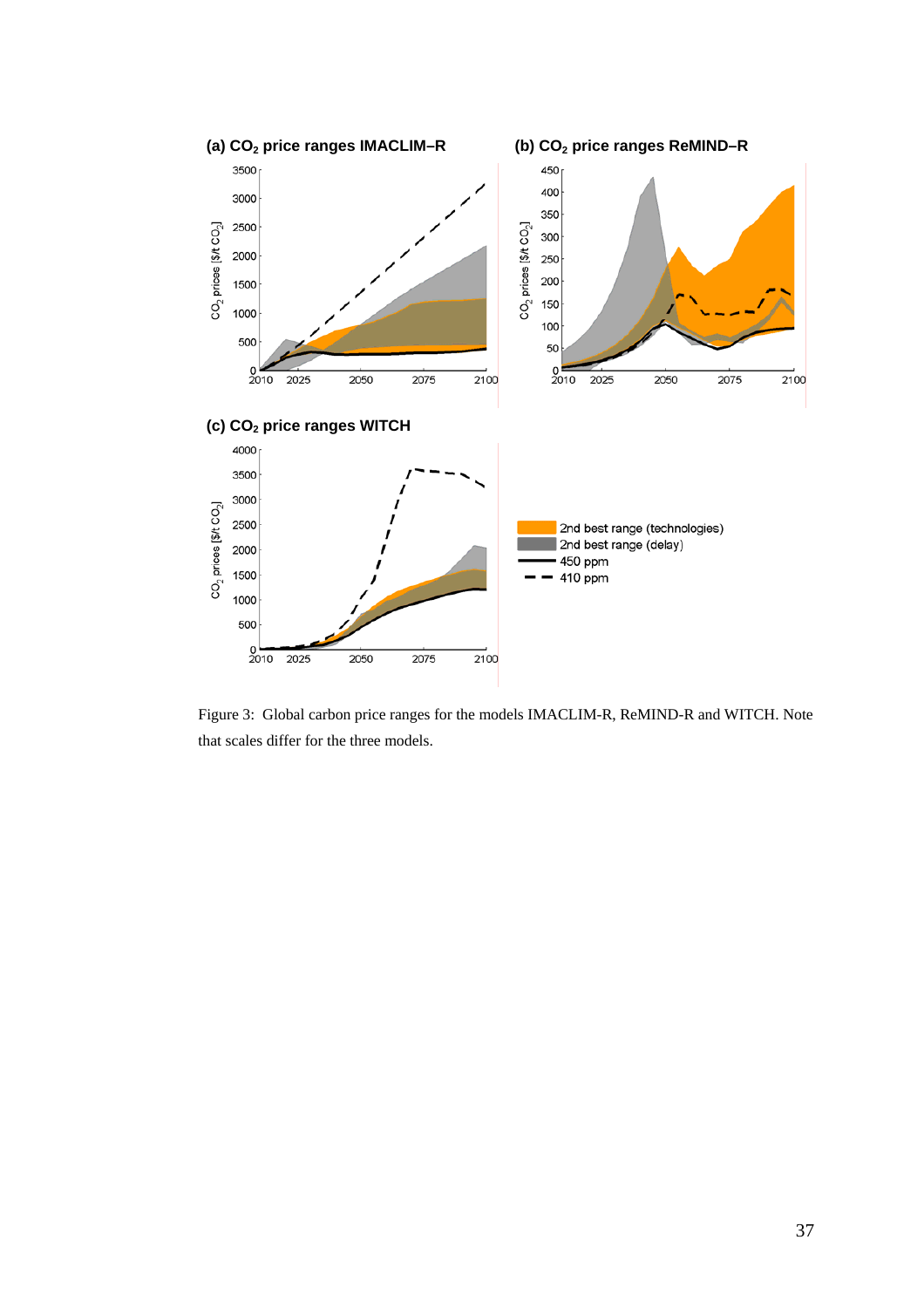

<span id="page-38-0"></span>Figure 4: Global welfare losses as consumption differences relative to baseline for the first-best default 450 ppm (solid), the 410 ppm (dashed) as well as ranges for second best scenarios with limited availability of technologies (orange shading) or delayed climate policy (grey shading). Aggregated consumption losses (d) are discounted at 3%.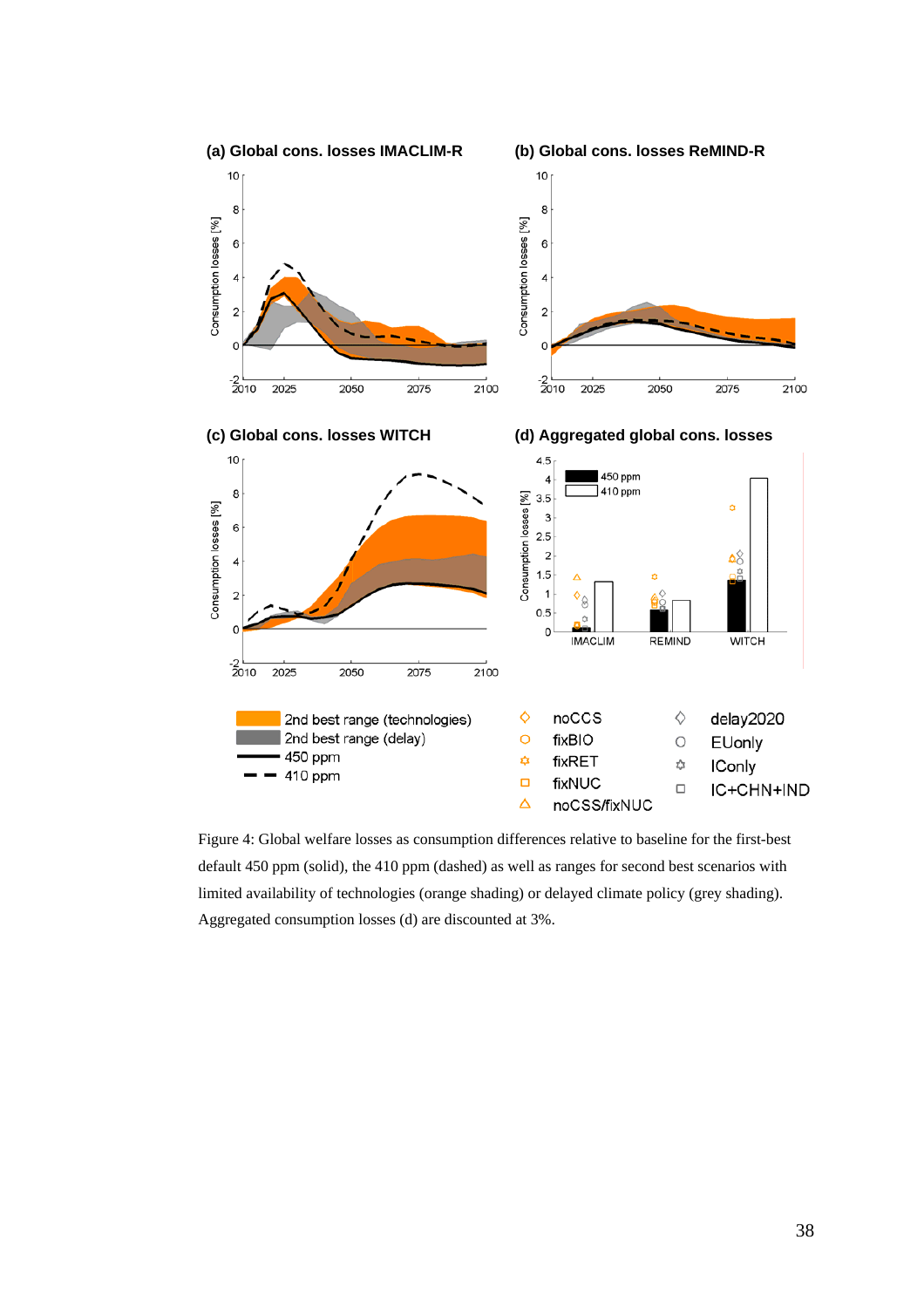

Figure 5: Primary Energy Supply in IMACLIM-R, ReMIND-R and WITCH for the baseline case (a-c) and the default policy scenario with stabilization of atmospheric  $CO_2$  concentrations at 450 ppm (d-f).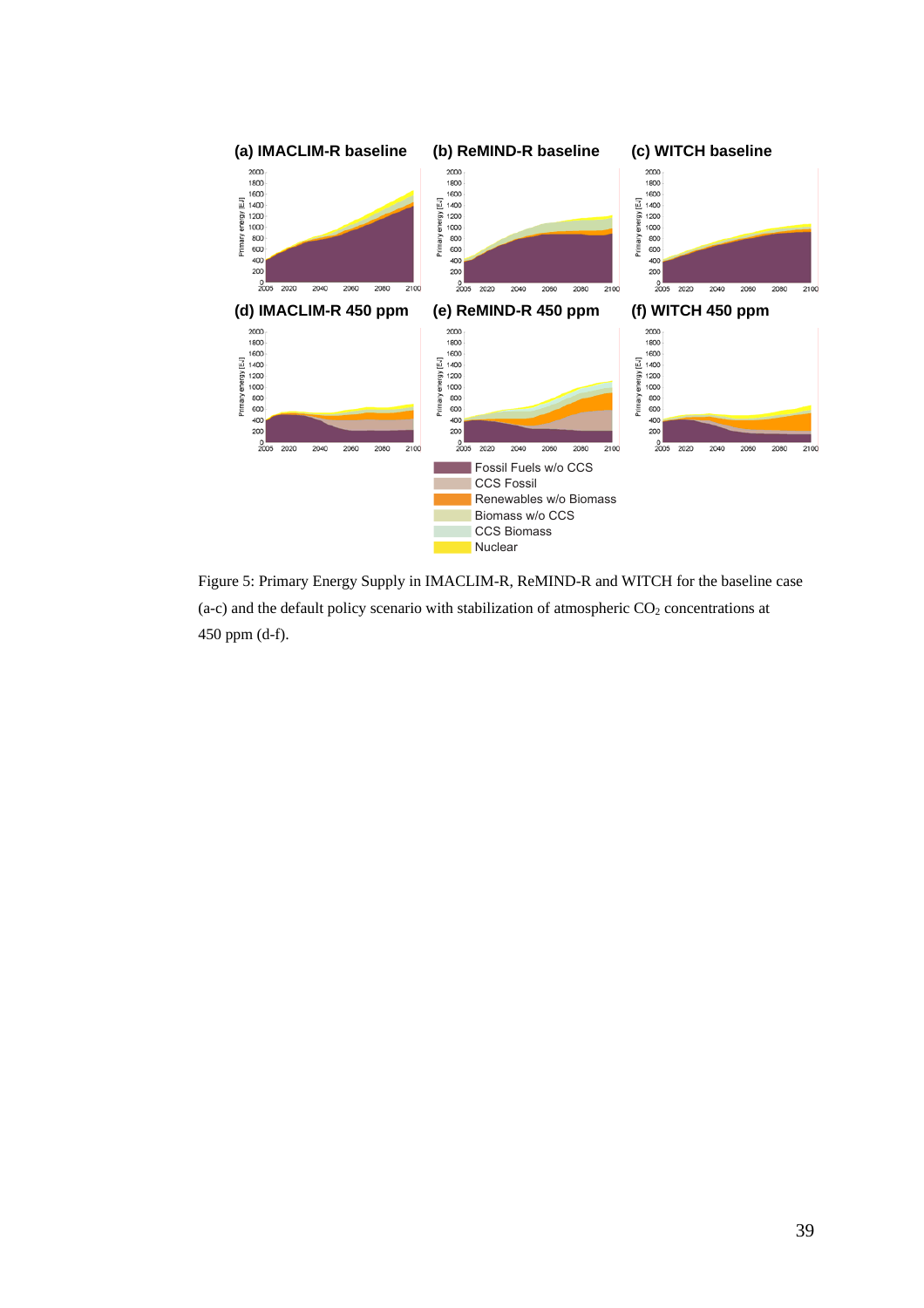

Figure 6: Investments in the energy system for the baseline (a-c) and the default 450 ppm scenario (d-f). For WITCH: R&D EE – investments in energy efficiency R&D; R&D Decarb – investments in carbon free backstop technologies.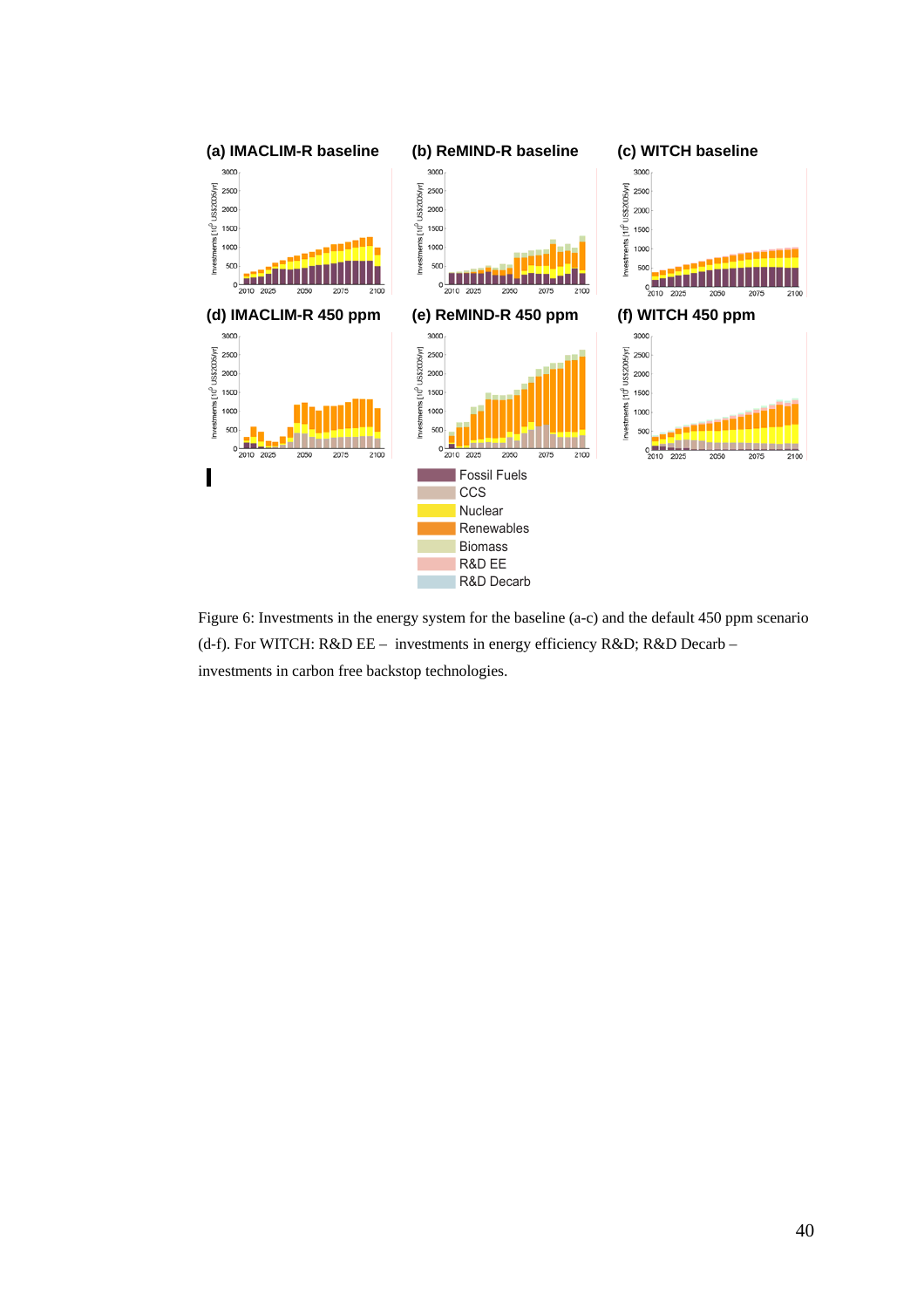

<span id="page-41-0"></span>Figure 7: Global electricity production by primary energy source for the baseline (a-c) and the default 450 ppm scenario (d-f).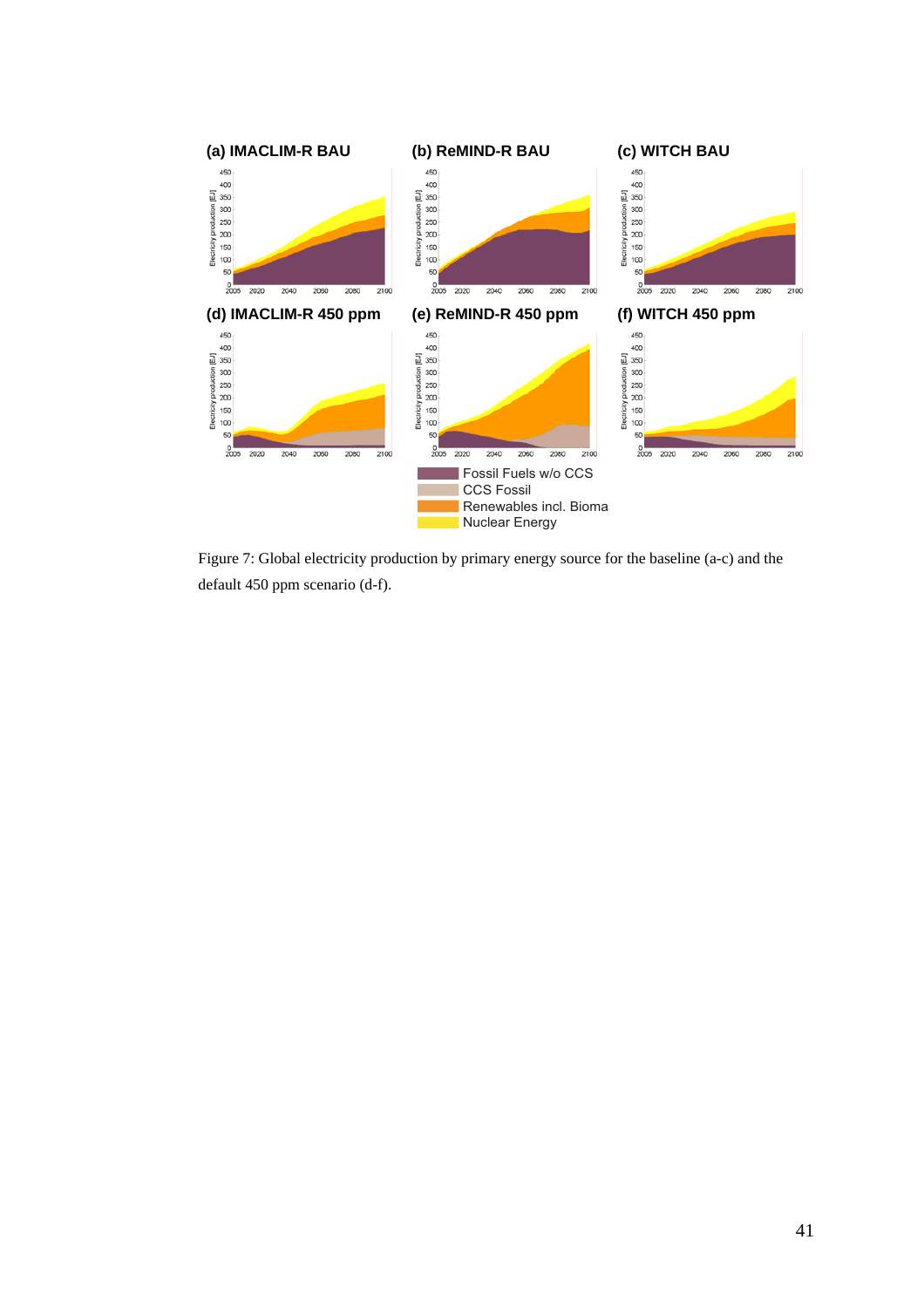

Figure 8: Primary energy mix for the transport sector (IMACLIM-R and ReMIND-R) and non-electricity sector<sup>[7](#page-42-0)</sup> (WITCH), in the baseline (a-c) as well as the default 450 ppm (d-f).

 $\overline{a}$ 

<span id="page-42-0"></span> $7$  The WITCH model represents energy demand in terms of electric and non-electric energy use. The transport sector is not represented explicitly. Therefore non-electric energy demand is depicted here.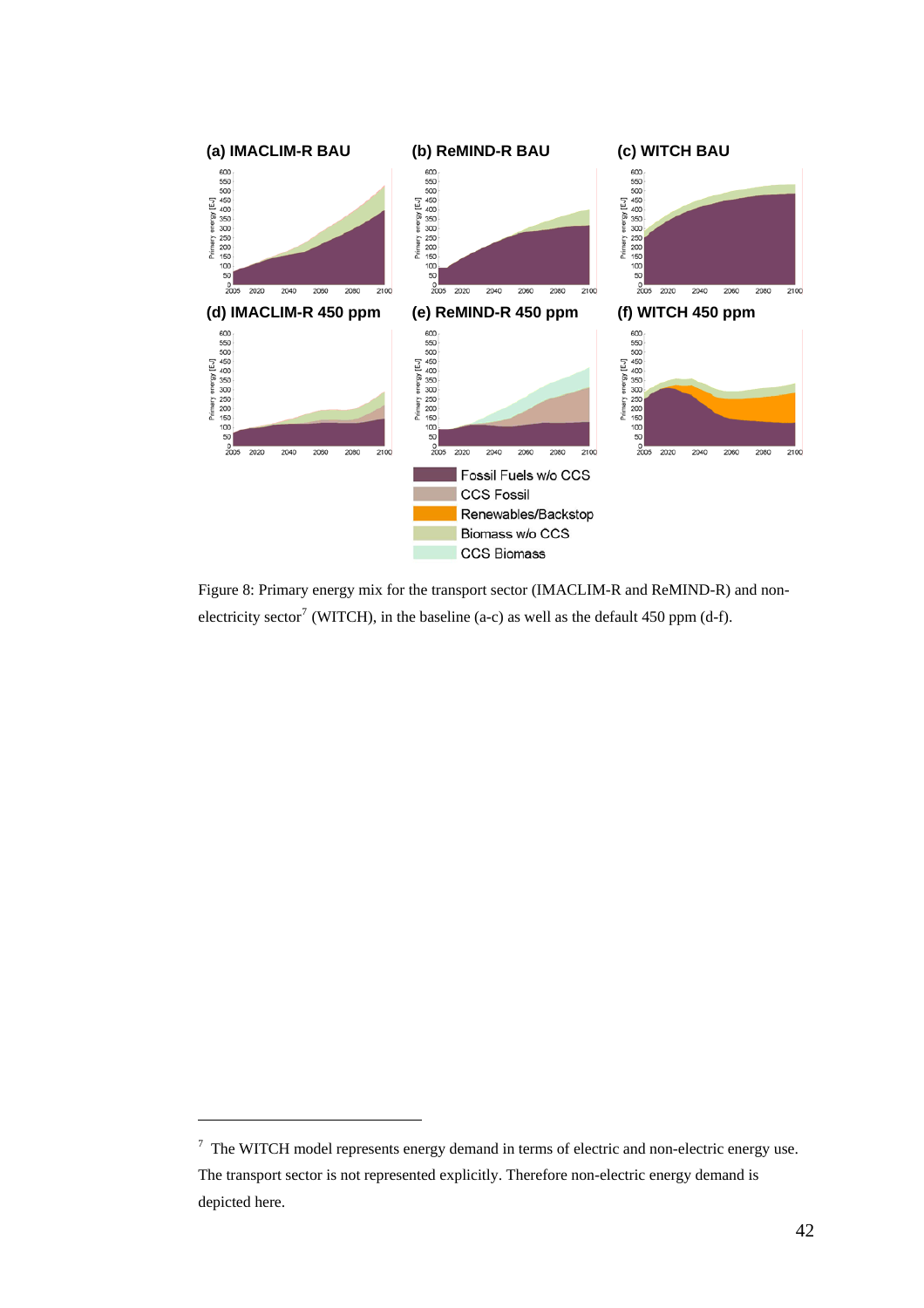

Figure 9: Primary energy consumption in the residential and industry sectors for IMACLIM-R and non-electric stationary sector for ReMIND-R. In WITCH, the stationary sector is included in the non-electricity sector. Fossil fuels are further decomposed by coal, oil and natural gas.